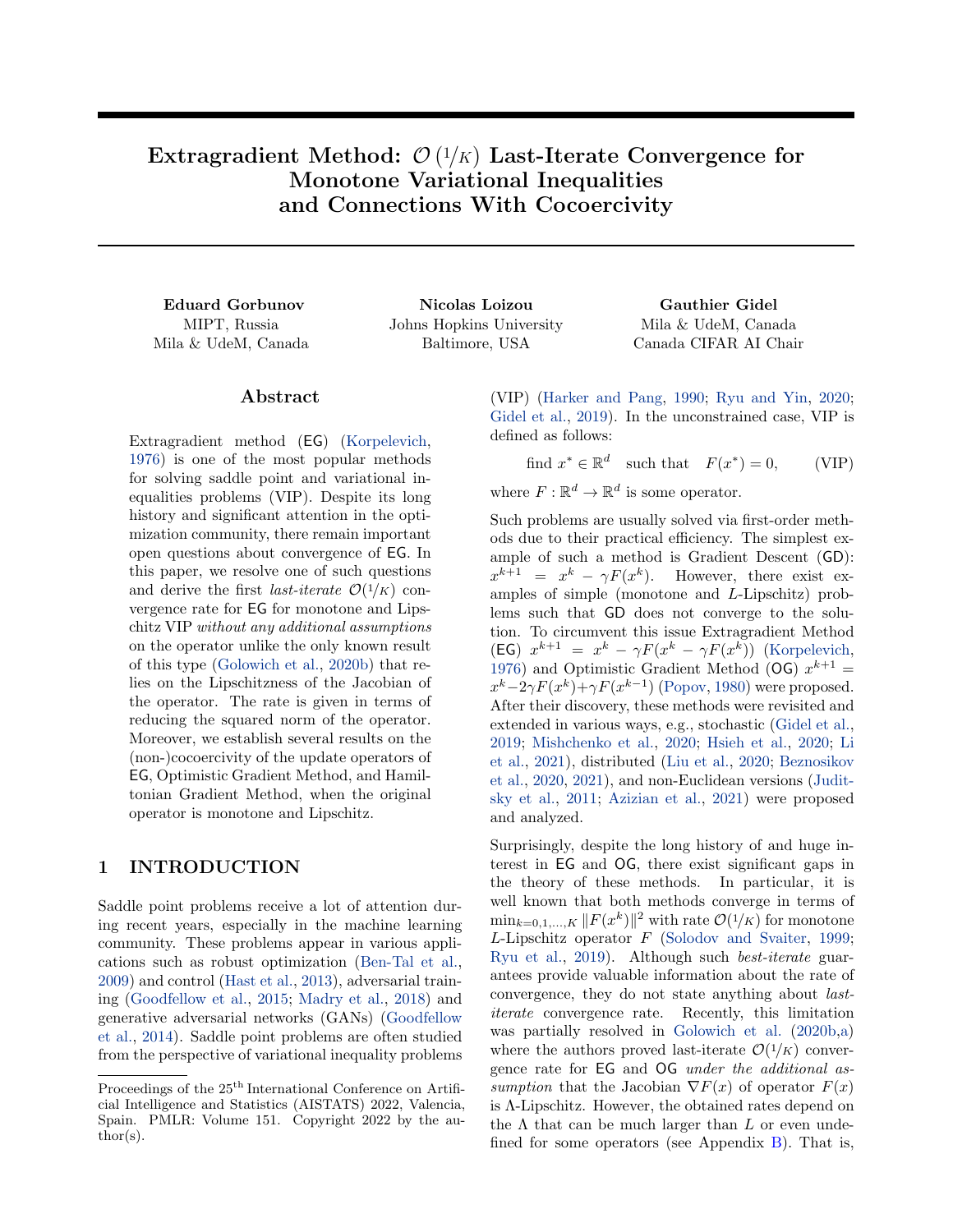the following important question remains open:

Q1: Is it possible to prove last-iterate  $\mathcal{O}(1/K)$ convergence rate for  $EG/OG$  when F is monotone and L-Lipschitz without additional assumptions?

Next, there is a noticeable activity in the analysis of various methods for solving [\(VIP\)](#page-0-0) under the cocoercivity assumption on  $F$  during the last few years [\(Chavdarova et al.,](#page-9-7) [2019;](#page-9-7) [Malinovskiy et al.,](#page-10-11) [2020;](#page-10-11) [Loizou et al.,](#page-10-12) [2021\)](#page-10-12). Unfortunately, this assumption is stronger than monotonicity and Lipschitzness of  $F$ : it does not hold even for bilinear games. However, under the cocoercivity of  $F$  the analysis of some methods becomes extremely simple. For example, if operator  $F$  is cocoercive, then one can easily prove lastiterate  $\mathcal{O}(1/K)$  convergence rate for GD (Brézis and [Lions,](#page-9-8) [1978;](#page-9-8) [Diakonikolas and Wang,](#page-9-9) [2021\)](#page-9-9).

Furthermore, it is known that Proximal Point operator  $F_{PP,\gamma}(x)$  implicitly defined as  $F_{PP,\gamma}(x) = F(y)$ , where  $y = x - \gamma F(y)$ , is cocoercive for any monotone  $F$  (Corollary 23.10 from [\(Bauschke et al.,](#page-9-10) [2011\)](#page-9-10)). Therefore, Proximal Point method (PP)  $x^{k+1} = x^k$  –  $\gamma F(x^{k+1})$  [\(Martinet,](#page-10-13) [1970;](#page-10-13) [Rockafellar,](#page-11-4) [1976\)](#page-11-4) can be seen as GD for operator  $F_{PP,\gamma}$  and last-iterate  $\mathcal{O}(1/K)$ convergence rate follows from the analysis of GD under the cocoercivity. Since EG and OG are often considered as approximations of PP when  $F$  is  $L$ -Lipschitz [\(Mokhtari et al.,](#page-10-14) [2019\)](#page-10-14), there is a hope that EG and OG can be rewritten as GD for some cocoercive operator. In particular, for EG one can consider  $F_{\text{EG},\gamma}(x) = F(x - \gamma F(x))$  and get that EG for F is GD for  $F_{EG,\gamma}$ . Using matrix notation and rewriting OG using  $z^k = ((x^k)^\top, (x^{k-1})^\top)^\top$ , one can also construct  $F_{OG,\gamma}(x)$  and consider OG as GD for this operator. Keeping in mind the simplicity of getting last-iterate  $\mathcal{O}(1/K)$  convergence rate for GD under the cocoercivity, the following question arises:

# Q2: Are operators  $F_{EG, \gamma}$  and  $F_{OG, \gamma}$  cocoercive when F is monotone and L-Lipschitz?

In this paper, we give a positive answer to the first question  $(Q_1)$  and negative answer to the second question (Q2). Before we summarize our main contributions, we introduce necessary definitions.

#### <span id="page-1-3"></span>1.1 Preliminaries

If the opposite is not specified, throughout the paper we assume that operator  $F$  from [\(VIP\)](#page-0-0) is monotone

$$
\langle F(x) - F(x'), x - x' \rangle \ge 0 \quad \forall x, x' \in \mathbb{R}^d, \qquad (1)
$$

and L-Lipschitz

<span id="page-1-2"></span>
$$
||F(x) - F(x')|| \le L||x - x'|| \quad \forall x, x' \in \mathbb{R}^d. \tag{2}
$$

Next, we also rely on the definition of cocoercivity.

**Definition 1.1** (Cocoercivity). Operator  $F : \mathbb{R}^d \to$  $\mathbb{R}^d$  is called  $\ell$ -cocoercive if for all  $x, x' \in \mathbb{R}^d$ 

<span id="page-1-1"></span>
$$
||F(x) - F(x')||^2 \le \ell \langle F(x) - F(x'), x - x' \rangle.
$$
 (3)

Using Cauchy-Schwarz inequality, one can easily show that  $L$ -cocoercivity of  $F$  implies its monotonicity and L-Lipschitzness. The opposite is not true: it is sufficient to take  $F$  corresponding to the bilinear game (see [\(Carmon et al.,](#page-9-11) [2019\)](#page-9-11) and references therein).

Measures of convergence. In the literature on VIP, the convergence of different methods is often measured via so-called merit or gap functions, e.g., restricted gap function  $\text{Gap}_F(x) =$  $\max_{y \in \mathbb{R}^d : ||y-x^*|| \le R} \langle F(y), x - y \rangle$ , where  $R \sim ||x^0 - x^*||$ [\(Nesterov,](#page-11-5) [2007\)](#page-11-5). When F is monotone,  $\text{Gap}_F(x)$  can be seen as a natural extension of optimization error for VIP. However, it is unclear how to tightly estimate  $\text{Gap}_F(x)$  in practice and how to generalize it to nonmonotone case. From this perspective, the squared norm of the operator is preferable as a measure of convergence (see [\(Yoon and Ryu,](#page-11-6) [2021\)](#page-11-6) and references therein). Therefore, we focus on  $||F(x^K)||^2$ . We notice here that in the constrained case (squared) norm of the operator is not a valid measure of convergence.

#### <span id="page-1-4"></span>1.2 Contributions

Below we summarize our main contributions.

- We prove that  $||F(x^K)||^2 = \mathcal{O}(1/K)$  where  $x^K$ is generated after  $K$  iterations of Extragradient Method (EG) applied to solve [\(VIP\)](#page-0-0) with monotone L-Lipschitz operator  $F$  (Theorem [3.3\)](#page-8-0). That is, we derive the first last-iterate  $\mathcal{O}(1/K)$  convergence rate for EG under monotonicity and L-Lipschitzness assumptions and without additional ones. The key part of our proof is obtained via solving<sup>[1](#page-1-0)</sup> special Performance Estimation Problem [\(Taylor et al.,](#page-11-7) [2017;](#page-11-7) [Ryu et al.,](#page-11-8) [2020\)](#page-11-8).
- When  $F(x)$  is additionally affine, we show that  $F_{\text{EG},\gamma}$  is  $2/\gamma$ -cocoercive (Lemma [D.1\)](#page-21-0) that gives an alternative proof of last-iterate  $\mathcal{O}(1/K)$  convergence for EG based on the result for GD (Theorem [2.2\)](#page-3-0).
- Guided by the solution of a certain Performance Estimation Problem we prove that for all  $\gamma \in$

<span id="page-1-0"></span><sup>1</sup>Our code is available at [https://github.com/](https://github.com/eduardgorbunov/extragradient_last_iterate_AISTATS_2022) [eduardgorbunov/extragradient\\_last\\_iterate\\_](https://github.com/eduardgorbunov/extragradient_last_iterate_AISTATS_2022)

[AISTATS\\_2022](https://github.com/eduardgorbunov/extragradient_last_iterate_AISTATS_2022). In the MATLAB code, we use PESTO [\(Taylor et al.,](#page-11-7) [2017\)](#page-11-7), SEDUMI [\(Sturm,](#page-11-9) [1999\)](#page-11-9), YALMIP [\(Lofberg,](#page-10-15) [2004\)](#page-10-15) libraries, and in the part written in Python, we use CVXPY [\(Diamond and Boyd,](#page-9-12) [2016\)](#page-9-12).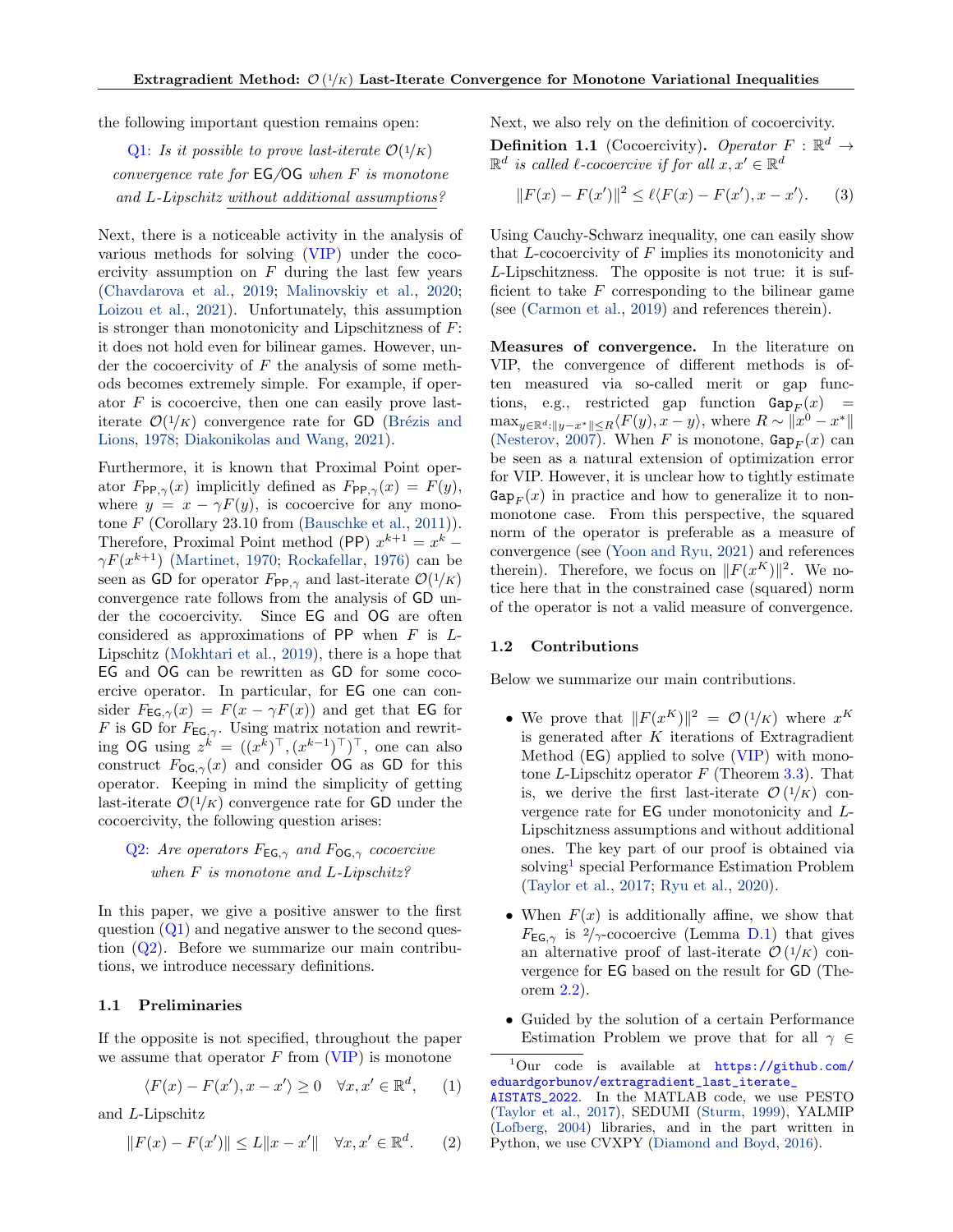$(0, 1/L]$  there exists L-Lipschitz and monotone operator F such that  $F_{\text{EG},\gamma}$  is not  $\ell$ -cocoercive for any  $\ell > 0$  (Theorem [3.1\)](#page-4-0). This fact emphasizes the significant difference between EG and Proximal Point method.

- We show that  $F_{\text{EG},\gamma}$  is  $2/\gamma$ -star-cocoercive, i.e., cocoercive towards the solution, when  $F$  is starmonotone and *L*-Lipschitz (Lemma [3.1\)](#page-3-1).
- For Optimistic Gradient method (OG) we consider two popular representations – standard one and extrapolation from the past (EFTP) – and corresponding operators  $F_{\text{OG},\gamma}$  and  $F_{\text{EFTP},\gamma}$ . We prove that these operators are even non-star-cocoercive for any  $\gamma > 0$  (Theorems [4.1\)](#page-8-1). This fact emphasize the difference between OG and EG.
- Finally, in the case when we additionally have Lipschitzness of the Jacobian  $\nabla F$ , we show that operator  $F_{\mathcal{H}}(x) = \nabla F(x)^\top F(x)$  of Hamiltonian Gradient Method  $x^{k+1} = x^k - \gamma \nabla F(x^k)^\top F(x^k)$ (HGM) [\(Balduzzi et al.,](#page-9-13) [2018\)](#page-9-13) can be noncocoercive when  $F$  is non-affine (Theorem  $F.3$ ). Moreover, we derive best-iterate  $\mathcal{O}(1/K)$  convergence rate in terms of the squared norm of the gradient of the Hamiltonian function  $\mathcal{H}(x) = \frac{1}{2} ||F(x)||^2$  when F and  $\nabla F$  are Lipschitzcontinuous but  $F$  is not necessary monotone (Theorem [F.4\)](#page-35-0). The details are given in Appendix [F.](#page-33-0)

#### <span id="page-2-1"></span>1.3 Related Work

As we mention earlier, when  $F$  is monotone and  $L$ -Lipschitz both EG and OG are usually analyzed in terms of the convergence for the best-iterate or the averaged-iterate. In particular, guarantees of the form  $\text{Gap}_F(\overline{x}^K) = \mathcal{O}(1/K)$  with  $\overline{x}^K$  being the average of the iterates are shown in [Nemirovski](#page-11-10) [\(2004\)](#page-11-10); [Mokhtari](#page-10-14) [et al.](#page-10-14) [\(2019\)](#page-10-14); [Hsieh et al.](#page-10-16) [\(2019\)](#page-10-16); [Monteiro and Svaiter](#page-11-11) [\(2010\)](#page-11-11); [Auslender and Teboulle](#page-9-14) [\(2005\)](#page-9-14) and results like  $\min_{k=0,1,\dots,K} ||F(x^k)||^2 = \mathcal{O}(1/K)$  are given in [Solodov](#page-11-2) [and Svaiter](#page-11-2) [\(1999\)](#page-11-2); [Ryu et al.](#page-11-3) [\(2019\)](#page-11-3). Unfortunately, these results do not provide convergence rates for the last-iterate, i.e., for  $\text{Gap}_F(x^K)$  and  $||F(x^K)||^2$ . It turns out that both EG and OG satisfy the following lower bound:  $\text{Gap}_F(x^K) = \Omega(1/\sqrt{K})$  [\(Golowich et al.,](#page-9-0) [2020b](#page-9-0)[,a\)](#page-9-6), i.e., in terms of the gap function EG and OG have slower convergence for the last iterate than for the averaged iterate.

However, as it is explained above, we focus on the convergence rates for  $||F(x^K)||^2$ . The mentioned negative results do not imply anything about the convergence in terms of  $||F(x^K)||^2$ . Moreover, for EG and OG [Golowich et al.](#page-9-0) [\(2020b,](#page-9-0)[a\)](#page-9-6) prove  $||F(x^K)||^2 = \mathcal{O}(1/K)$ rate under the additional assumption that the Jacobian  $\nabla F(x)$  is  $\Lambda$ -Lipschitz. In particular, the derived rate depends on the  $\Lambda$ , which can be much larger than L for some operators, e.g., for the gradient of logistic loss function (see Appendix  $B$ ), or simply be undefined when  $\nabla F(x)$  does not exist on the whole space. In contrast, we prove  $||F(x^K)||^2 = O(1/K)$  rate for **EG** without any additional assumptions.

Next, the state-of-the-art last-iterate convergence rates are  $\mathcal{O}(1/K^2)$  [\(Kim,](#page-10-17) [2021;](#page-10-17) [Yoon and Ryu,](#page-11-6) [2021\)](#page-11-6). Moreover, [Yoon and Ryu](#page-11-6) [\(2021\)](#page-11-6) derive the optimality of  $\mathcal{O}(1/K^2)$  rate in the class of monotone and Lipschitz VIP. Although this rate is better than what we derive for EG, this is obtained for different methods (Accelerated PP and Anchored EG). Since EG is one of the most popular methods for solving [\(VIP\)](#page-0-0), it is important to resolve open questions about it like last-iterate convergence rates. Moreover, in view of the lower bound from [Golowich et al.](#page-9-0) [\(2020b\)](#page-9-0), our result for the last-iterate convergence of EG is optimal for EG up to numerical constants.

Finally, we emphasize that it is possible to obtain a linear last-iterate convergence rate when  $F$  is additionally strongly monotone. The corresponding results are well-known both for EG [\(Tseng,](#page-11-12) [1995\)](#page-11-12) and OG [\(Gidel](#page-9-2) [et al.,](#page-9-2) [2019;](#page-9-2) [Mokhtari et al.,](#page-11-13) [2020\)](#page-11-13). Moreover, one can achieve a linear rate under slightly weaker assumptions like quasi-strong monotonicity [\(Loizou et al.,](#page-10-12) [2021\)](#page-10-12), its local variant (with local guarantees) [\(Az](#page-9-5)[izian et al.,](#page-9-5) [2021\)](#page-9-5), positive-definiteness of the Jacobian around the solution (also with local guarantees) [\(Hsieh](#page-10-16) [et al.,](#page-10-16) [2019\)](#page-10-16), and error bound (see [\(Hsieh et al.,](#page-10-7) [2020\)](#page-10-7) and references therein).

# <span id="page-2-2"></span>2 COCOERCIVITY AND STAR-COCOERCIVITY

In this section, we introduce the main tools connected with cocoercivity. First of all, it is known that cocoercivity is closely related to non-expansiveness in the following sense.

<span id="page-2-0"></span>Lemma 2.1 (Proposition 4.2 from [Bauschke et al.](#page-9-10) [\(2011\)](#page-9-10)). For any operator  $F: \mathbb{R}^d \to \mathbb{R}^d$  the following are equivalent: (i) Id  $-\frac{2}{\ell}F$  is non-expansive; (ii) F is  $\ell$ -cocoercive.

We use this lemma to prove non-cocoercivity of  $F_{EG,\gamma}$ .

Next, we also study a relaxation of cocoercivity called star-cocoercivity, which turns out to be sufficient to derive best- or random-iterate  $\mathcal{O}(1/K)$  rate for GD.

Definition 2.1 (Star-cocoercivity). Operator F :  $\mathbb{R}^d$   $\rightarrow$   $\mathbb{R}^d$  is called  $\ell$ -star-cocoercive around  $x^*$  if  $F(x^*) = 0$  and for all  $x \in \mathbb{R}^d$ 

<span id="page-2-3"></span>
$$
||F(x)||^2 \le \ell \langle F(x), x - x^* \rangle. \tag{4}
$$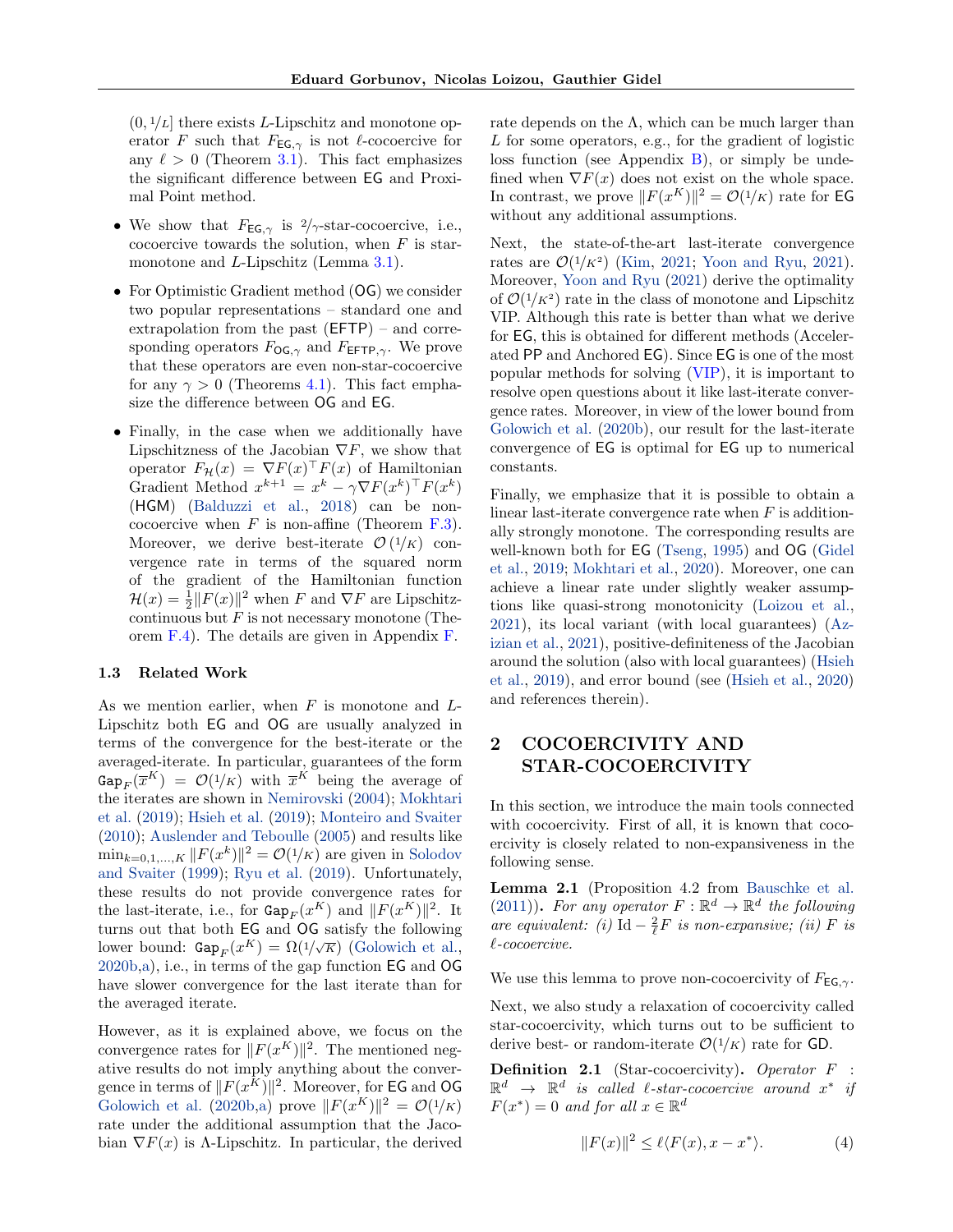Further discussion of cocoercivity and starcocoercivity is deferred to Appendix [C.](#page-15-0)

#### <span id="page-3-6"></span>2.1 Analysis of Gradient Descent Under **Cocoercivity**

The simplest method for solving [\(VIP\)](#page-0-0) is Gradient Descent (GD):

$$
x^{k+1} = x^k - \gamma F(x^k). \tag{GD}
$$

If operator  $F$  is star-cocoercive, then one can easily show random-iterate convergence of GD.

<span id="page-3-4"></span>Theorem 2.1 (Random-iterate convergence of GD). Let  $F: \mathbb{R}^d \to \mathbb{R}^d$  be l-star-cocoercive around  $x^*$ . Then for all  $K \geq 0$  we have

$$
\mathbb{E}||F(\hat{x}^{K})||^{2} \le \frac{\ell||x^{0} - x^{*}||^{2}}{\gamma(K+1)},
$$
\n(5)

where  $\hat{x}^K$  is chosen uniformly at random from the set<br>of iterates  $\{x^0, x^1, ..., x^K\}$  produced by  $\overline{CD}$  with  $0 \leq$ of iterates  $\{x^0, x^1, \ldots, x^K\}$  produced by GD with  $0 <$  $\gamma \leq 1/\ell$ .

The proof of this result requires a few lines of simple derivations. Next, to establish last-iterate convergence we need to assume cocoercivity of  $F$ . In particular, when  $F$  is cocoercive it is possible to show that  ${\{|F(x^k)\|^2\}}_{k\geq 0}$  monotonically decreases. Using this and previous results one can derive last-iterate convergence (see also [\(Diakonikolas and Wang,](#page-9-9) [2021\)](#page-9-9)).

<span id="page-3-0"></span>Theorem 2.2 (Last-iterate convergence of GD). Let  $F: \mathbb{R}^d \to \mathbb{R}^d$  be l-cocoercive. Then for all  $K \geq 0$  we have

<span id="page-3-12"></span>
$$
||F(x^K)||^2 \le \frac{\ell ||x^0 - x^*||^2}{\gamma(K+1)},
$$
\n(6)

where  $x^K$  is produced by GD with  $0 < \gamma \leq 1/\ell$ .

Overall, the analysis of GD under star-cocoercivity and cocoercivity is straightforward and almost identical to the analysis of GD for convex smooth minimization.

#### <span id="page-3-8"></span>2.2 Proximal Point Method

Consider the following iterative process called Proximal Point method (PP):

<span id="page-3-13"></span>
$$
x^{k+1} = x^k - \gamma F(x^{k+1}).
$$
 (PP)

That is, the next point  $x^{k+1}$  is defined implicitly for given  $x^k$  and  $\gamma > 0$ . Moreover, for given  $\gamma > 0$  and any point x we can define operator  $F_{\text{PP}, \gamma}: \mathbb{R}^d \to \mathbb{R}^d$ such that  $\forall x \in \mathbb{R}^d$ 

$$
F_{\text{PP},\gamma}(x) = F(y)
$$
, where  $y = x - \gamma F(y)$ . (7)

Therefore,  $(PP)$  can be rewritten as GD for  $F_{PP,\gamma}$ :

<span id="page-3-14"></span>
$$
x^{k+1} = x^k - \gamma F_{\text{PP},\gamma}(x^k).
$$

It turns out that  $F_{\text{PP},\gamma}$  is  $2/\gamma$ -cocoercive (Corollary 23.10 from [Bauschke et al.](#page-9-10) [\(2011\)](#page-9-10)). For completeness, we provide the proof of this fact in the appendix.

Then, applying Theorem [2.2](#page-3-0) to the method

<span id="page-3-3"></span>
$$
x^{k+1} = x^k - \gamma F_{\text{PP},2/\ell}(x^k), \qquad (\text{PP-}\gamma\text{-}\ell)
$$

<span id="page-3-11"></span>we get the following result (see also [\(Gu and Yang,](#page-10-18) [2019\)](#page-10-18)).

<span id="page-3-10"></span>**Theorem 2.3** (Last-iterate convergence of  $(PP-\gamma-\ell)$  $(PP-\gamma-\ell)$ ). Let  $F: \mathbb{R}^d \to \mathbb{R}^d$  be monotone,  $\ell > 0$  and  $0 < \gamma \leq 1/\ell$ . Then for all  $K \geq 0$  we have

$$
\mathbb{E}||F(\hat{x}^{K})||^{2} \le \frac{\ell||x^{0} - x^{*}||^{2}}{\gamma(K+1)},
$$
\n(8)

where  $\hat{x}^K = x^K - 2/\ell F(\hat{x}^K) = x^K - 2/\ell F_{PP,2/\ell}(\hat{x}^K)$  and  $x^K$  is produced by (PP  $\alpha \ell$ )  $x^K$  is produced by [\(PP-](#page-3-3) $\gamma$ - $\ell$ ).

# <span id="page-3-9"></span>3 EXTRAGRADIENT METHOD

Inspired by the result on cocoercivity of  $F_{PP,\gamma}$ , we study Extragradient method (EG) through the lens of cocoercivity. Indeed, EG can be seen as a practical approximation of PP [\(Mokhtari et al.,](#page-10-14) [2019,](#page-10-14) [2020\)](#page-11-13). Therefore, we consider operator  $F_{EG,\gamma} = F(\text{Id} - \gamma F)$ defining the update of EG:

<span id="page-3-15"></span><span id="page-3-7"></span>
$$
x^{k+1} = x^k - \gamma \underbrace{F\left(x^k - \gamma F(x^k)\right)}_{F_{\text{EG},\gamma}(x^k)}.
$$
 (EG)

**Affine case.** We start with the case when  $F(x)$  is affine, i.e., it can be written as  $F(x) = \mathbf{A}x + b$  for some  $\mathbf{A} \in \mathbb{R}^{d \times d}, b \in \mathbb{R}^d$ . In Appendix [D.1,](#page-21-1) we show that  $F_{\text{EG},\gamma} = F(\text{Id} - \gamma F)$  is  $2/\gamma$ -cocoercive for  $0 < \gamma \leq 1/L$ . Therefore, applying Theorem [2.2](#page-3-0) to the method

<span id="page-3-5"></span>
$$
x^{k+1} = x^k - \gamma_2 F_{\text{EG},\gamma_1}(x^k), \qquad (\text{EG-}\gamma_1 - \gamma_2)
$$

one can derive  $\mathcal{O}(1/K)$  last-iterate convergence rate in this case (see Appendix [D.2\)](#page-22-0).

<span id="page-3-2"></span>Random-iterate guarantees for EG. Motivated by the positive results on the cocoercivity of  $F_{EG, \gamma}$  in the affine case, below we make an attempt to generalize this approach to the general case. The first result establishes star-cocoercivity of extragradient operator  $F_{\text{EG},\gamma}$  for any star-monotone and Lipschitz operator F.

<span id="page-3-1"></span>Lemma 3.1 (Star-cocoercivity of extragradient operator). Let  $F: \mathbb{R}^d \to \mathbb{R}^d$  be star-monotone around  $x^*$ , *i.e.*,  $F(x^*) = 0$  and

$$
\forall x \in \mathbb{R}^d \quad \langle F(x), x - x^* \rangle \ge 0,\tag{9}
$$

and L-Lipschitz. Then, operator  $F_{\text{EG},\gamma} = F(\text{Id} - \gamma F)$ with  $\gamma \leq 1/L$  is  $2/\gamma$ -star-cocoercive around  $x^*$ .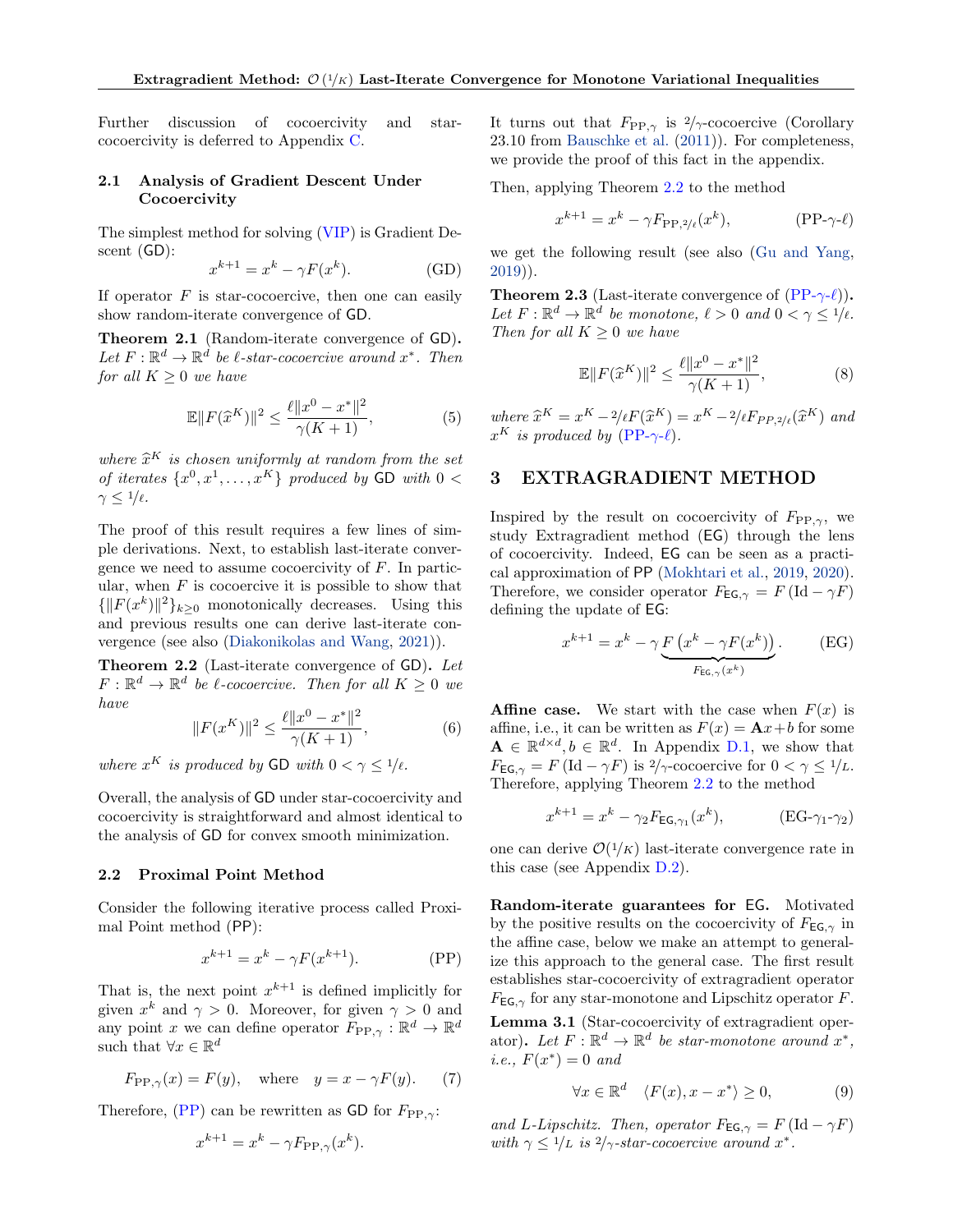Therefore, applying Theorem [2.1](#page-3-4) to  $(EG-\gamma_1-\gamma_2)$  $(EG-\gamma_1-\gamma_2)$  we get the following result.

<span id="page-4-0"></span>Theorem 3.1 (Random-iterate convergence of  $(EG-\gamma_1-\gamma_2)$  $(EG-\gamma_1-\gamma_2)$ : non-linear case). Let  $F : \mathbb{R}^d \to \mathbb{R}^d$  be star-monotone around  $x^*$  and L-Lipschitz,  $0 < \gamma_2 \leq$  $\gamma_1/2$ ,  $0 < \gamma_1 \leq 1/L$ . Then for all  $K \geq 0$  we have

$$
\mathbb{E}||F(\hat{x}^{K})||^{2} \le \frac{2||x^{0} - x^{*}||^{2}}{\gamma_{1}\gamma_{2}(K+1)},
$$
\n(10)

where  $\widetilde{x}^K = \widetilde{x}^K - \gamma_1 F(\widetilde{x}^K)$  and  $\widetilde{x}^K$  is chosen uniformly<br>at random from the set of iterates  $\{x^0, x^1, ..., x^K\}$ at random from the set of iterates  $\{x^0, x^1, \ldots, x^K\}$  produced by  $(EG-\gamma_1-\gamma_2)$  $(EG-\gamma_1-\gamma_2)$ .

We notice that the result is derived under starmonotonicity of F that can hold even for nonmonotone  $F$  [\(Loizou et al.,](#page-10-12) [2021\)](#page-10-12).

Non-cocoercivity of EG operator. Taking into account all positive results observed in the previous sections, it is natural to expect that  $F_{EG, \gamma}$  is cocoercive when F is monotone and L-Lipschitz and  $\gamma$  is sufficiently small. Surprisingly, this is not true in general:  $F_{EG, \gamma}$  can be non-cocoercive for monotone and Lipschitz (and even cocoercive<sup>[2](#page-4-1)</sup>)  $F!$ 

In view of Lemma [2.1,](#page-2-0) it is sufficient to show that for any  $\ell > 0$  and any  $\gamma_1, \gamma_2 > 0$  there exists  $\ell$ -cocoercive operator F such that operator  $\mathrm{Id} - \gamma_2 F_{\mathsf{EG},\gamma_1}$  is not nonexpansive. In other words, our goal is to show that for all  $\ell, \gamma_1, \gamma_2 > 0$  the quantity

<span id="page-4-2"></span>
$$
\rho_{\text{EG}}(\ell, \gamma_1, \gamma_2) = \max \frac{\|\hat{x} - \hat{y}\|^2}{\|x - y\|^2}
$$
(11)  
s.t.  $F$  is  $\ell$ -cocoercive,  
 $x, y \in \mathbb{R}^d, x \neq y$ ,  
 $\hat{x} = x - \gamma_2 F(x - \gamma_1 F(x))$ ,  
 $\hat{y} = y - \gamma_2 F(y - \gamma_1 F(y))$ 

is bigger than 1, i.e.,  $\rho_{\text{EG}}(\ell, \gamma_1, \gamma_2) > 1$ . In the above problem, maximization is performed on the set of all l-cocoercive operators and pairs of vectors  $x, y \in \mathbb{R}^d$ , i.e., one needs to solve infinitely dimensional problem. In such form, it is computationally infeasible.

Fortunately, there exists an equivalent SDP that can be solved efficiently. To construct such a problem, we follow Performance Estimation Problem (PEP) tech-

<span id="page-4-5"></span>

Figure 1: Numerical estimation of  $\rho_{\textsf{EG}}(\ell, \gamma_1, \gamma_2)$  defined in [\(11\)](#page-4-2) for  $\ell = 1$  and different  $\gamma_1, \gamma_2$ .

nique from [Ryu et al.](#page-11-8) [\(2020\)](#page-11-8) and rewrite [\(11\)](#page-4-2) as

<span id="page-4-3"></span>
$$
\max \frac{\|x - \gamma_2 x_{F_2} - y + \gamma_2 y_{F_2}\|^2}{\|x - y\|^2} \qquad (12)
$$
\n
$$
\text{s.t.} \quad x, y, x_{F_1}, y_{F_1}, x_{F_2}, y_{F_2} \in \mathbb{R}^d, \ x \neq y,
$$
\n
$$
\exists F \text{ is } \ell\text{-cocoercive :}
$$
\n
$$
x_{F_2} = F(x - \gamma_1 x_{F_1}), \ x_{F_1} = F(x),
$$
\n
$$
y_{F_2} = F(y - \gamma_1 y_{F_1}), \ y_{F_1} = F(y).
$$
\n
$$
(12)
$$

Problem [\(12\)](#page-4-3) is finite-dimensional and equivalent to [\(11\)](#page-4-2). Next, for all  $\alpha > 0$  the following equivalence holds: F is  $\ell$ -cocoercive  $\iff (\alpha^{-1} \text{Id}) \circ F \circ$ ( $\alpha$ Id) is  $\ell$ -cocoercive. Therefore, in problem [\(12\)](#page-4-3) one can apply the change of variables  $x := \alpha^{-1}x, y :=$  $\alpha^{-1}y, x_{F_1}$  :=  $\alpha^{-1}x_{F_1}, y_{F_1}$  :=  $\alpha^{-1}y_{F_1}, x_{F_2}$  :=  $\alpha^{-1} x_{F_2}, y_{F_2} := \alpha^{-1} y_{F_2}, F := (\alpha^{-1} \text{Id}) \circ F \circ (\alpha \text{Id}),$ where  $\alpha = ||x-y||$  and get another equivalent problem:

<span id="page-4-4"></span>max 
$$
||x - \gamma_2 x_{F_2} - y + \gamma_2 y_{F_2}||^2
$$
 (13)  
\ns.t.  $x, y, x_{F_1}, y_{F_1}, x_{F_2}, y_{F_2} \in \mathbb{R}^d, x \neq y$ ,  
\n $||x - y||^2 = 1$  and  $\exists F$  is  $\ell$ -cocoercive :  
\n $x_{F_2} = F(x - \gamma_1 x_{F_1}), x_{F_1} = F(x)$ ,  
\n $y_{F_2} = F(y - \gamma_1 y_{F_1}), y_{F_1} = F(y)$ .

However, the constraints are defined implicitly via the existence of  $\ell$ -cocoercive operator F that interpolates the introduced points. Therefore, the problem is still hard to solve. It turns out (Proposition 2 from [Ryu](#page-11-8) [et al.](#page-11-8) [\(2020\)](#page-11-8)) that the constraints about the existence of  $\ell$ -cocoercive operator are equivalent to the *finite set* of inequalities. These inequalities are called interpolation conditions and, essentially, it is inequality [\(3\)](#page-1-1) written for all pairs of points that  $F$  has to interpolate.

<span id="page-4-1"></span><sup>&</sup>lt;sup>2</sup>Cocoercivity of  $F$  implies its monotonicity and Lipschitzness.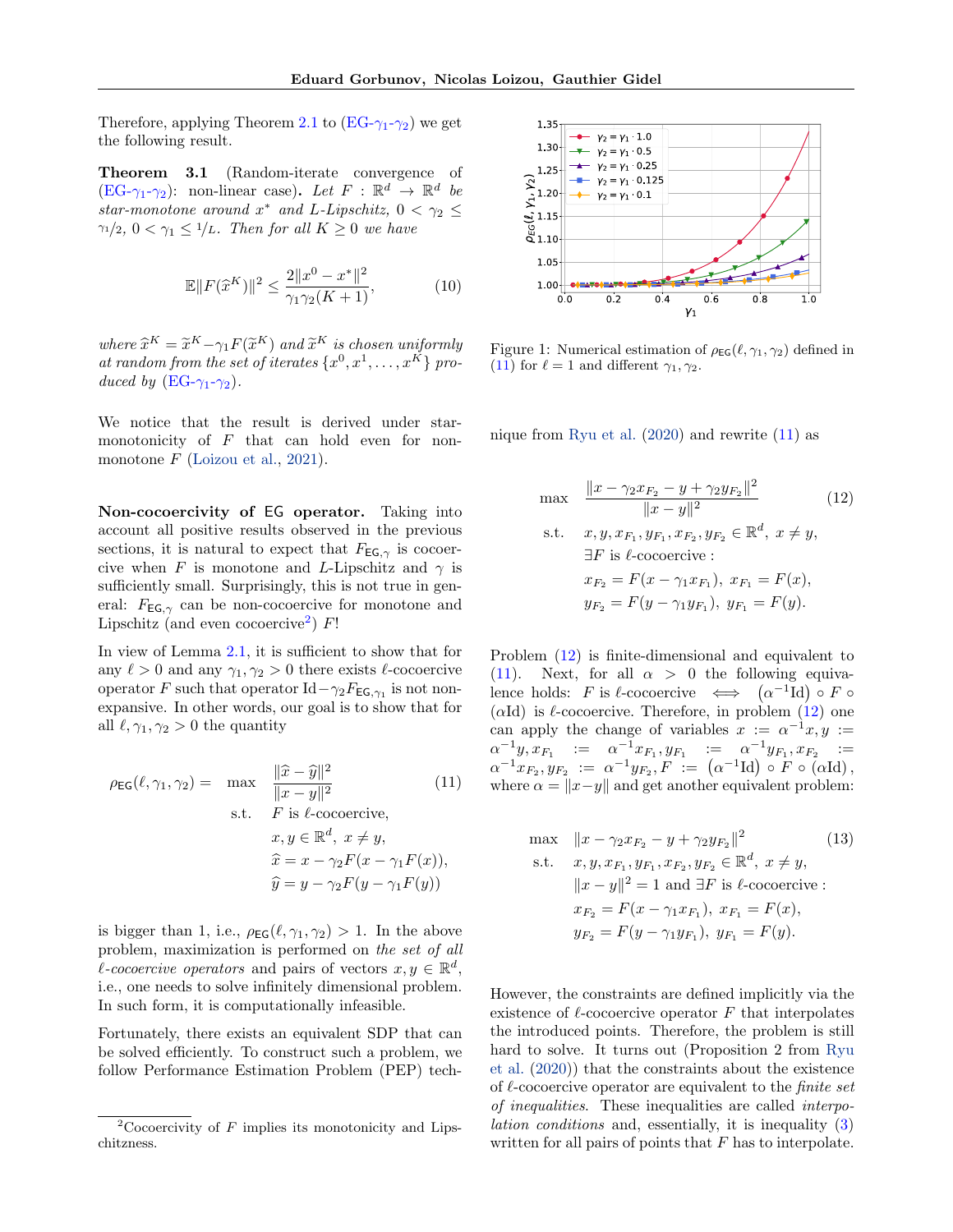That is, [\(13\)](#page-4-4) is equivalent to the following problem:

<span id="page-5-0"></span>max 
$$
||x - \gamma_2 x_{F_2} - y + \gamma_2 y_{F_2}||^2
$$
 (14)  
\ns.t.  $x, y, x_{F_1}, y_{F_1}, x_{F_2}, y_{F_2} \in \mathbb{R}^d$ ,  $||x - y||^2 = 1$ ,  
\n $\ell \langle x_{F_1} - x_{F_2}, \gamma_1 x_{F_1} \rangle \ge ||x_{F_1} - x_{F_2}||^2$ ,  
\n $\ell \langle x_{F_1} - y_{F_1}, x - y \rangle \ge ||x_{F_1} - y_{F_1}||^2$ ,  
\n $\ell \langle x_{F_1} - y_{F_2}, x - y + \gamma_1 y_{F_1} \rangle \ge ||x_{F_1} - y_{F_2}||^2$ ,  
\n $\ell \langle x_{F_2} - y_{F_1}, x - \gamma_1 x_{F_1} - y \rangle \ge ||x_{F_2} - y_{F_1}||^2$ ,  
\n $\ell \langle x_{F_2} - y_{F_2}, x - \gamma_1 x_{F_1} - y + \gamma_1 y_{F_1} \rangle \ge ||x_{F_2} - y_{F_2}||^2$ ,  
\n $\ell \langle y_{F_1} - y_{F_2}, \gamma_1 y_{F_1} \rangle \ge ||y_{F_1} - y_{F_2}||^2$ .

Although the above representation is much better for numerical solving than  $(11)$ , we do not stop here and consider a Grammian representation of  $U =$  $(x, y, x_{F_1}, y_{F_1}, x_{F_2}, y_{F_2})^{\top}$ :  $\mathbf{G} = \mathbf{U}^{\top} \mathbf{U}$ . One can easily show that for all  $d \geq 6$  we have  $\mathbf{G} \in \mathbb{S}^6_+$  iff there exist  $x, y, x_{F_1}, y_{F_1}, x_{F_2}, y_{F_2} \in \mathbb{R}^d$  such that  $\dot{G}$  is Gram matrix for these vectors. Since the objective and constrainsts of  $(14)$  are linear in the entries of matrix  $\mathbf{G}$ , problem [\(14\)](#page-5-0) is equivalent to the following SDP problem:

<span id="page-5-1"></span>
$$
\max \quad \text{Tr}(\mathbf{M}_0 \mathbf{G}) \tag{15}
$$
\n
$$
\text{s.t.} \quad \mathbf{G} \in \mathbb{S}_+^6,
$$
\n
$$
\text{Tr}(\mathbf{M}_i \mathbf{G}) \ge 0, \ i = 1, 2, \dots, 6,
$$
\n
$$
\text{Tr}(\mathbf{M}_7 \mathbf{G}) = 1,
$$

where  $M_0, \ldots, M_7$  are some symmetric matrices (see the details in Appendix [D.5\)](#page-24-0). For any given  $\ell, \gamma_1, \gamma_2 >$ 0 this problem can be easily solved numerically using PESTO [\(Taylor et al.,](#page-11-7) [2017\)](#page-11-7). Therefore, to compute the expansiveness parameter  $\rho_{EG}(\ell, \gamma_1, \gamma_2)$  of EG we solved [\(15\)](#page-5-1) for  $\ell = 1$  and different values of  $\gamma_1, \gamma_2$ . The results are reported in Figure [1.](#page-4-5)

Although these numerical results show that  $F_{\textsf{EG},\gamma_1}$  can be non- $\frac{2}{\gamma_2}$ -cocoercive for different values of  $\gamma_1, \gamma_2$ , and  $\ell = 1$ , it is not a rigorous proof that for any  $\ell$  and  $\gamma_1, \gamma_2 \in (0, 1/\ell]$  there exists  $\ell$ -cocoercive operator F such that  $F_{\text{EG},\gamma_1}$  is not  $2/\gamma_2$ -cocoercive. Nevertheless, one can utilize numerical results to construct a rigorous proof but it requires to change the problem [\(15\)](#page-5-1).

The main difficulty is that the solution of [\(15\)](#page-5-1) is at least of rank 5 in our experiments. It means, that the dimension of the space where the counter-example  $F$ is defined is also at least 5 complicates the visualiza-tion of the solution<sup>[3](#page-5-2)</sup>. To overcome this issue, we consider another problem with so-called Log-det heuristic [\(Fazel et al.,](#page-9-15) [2003\)](#page-9-15):

<span id="page-5-3"></span>
$$
\begin{aligned}\n\min \quad & \log \det (\mathbf{G} + \delta \mathbf{I}) \tag{16} \\
\text{s.t.} \quad & \mathbf{G} \in \mathbb{S}_+^6, \\
& \text{Tr}(\mathbf{M}_0 \mathbf{G}) \ge 1.0005, \\
& \text{Tr}(\mathbf{M}_i \mathbf{G}) \ge 0, \ i = 1, 2, \dots, 6, \\
& \text{Tr}(\mathbf{M}_7 \mathbf{G}) = 1,\n\end{aligned}
$$

where  $\delta > 0$  is some small positive regularization parameter. For  $\gamma_1, \gamma_2, \ell$  in some intervals, the solution of the new problem also provides an example of  $x, y$ and operator F that proves non- $2/\gamma_2$ -cocoercivity of  $F_{\textsf{EG},\gamma_1}$ : we ensure this via the constraint Tr( $\mathbf{M}_0\mathbf{G}$ )  $\geq$  $a = 1.0005 > 1$ . In theory, any  $a > 1$  can be used but due to the inevitability of the numerical errors in practice we used  $a = 1.0005$ . However, due to the change of the objective the solution may have lower rank since  $log \det (\mathbf{G} + \delta \mathbf{I})$  can be seen as an differentiable approximation of the rank of G.

Solving problem [\(16\)](#page-5-3) for  $\ell = 1$ , and  $\gamma_1 = \gamma_2$ , we obtained the solutions of rank 2, i.e., we obtained  $x, y, x_{F_1}, y_{F_1}, x_{F_2}, y_{F_2}$  in  $\mathbb{R}^2$ . We observed that  $x =$  $-y$  for all tested values of  $\gamma_1$ . However, numerical solutions were not consistent enough to guess the right dependencies. To overcome this issue, we rotated  $x, y, x_{F_1}, y_{F_1}, x_{F_2}, y_{F_2}$  in such a way that  $x =$  $(-1/2, 0)^{\top}$ ,  $y = (1/2, 0)^{\top}$ , and plotted the components of  $x_{F_1}, y_{F_1}, x_{F_2}, y_{F_2}$  for different  $\gamma_1$ . Although the resulting dependencies were not perfect, the obtained plots helped us to sequentially construct the needed example:

$$
x = -y = \begin{pmatrix} -\frac{1}{2} \\ 0 \end{pmatrix}, \ x_{F_1} = \begin{pmatrix} -\frac{1}{2\gamma_1} \\ \frac{1}{2\gamma_1} \end{pmatrix}, \ y_{F_1} = \begin{pmatrix} -\frac{1-\gamma_1\ell}{2\gamma_1} \\ \frac{1+\gamma_1\ell}{2\gamma_1} \end{pmatrix},
$$

$$
x_{F_2} = \begin{pmatrix} -\frac{1-\gamma_1\ell}{2\gamma_1} \\ \frac{1}{2\gamma_1} \end{pmatrix}, \ y_{F_2} = \begin{pmatrix} -\frac{1-\gamma_1\ell}{2\gamma_1} \\ \frac{1-\gamma_1^2\ell^2}{2\gamma_1} \end{pmatrix}. \tag{17}
$$

That is, via plotting the components of  $x, y, x_{F_1}, y_{F_1}, x_{F_2}, y_{F_2}$  we observed 4 interesting dependencies, see Figure [2.](#page-6-0) Mimicking these dependencies, we assumed that

<span id="page-5-4"></span>
$$
x_{F_2}[1] = y_{F_2}[1],
$$
  
\n
$$
y_{F_1}[1] = x_{F_2}[1] \text{ and } x_{F_1}[1] < y_{F_1}[1] < 0,
$$
  
\n
$$
0 < x_{F_1}[2] < y_{F_1}[2], \quad x_{F_1}[2] = x_{F_2}[2],
$$

plugged these relations in the interpolation conditions from [\(14\)](#page-5-0), and obtained the following inequalities:

$$
y_{F_1}[1] \le (1 - \gamma_1) x_{F_1}[1], \quad y_{F_1}[2] \le \frac{y_{F_2}[2]}{1 - \gamma_1},
$$
  

$$
y_{F_1}[2] \le (1 + \gamma_1) x_{F_2}[2], \quad x_{F_2}[2] \le \frac{y_{F_2}[2]}{1 - \gamma_1^2}
$$

<span id="page-5-2"></span><sup>3</sup>We also tried to solve this problem symbolically, but the problem turned out to be computationally infeasible for standard symbolic solvers. Therefore, we focused on the visualization of the solutions in the hope of finding useful dependencies between the solution and parameters  $\ell, \gamma_1, \gamma_2.$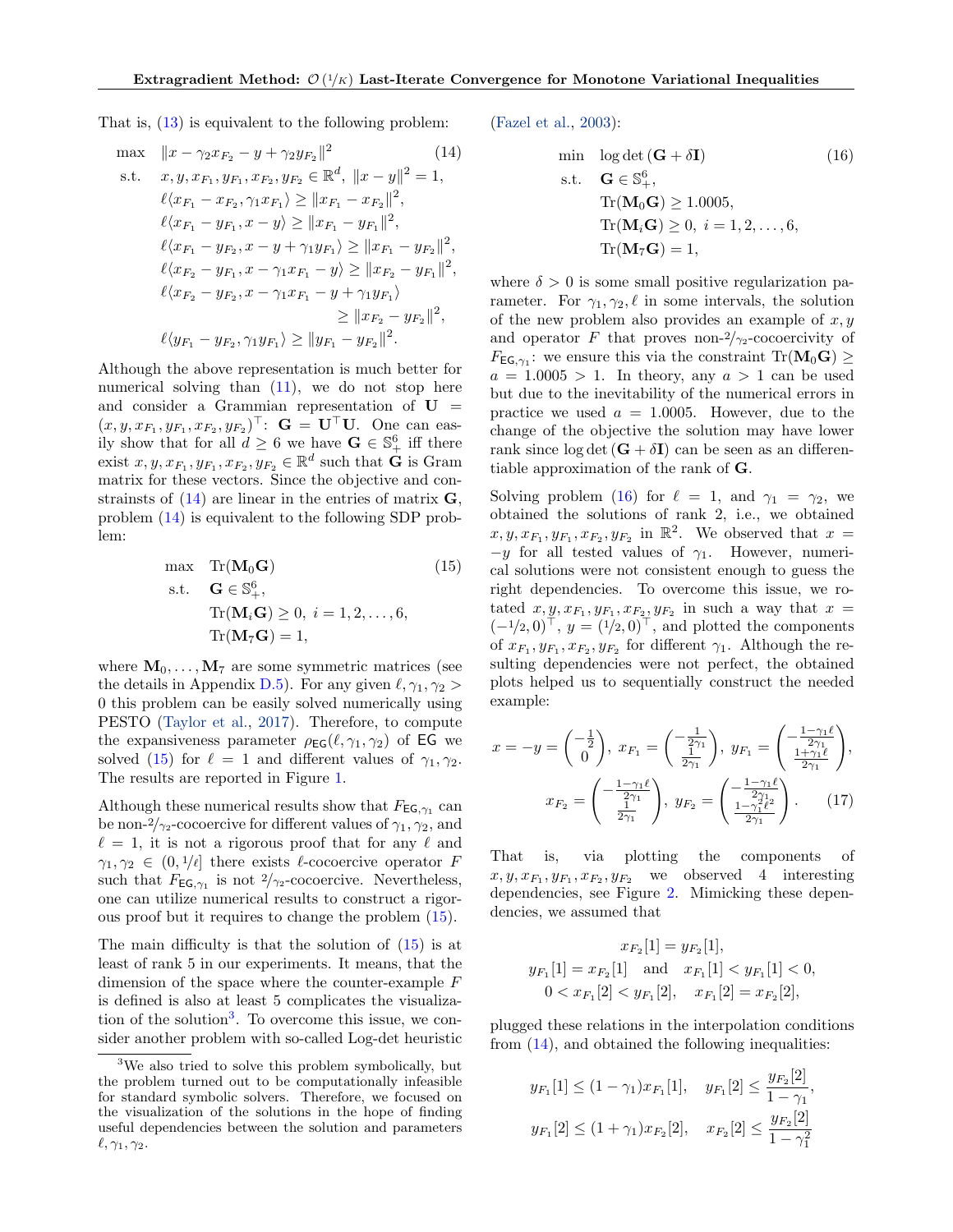<span id="page-6-0"></span>

Figure 2: Observations that we made after plotting the components of  $x, y, x_{F_1}, y_{F_1}, x_{F_2}, y_{F_2}$  for  $\ell = 1$  and different values of  $\gamma_1$  (we used  $\gamma_2 = \gamma_1$ ).

To fulfill these constraints, we simply assumed that they hold as equalities and got:

$$
x_{F_2}[2] = x_{F_1}[2] = \frac{y_{F_2}[2]}{1 - \gamma_1^2}, \quad y_{F_1}[2] = \frac{y_{F_2}[2]}{1 - \gamma_1},
$$
  

$$
y_{F_1}[1] = x_{F_2}[1] = y_{F_2}[1] = (1 - \gamma_1)x_{F_1}[1].
$$

Using these dependencies in the remaining interpolation conditions, we derived  $x_{F_1}[1] + \gamma_1(x_{F_1}[1])^2 +$  $\gamma_{1}(y_{F_{2}}[2])^{2}$  $\frac{(1+y_{F_2}(2))}{(1-\gamma_1^2)^2} \leq 0$ . After that, we assumed that  $y_{F_2}[2] =$  $-x_{F_1}[1](1 - \gamma_1^2)$ . Together with previous inequality it gives  $x_{F_1}[1] + 2\gamma_1(x_{F_1}[1])^2 \leq 0$ . Next, we chose  $x_{F_1} = -\frac{1}{2\gamma_1}$  and put it in all previously derived dependencies. Finally, we generalized the example to the case of non-unit  $\ell$  using "physical-dimension" arguments and got [\(17\)](#page-5-4).

These derivations lead to the following result that we rigorously prove in Appendix [D.5.](#page-24-0)

<span id="page-6-2"></span>**Theorem 3.2.** For all  $\ell > 0$  and  $\gamma_1 \in (0, 1/\ell]$ there exists  $\ell$ -cocoercive operator F such that  $F(x) =$  $x_{F_1}, F(y) = y_{F_1}, F(x - \gamma_1 x_{F_1}) = x_{F_2}, F(y - \gamma_1 y_{F_1}) =$  $y_{F_2}$  for  $x, y, x_{F_1}, y_{F_1}, x_{F_2}, y_{F_2}$  defined in  $(17)$  and

$$
||x - \gamma_2 F(x - \gamma_1 F(x)) - y + \gamma_2 F(y - \gamma_1 F(y))|| > 1
$$
 (18)

for all  $\gamma_2 > 0$ , i.e.,  $F_{\textsf{EG},\gamma_1} = F(\text{Id} - \gamma_1 F)$  is noncocoercive.

First of all, this result emphasizes the difference between PP and EG, Moreover, it also means that one cannot apply the technique from Section [2.1](#page-3-6) to prove last-iterate  $\mathcal{O}(1/K)$  convergence for **EG** applied to  $(VIP)$  with monotone and L-Lipschitz operator F. However, it does not imply that one cannot prove this fact in general.

Last-iterate guarantees for EG. Inspired by the proof of non-cocoercivity of the operator  $F_{EG, \gamma}$  obtained via PEP, we apply PEP technique to find the rate of convergence in terms of  $||F(x^K)||^2$  for F being monotone and Lipschitz-continuous. That is, we consider the problem

<span id="page-6-1"></span>max 
$$
||F(x^K)||^2
$$
 (19)  
\ns.t. *F* is mon. and *L*-Lip.,  $x^0 \in \mathbb{R}^d$ ,  
\n $||x^0 - x^*||^2 \le 1$ ,  
\n $x^{k+1} = x^k - \gamma_2 F(x^k - \gamma_1 F(x^k))$ ,  
\n $k = 0, 1, ..., K - 1$ 

and following similar steps to what we do for showing non-cocoercivity of EG operator, we construct a special SDP using the definitions of monotonicity  $(1)$ and [\(2\)](#page-1-2) as interpolation conditions. However, the resulting SDP gives just an upper bound for the value of [\(19\)](#page-6-1) since the resulting SDP might produce such solutions that cannot be interpolated by any mono-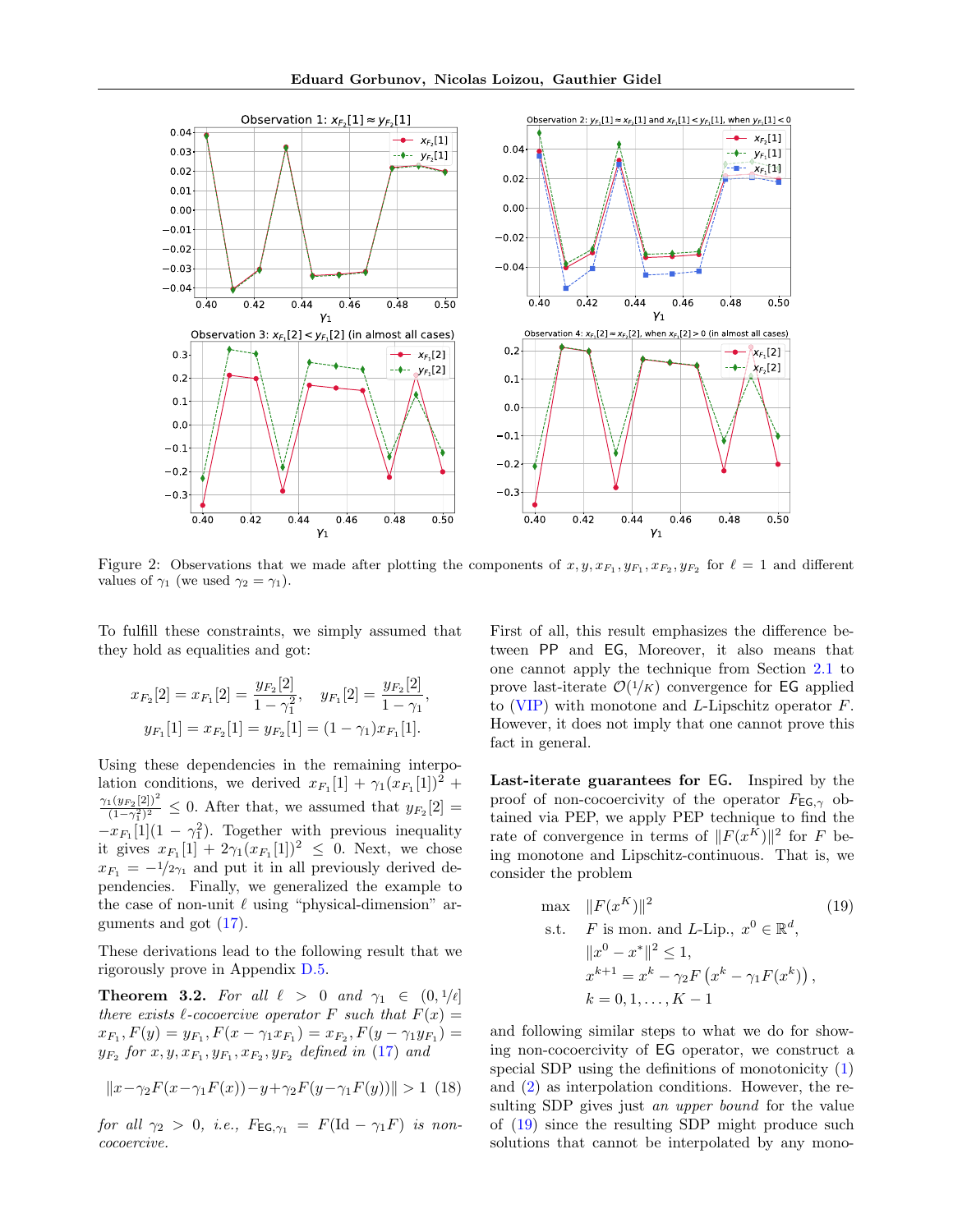<span id="page-7-0"></span>

Figure 3: Comparison of the worst-case rate of EG obtained via solving PEP and the guessed upper-bound  $16L^2 ||x^0 - x^*||^2 / k$ . The vertical axis is shown in logarithmic scale and after iteration  $k = 20$  the curves are almost parallel, i.e., PEP answer and  $16L^2 ||x^0 - x^*||^2/k$  differ almost by a constant factor. In view of Proposition 3 from [Ryu et al.](#page-11-8) [\(2020\)](#page-11-8), PEP may give the answer that is not tight for the class of monotone and Lipschitz operators. However, in this particular case, it turns out to be quite tight.

tone and L-Lipschitz operator  $F$  (see Proposition 3) from [Ryu et al.](#page-11-8) [\(2020\)](#page-11-8)). Nevertheless, we solved the resulting SDP using PESTO [\(Taylor et al.,](#page-11-7) [2017\)](#page-11-7) for  $L = 1, \gamma_1 = \gamma_2 = 1/2L$ , and various values of K. We observed that the PEP answer behaves as  $\mathcal{O}(1/K)$  (see Figure [3\)](#page-7-0). Moreover, using standard duality theory for SDP [\(De Klerk,](#page-9-16) [2006\)](#page-9-16) one can show that the solution of the dual problem to the SDP obtained from [\(19\)](#page-6-1) gives the proof of convergence: it is needed just to sum up the constraints with weights corresponding to the solution of the dual problem [\(De Klerk et al.,](#page-9-17) [2017\)](#page-9-17). The only thing that remains to do is to guess analytical form of the dual solution.

However, it is not always an easy task: the dependencies on the parameters of the problem like  $L, \gamma_1, \gamma_2$ might be quite tricky. In particular, this might happen due to inaccuracy of the obtained numerical solution and large number of constraints. Therefore, we consider a simpler problem:

$$
\Delta_{\text{EG}}(L, \gamma_1, \gamma_2) = \max \quad ||F(x^1)||^2 - ||F(x^0)||^2 \qquad (20)
$$
  
s.t.  $F$  is mon. and  $L$ -Lip.,  

$$
x^0 \in \mathbb{R}^d, \ ||x^0 - x^*||^2 \le 1,
$$

$$
x^1 = x^0 - \gamma_2 F (x^0 - \gamma_1 F(x^0))
$$

with  $\gamma_1 = \gamma_2 = \gamma$ . As for [\(19\)](#page-6-1), we construct a corresponding SDP and solve it for different values of L and  $\gamma$ . In these numerical tests, we observed that  $\Delta_{\text{EG}}(L, \gamma_1, \gamma_2) \approx 0$  for all tested pairs of L and  $\gamma$  and the dual variables  $\lambda_1, \lambda_2, \lambda_3$  that correspond to 3 particular constraints – monotonicity [\(1\)](#page-0-1) for  $(x^{k}, x^{k+1})$  and  $(x^{k} - \gamma F(x^{k}), x^{k+1})$  and Lipschitzness for  $(x^k - \gamma F(x^k), x^{k+1})$  – are always very close to  $2/\gamma$ ,

 $\frac{1}{2\gamma}$ , and  $\frac{3}{2}$ , while other dual variables are negligible. Although  $\lambda_2$  and  $\lambda_3$  were sometimes slightly smaller, e.g., sometimes we had  $\lambda_2 \approx 3/5\gamma$  and  $\lambda_3 \approx 13/20$ , we simplified these dependencies and simply summed up the corresponding inequalities with weights  $\lambda_1 = 2/\gamma$ ,  $\lambda_2 = 1/2\gamma$ , and  $\lambda_3 = 3/2$  respectively. After that, it was just needed to rearrange the terms and apply Young's inequality to some inner products. This is how we obtained the following result (see the details in Appendix [D.6\)](#page-26-0).

<span id="page-7-1"></span>**Lemma 3.2.** Let  $F : \mathbb{R}^d \to \mathbb{R}^d$  be monotone and L-Lipschitz,  $0 < \gamma \leq 1/\sqrt{2}L$ . Then for all  $k \geq 0$  the iter-ates produced by [\(EG\)](#page-3-7) satisfy  $||F(x^{k+1})|| \leq ||F(x^k)||$ .

This result on its own is novel and plays the central part in deriving last-iterate  $\mathcal{O}(1/K)$  rate for EG in our analysis. We emphasize that [Golowich et al.](#page-9-0) [\(2020b\)](#page-9-0) do not derive  $||F(x^{k+1})|| \leq ||F(x^k)||$  to show lastiterate  $\mathcal{O}(1/K)$  convergence of EG and use completely different arguments based on the Lipschitzness of the Jacobian of F. Moreover, the assumption on  $\gamma$  can be relaxed to  $\gamma \leq 1/L$ , but the proof would be slightly different in this case (though it can be obtained from the same PEP).

Next, one might ask a question: is it true that  $||F_{\text{EG},\gamma_1}(x^{k+1})|| \leq ||F_{\text{EG},\gamma_1}(x^k)||$  for a reasonable choice of  $\gamma_1$  and  $\gamma_2$ ? Indeed, this is a good question, since the last-iterate  $\mathcal{O}(1/K)$  convergence would directly follow from the random-iterate guarantee (Theorem [3.1\)](#page-4-0), if the inequality  $||F_{\text{EG},\gamma_1}(x^{k+1})|| \leq ||F_{\text{EG},\gamma_1}(x^k)||$  held. Perhaps, surprisingly, but this is not true even for Lcocoercive  $F$ : we observed this phenomenon via solving the SDP constructed for

max 
$$
||F_{\text{EG},\gamma_1}(x^1)||^2 - ||F_{\text{EG},\gamma_1}(x^0)||^2
$$
 (21)  
s.t.  $F$  is *L*-cocoercive,  $x^0 \in \mathbb{R}^d$ ,  
 $||x^0 - x^*||^2 \le 1$ ,  
 $x^1 = x^0 - \gamma_2 F(x^0 - \gamma_1 F(x^0))$ 

with  $L = 1$  and  $\gamma_1 \in [1/4L, 1/L], \gamma_2 \in [\gamma_1/4, \gamma_1].$  In our numerical tests, we observed that the optimal value in the above problem is significantly larger than 0 for given values of  $L, \gamma_1, \gamma_2$ . Since it cannot be caused by the inaccuracy of the numerical solution, we conclude that inequality  $||F_{\text{EG},\gamma_1}(x^{k+1})|| \leq ||F_{\text{EG},\gamma_1}(x^k)||$  is violated in some cases.

Moreover, when  $\gamma_2 < \gamma_1$  we noticed a similar phenomenon for the norms of F. In particular, we solved the SDP constructed for

max 
$$
||F(x^1)||^2 - ||F(x^0)||^2
$$
 (22)  
s.t.  $F$  is *L*-cocoercive,  $x^0 \in \mathbb{R}^d$ ,  
 $||x^0 - x^*||^2 \le 1$ ,  
 $x^1 = x^0 - \gamma_2 F(x^0 - \gamma_1 F(x^0))$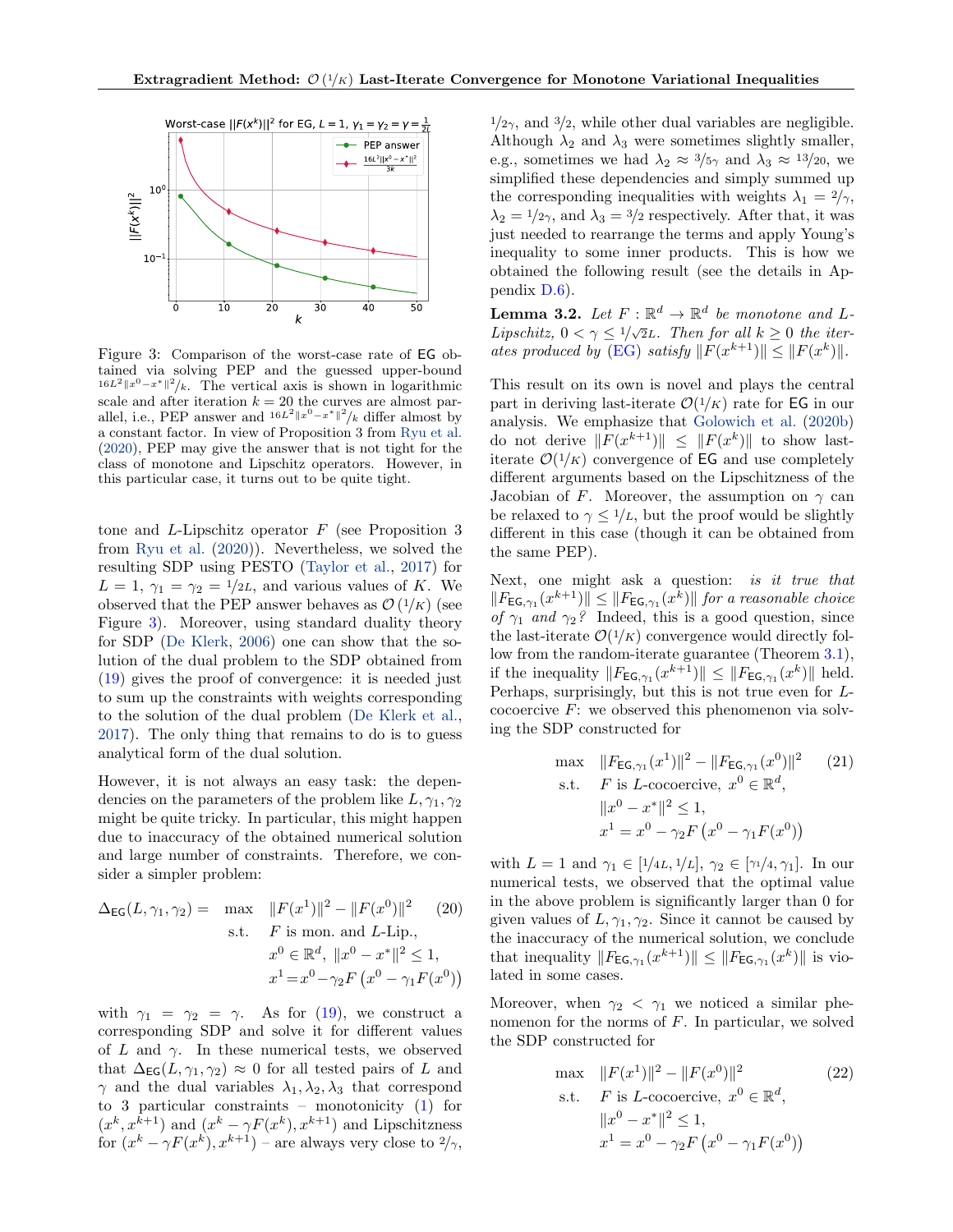with  $L = 1, \gamma_1 \in [1/4L, 1/L], \gamma_2 \in [\gamma_1/4, \gamma_1/2]$  and observed that the optimal value in the above problem is significantly larger than 0 in this case. Therefore, we conclude that using the same stepsizes  $\gamma_1 = \gamma_2$  for extrapolation and for the update is crucial for EG to have  $||F(x^{k+1})|| \leq ||F(x^k)||$ .

To derive the desired last-iterate  $\mathcal{O}(1/K)$  convergence of EG it remains to combine Lemma [3.2](#page-7-1) with standard arguments for EG.

<span id="page-8-0"></span>Theorem 3.3 (Last-iterate convergence of [\(EG\)](#page-3-7): non-linear case). Let  $F: \mathbb{R}^d \to \mathbb{R}^d$  be monotone and L-Lipschitz. Then for all  $K \geq 0$  and  $0 < \gamma \leq \frac{1}{\sqrt{2}}L$ 

$$
||F(x^K)||^2 \le \frac{||x^0 - x^*||^2}{\gamma^2 (1 - L^2 \gamma^2)(K+1)},
$$
 (23)

where  $x^K$  is produced by [\(EG\)](#page-3-7) with stepsize  $\gamma$ , and

$$
Gap_F(x^K) \le \frac{2||x^0 - x^*||^2}{\gamma\sqrt{1 - L^2\gamma^2}\sqrt{K+1}}.\tag{24}
$$

This is the first result establishing last-iterate rates  $||F(x^K)||^2 = \mathcal{O}(1/K)$  and  $\text{Gap}_F(x^K) = \mathcal{O}(1/\sqrt{K})$  for  $EG$  that relies on monotonicity and Lipschitzness of  $F$ only. Moreover, it matches the lower bounds for EG from [Golowich et al.](#page-9-0) [\(2020b\)](#page-9-0).

# <span id="page-8-6"></span>4 OPTIMISTIC GRADIENT METHOD

As EG, Optimistic Gradient method (OG) is also often treated as an approximation of PP. Therefore, similar questions to those that we study for EG arise for OG. OG can be written in the following way:

<span id="page-8-4"></span>
$$
x^{k+1} = x^k - 2\gamma F(x^k) + \gamma F(x^{k-1}).
$$
 (OG)

For the iterates  $z^k = ((x^k)^{\top}, (x^{k-1})^{\top})^{\top}$  [\(OG\)](#page-8-2) is

$$
z^{k+1} = z^k - \gamma F_{\text{OG},\gamma}(z^k), \ F_{\text{OG},\gamma} = \begin{pmatrix} 2F & -F \\ -\frac{1}{\gamma} \text{Id} & \frac{1}{\gamma} \text{Id} \end{pmatrix} . \tag{25}
$$

There exists another popular form of [\(OG\)](#page-8-2) called Extrapolation from the past (EFTP):  $x^0 = \tilde{x}^0$  and

<span id="page-8-8"></span>
$$
\widetilde{x}^{k+1} = x^k - \gamma F(\widetilde{x}^k), \ x^{k+1} = x^k - \gamma F(\widetilde{x}^{k+1}). \ \ (\text{EFTP})
$$

One can show that  $(EFTP)$  and  $(OG)$  are equivalent:

$$
\widetilde{x}^{k+1} = x^k - \gamma F(\widetilde{x}^k) = x^{k-1} - 2\gamma F(\widetilde{x}^k)
$$
  
= 
$$
\widetilde{x}^k - 2\gamma F(\widetilde{x}^k) + \gamma F(\widetilde{x}^{k-1}).
$$
 (26)

However, update rule [\(EFTP\)](#page-8-3) hints the following matrix representation of the method: for  $z^k =$  $((x^k)^\top, (\widetilde{x}^k)^\top)^\top$  [\(EFTP\)](#page-8-3) is equivalent to

<span id="page-8-5"></span>
$$
z^{k+1} = z^k - \gamma F_{\text{EFTP}, \gamma}(z^k),
$$
  

$$
F_{\text{EFTP}, \gamma} = \begin{pmatrix} F & 0 \\ 0 & \text{Id} \end{pmatrix} \begin{pmatrix} \text{Id} & -\gamma F \\ -\frac{1}{\gamma} \text{Id} & \frac{1}{\gamma} \text{Id} + F \end{pmatrix} . (27)
$$

It turns out that for any  $\gamma > 0$  operators  $F_{\text{OG},\gamma}$ ,  $F_{\text{EFTP},\gamma}$  can be non-star-cocoercive even for F being linear, monotone, and Lipschitz.

<span id="page-8-1"></span>**Theorem 4.1.** Let the linear operator  $F(x) =$ Ax be monotone and L-Lipschitz. Assume that  $Sp(\nabla F(x)) = Sp(\bf{A})$  contains at least one eigenvalue  $\hat{\lambda}$  such that  $\text{Re}(\hat{\lambda}) = 0$  and  $\text{Im}(\hat{\lambda}) \neq 0$ . Then, for any  $\ell > 0$  and  $\gamma > 0$  operators  $F_{\text{OG},\gamma}$ ,  $F_{\text{EFTP},\gamma}$  are not  $\ell$ -star-cocoercive.

Therefore, for the particular representations [\(25\)](#page-8-4) and [\(27\)](#page-8-5) of [\(OG\)](#page-8-2) one cannot apply the results from Section [2.1](#page-3-6) to derive even random-iterate convergence guarantees.

However, this negative result does not imply that it is impossible to show random-iterate or best-iterate  $\mathcal{O}(1/K)$  convergence rate for **OG** or **EFTP**. In fact, such convergence guarantees can be derived using similar steps as in the proof of the corresponding result for EG, see Lemma 11 from [Golowich et al.](#page-9-6) [\(2020a\)](#page-9-6). Although this result is derived for monotone and Lipschitz operator  $F$ , the proof uses only star-monotonicity of  $F$ . For completeness, we provide the complete statement of this result and the full proof in Appendix [E.2.](#page-31-0)

Moreover, [Golowich et al.](#page-9-6) [\(2020a\)](#page-9-6) derive  $\mathcal{O}(1/K)$  lastiterate convergence rate for  $\overline{OG}/\overline{EFTP}$  when F is linear or has Lipschitz Jacobian. Establishing  $\mathcal{O}(1/K)$  lastiterate convergence rate for OG or EFTP for monotone and  $L$ -Lipschitz operator  $F$  without additional assumptions is still an open problem.

# <span id="page-8-7"></span><span id="page-8-2"></span>5 CONCLUSION

In this paper, we close an important gap in the convergence theory for **EG** by showing  $||F(x^K)||^2 = O(1/K)$ . Our proof is computer-assisted and is based on the PEP technique [\(Taylor et al.,](#page-11-7) [2017;](#page-11-7) [Ryu et al.,](#page-11-8) [2020\)](#page-11-8). Moreover, the ideas of reducing the proof to solving SDP problems helped [Kim](#page-10-17) [\(2021\)](#page-10-17); [Yoon and Ryu](#page-11-6)  $(2021)$  to derive last-iterate  $\mathcal{O}(1/K^2)$  rates for Accelerated PP and Anchored EG. We believe that this approach of deriving new proofs is very prominent.

<span id="page-8-3"></span>Next, the established connections between EG, OG, HGM and cocoercivity emphasize the differences between these methods and PP. This is especially important for EG and OG that are often treated as similar methods for solving [\(VIP\)](#page-0-0) and as approximations PP. Moreover, establishing the result like  $||F(x^K)||^2 =$  $\mathcal{O}(1/K)$  for OG without additional assumptions on F (e.g., without assuming Lipschitzness of Jacobian) remains an open problem.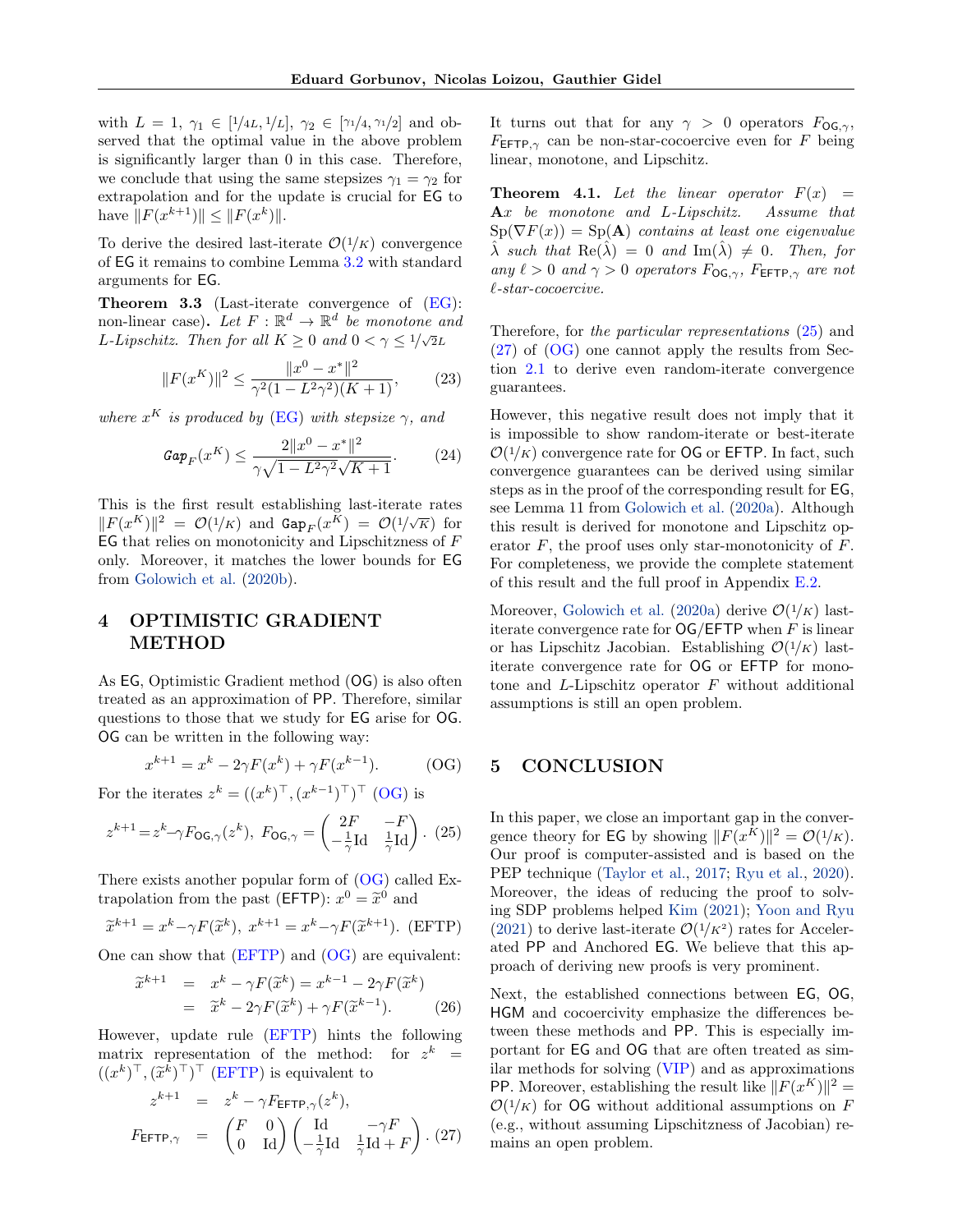#### Acknowledgements

This work was partially supported by a grant for research centers in the field of artificial intelligence, provided by the Analytical Center for the Government of the Russian Federation in accordance with the subsidy agreement (agreement identifier 000000D730321P5Q0002) and the agreement with the Moscow Institute of Physics and Technology dated November 1, 2021 No. 70-2021-00138. Part of this work was done while Nicolas Loizou was a postdoctoral research fellow at Mila, Université de Montréal, supported by the IVADO Postdoctoral Funding Program. Gauthier Gidel is supported by an IVADO grant. Part of this work was done while Eduard Gorbunov was an intern at Mila, Université de Montréal under the supervision of Gauthier Gidel. We thank Adrien Taylor for fruitful discussions, suggestions to consider log-detheuristic and plot the output of PEP. We also thank Laurent Condat, Konstantin Mishchenko, Adil Salim, and Vladimir Semenov for pointing out important references and useful suggestions regarding the improvement of the text. Finally, we thank anonymous reviewers for their feedback and valuable suggestions regarding improvements to the paper structure.

#### References

- <span id="page-9-19"></span>Abernethy, J., Lai, K. A., and Wibisono, A. (2019). Last-iterate convergence rates for min-max optimization. arXiv preprint arXiv:1906.02027.
- <span id="page-9-14"></span>Auslender, A. and Teboulle, M. (2005). Interior projection-like methods for monotone variational inequalities. Mathematical programming, 104(1):39– 68.
- <span id="page-9-5"></span>Azizian, W., Iutzeler, F., Malick, J., and Mertikopoulos, P. (2021). The last-iterate convergence rate of optimistic mirror descent in stochastic variational inequalities. Proceedings of Machine Learning Research vol, 134:1–31.
- <span id="page-9-13"></span>Balduzzi, D., Racaniere, S., Martens, J., Foerster, J., Tuyls, K., and Graepel, T. (2018). The mechanics of n-player differentiable games. In International Conference on Machine Learning, pages 354–363. PMLR.
- <span id="page-9-10"></span>Bauschke, H. H., Combettes, P. L., et al. (2011). Convex analysis and monotone operator theory in Hilbert spaces, volume 408. Springer.
- <span id="page-9-1"></span>Ben-Tal, A., El Ghaoui, L., and Nemirovski, A. (2009). Robust optimization. Princeton university press.
- <span id="page-9-4"></span>Beznosikov, A., Dvurechensky, P., Koloskova, A., Samokhin, V., Stich, S. U., and Gasnikov, A. (2021). Decentralized local stochastic extragradient for variational inequalities. arXiv preprint arXiv:2106.08315.
- <span id="page-9-3"></span>Beznosikov, A., Samokhin, V., and Gasnikov, A. (2020). Distributed saddle-point problems: Lower bounds, optimal algorithms and federated gans. arXiv preprint arXiv:2010.13112.
- <span id="page-9-18"></span>Borwein, J., Reich, S., and Shafrir, I. (1992). Krasnoselski-mann iterations in normed spaces. Canadian Mathematical Bulletin, 35(1):21–28.
- <span id="page-9-8"></span>Brézis, H. and Lions, P. L. (1978). Produits infinis de résolvantes. Israel Journal of Mathematics, 29(4):329–345.
- <span id="page-9-11"></span>Carmon, Y., Jin, Y., Sidford, A., and Tian, K. (2019). Variance reduction for matrix games. Advances in Neural Information Processing Systems, 32:11381– 11392.
- <span id="page-9-7"></span>Chavdarova, T., Gidel, G., Fleuret, F., and Lacoste-Julien, S. (2019). Reducing noise in gan training with variance reduced extragradient. Advances in Neural Information Processing Systems, 32:393–403.
- <span id="page-9-16"></span>De Klerk, E. (2006). Aspects of semidefinite programming: interior point algorithms and selected applications, volume 65. Springer Science & Business Media.
- <span id="page-9-17"></span>De Klerk, E., Glineur, F., and Taylor, A. B. (2017). On the worst-case complexity of the gradient method with exact line search for smooth strongly convex functions. Optimization Letters, 11(7):1185–1199.
- <span id="page-9-9"></span>Diakonikolas, J. and Wang, P. (2021). Potential function-based framework for making the gradients small in convex and min-max optimization.  $arXiv$ preprint arXiv:2101.12101.
- <span id="page-9-12"></span>Diamond, S. and Boyd, S. (2016). Cvxpy: A pythonembedded modeling language for convex optimization. The Journal of Machine Learning Research, 17(1):2909–2913.
- <span id="page-9-15"></span>Fazel, M., Hindi, H., and Boyd, S. P. (2003). Log-det heuristic for matrix rank minimization with applications to hankel and euclidean distance matrices. In Proceedings of the 2003 American Control Conference, 2003., volume 3, pages 2156–2162. IEEE.
- <span id="page-9-2"></span>Gidel, G., Berard, H., Vincent, P., and Lacoste-Julien, S. (2019). A variational inequality perspective on generative adversarial nets. In ICLR.
- <span id="page-9-6"></span>Golowich, N., Pattathil, S., and Daskalakis, C. (2020a). Tight last-iterate convergence rates for noregret learning in multi-player games. arXiv preprint arXiv:2010.13724.
- <span id="page-9-0"></span>Golowich, N., Pattathil, S., Daskalakis, C., and Ozdaglar, A. (2020b). Last iterate is slower than averaged iterate in smooth convex-concave saddle point problems. In Conference on Learning Theory, pages 1758–1784. PMLR.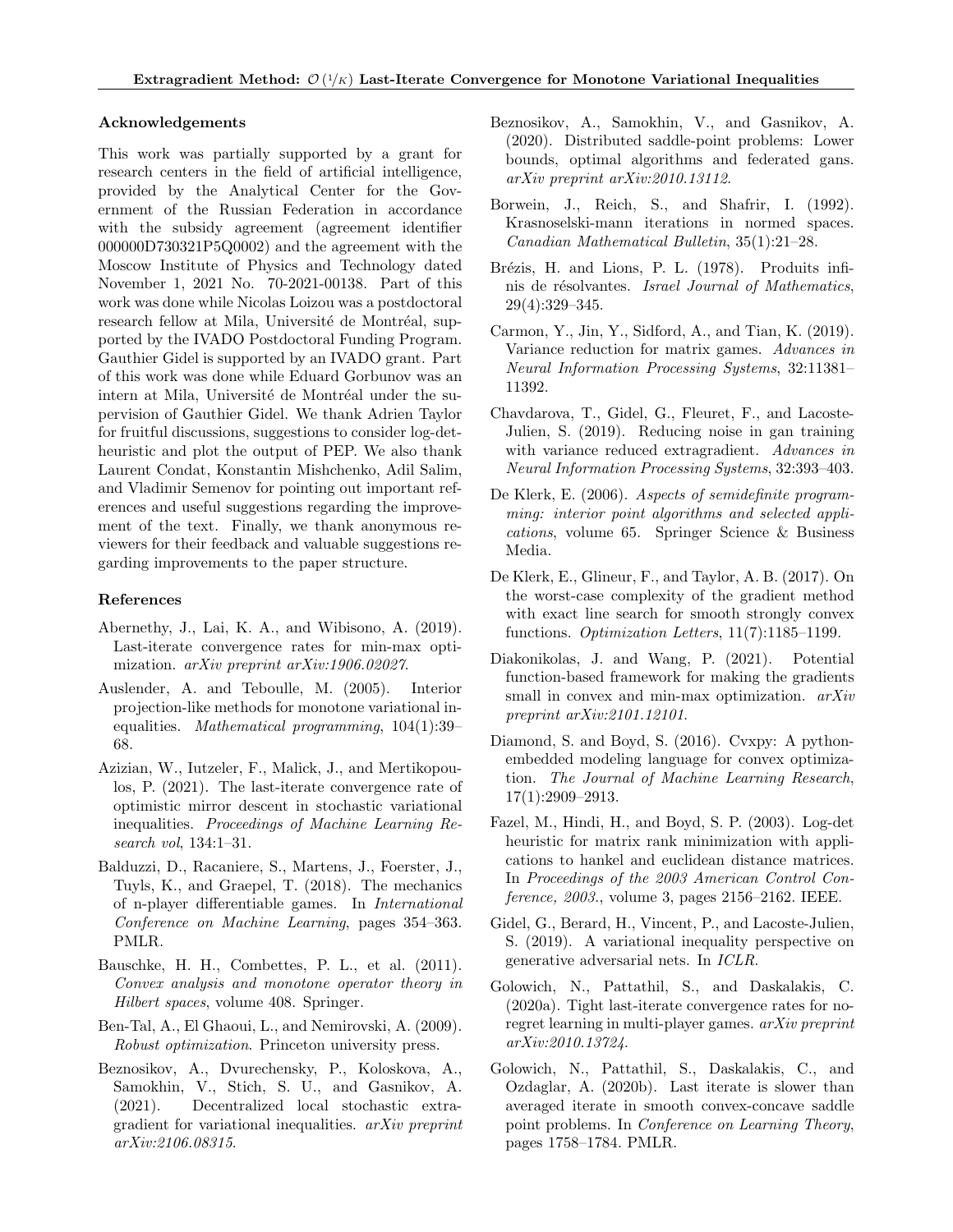- <span id="page-10-4"></span>Goodfellow, I., Pouget-Abadie, J., Mirza, M., Xu, B., Warde-Farley, D., Ozair, S., Courville, A., and Bengio, Y. (2014). Generative adversarial nets. Advances in neural information processing systems, 27.
- <span id="page-10-2"></span>Goodfellow, I. J., Shlens, J., and Szegedy, C. (2015). Explaining and harnessing adversarial examples. ICLR 2015.
- <span id="page-10-21"></span>Groetsch, C. (1972). A note on segmenting mann iterates. Journal of Mathematical Analysis and Applications, 40(2):369–372.
- <span id="page-10-18"></span>Gu, G. and Yang, J. (2019). Optimal nonergodic sublinear convergence rate of proximal point algorithm for maximal monotone inclusion problems. arXiv preprint arXiv:1904.05495.
- <span id="page-10-5"></span>Harker, P. T. and Pang, J.-S. (1990). Finitedimensional variational inequality and nonlinear complementarity problems: a survey of theory, algorithms and applications. Mathematical programming, 48(1):161–220.
- <span id="page-10-1"></span>Hast, M., Åström, K. J., Bernhardsson, B., and Boyd, S. (2013). Pid design by convex-concave optimization. In 2013 European Control Conference (ECC), pages 4460–4465. IEEE.
- <span id="page-10-22"></span>Hicks, T. L. and Kubicek, J. D. (1977). On the mann iteration process in a hilbert space. Journal of Mathematical Analysis and Applications, 59(3):498–504.
- <span id="page-10-16"></span>Hsieh, Y.-G., Iutzeler, F., Malick, J., and Mertikopoulos, P. (2019). On the convergence of single-call stochastic extra-gradient methods. Advances in Neural Information Processing Systems, 32:6938– 6948.
- <span id="page-10-7"></span>Hsieh, Y.-G., Iutzeler, F., Malick, J., and Mertikopoulos, P. (2020). Explore aggressively, update conservatively: Stochastic extragradient methods with variable stepsize scaling. In Larochelle, H., Ranzato, M., Hadsell, R., Balcan, M. F., and Lin, H., editors, Advances in Neural Information Processing Systems, volume 33, pages 16223–16234. Curran Associates, Inc.
- <span id="page-10-10"></span>Juditsky, A., Nemirovski, A., and Tauvel, C. (2011). Solving variational inequalities with stochastic mirror-prox algorithm. Stochastic Systems, 1(1):17– 58.
- <span id="page-10-17"></span>Kim, D. (2021). Accelerated proximal point method for maximally monotone operators. Mathematical Programming, pages 1–31.
- <span id="page-10-0"></span>Korpelevich, G. M. (1976). The extragradient method for finding saddle points and other problems. Matecon, 12:747–756.
- <span id="page-10-19"></span>Krasnosel'skiı, M. (1955). Two remarks on the method of successive approximations, uspehi mat. Nauk, 10:123–127.
- <span id="page-10-8"></span>Li, C. J., Yu, Y., Loizou, N., Gidel, G., Ma, Y., Roux, N. L., and Jordan, M. I. (2021). On the convergence of stochastic extragradient for bilinear games with restarted iteration averaging. arXiv preprint arXiv:2107.00464.
- <span id="page-10-9"></span>Liu, M., Zhang, W., Mroueh, Y., Cui, X., Ross, J., Yang, T., and Das, P. (2020). A decentralized parallel algorithm for training generative adversarial nets. In Larochelle, H., Ranzato, M., Hadsell, R., Balcan, M. F., and Lin, H., editors, Advances in Neural Information Processing Systems, volume 33, pages 11056–11070. Curran Associates, Inc.
- <span id="page-10-15"></span>Lofberg, J. (2004). Yalmip: A toolbox for modeling and optimization in matlab. In 2004 IEEE international conference on robotics and automation (IEEE Cat. No. 04CH37508), pages 284–289. IEEE.
- <span id="page-10-12"></span>Loizou, N., Berard, H., Gidel, G., Mitliagkas, I., and Lacoste-Julien, S. (2021). Stochastic gradient descent-ascent and consensus optimization for smooth games: Convergence analysis under expected co-coercivity. arXiv preprint arXiv:2107.00052.
- <span id="page-10-23"></span>Loizou, N., Berard, H., Jolicoeur-Martineau, A., Vincent, P., Lacoste-Julien, S., and Mitliagkas, I. (2020). Stochastic hamiltonian gradient methods for smooth games. In International Conference on Machine Learning, pages 6370–6381. PMLR.
- <span id="page-10-3"></span>Madry, A., Makelov, A., Schmidt, L., Tsipras, D., and Vladu, A. (2018). Towards deep learning models resistant to adversarial attacks. ICLR 2018.
- <span id="page-10-11"></span>Malinovskiy, G., Kovalev, D., Gasanov, E., Condat, L., and Richtarik, P. (2020). From local sgd to local fixed-point methods for federated learning. In International Conference on Machine Learning, pages 6692–6701. PMLR.
- <span id="page-10-20"></span>Mann, W. R. (1953). Mean value methods in iteration. Proceedings of the American Mathematical Society, 4(3):506–510.
- <span id="page-10-13"></span>Martinet, B. (1970). Regularisation d'inequations variationelles par approximations successives. Revue Francaise d'Informatique et de Recherche Operationelle, 4:154–159.
- <span id="page-10-6"></span>Mishchenko, K., Kovalev, D., Shulgin, E., Richtárik, P., and Malitsky, Y. (2020). Revisiting stochastic extragradient. In International Conference on Artificial Intelligence and Statistics, pages 4573–4582. PMLR.
- <span id="page-10-14"></span>Mokhtari, A., Ozdaglar, A., and Pattathil, S. (2019). Proximal point approximations achieving a convergence rate of  $O(1/k)$  for smooth convex-concave saddle point problems: Optimistic gradient and extragradient methods. arXiv preprint arXiv:1906.01115.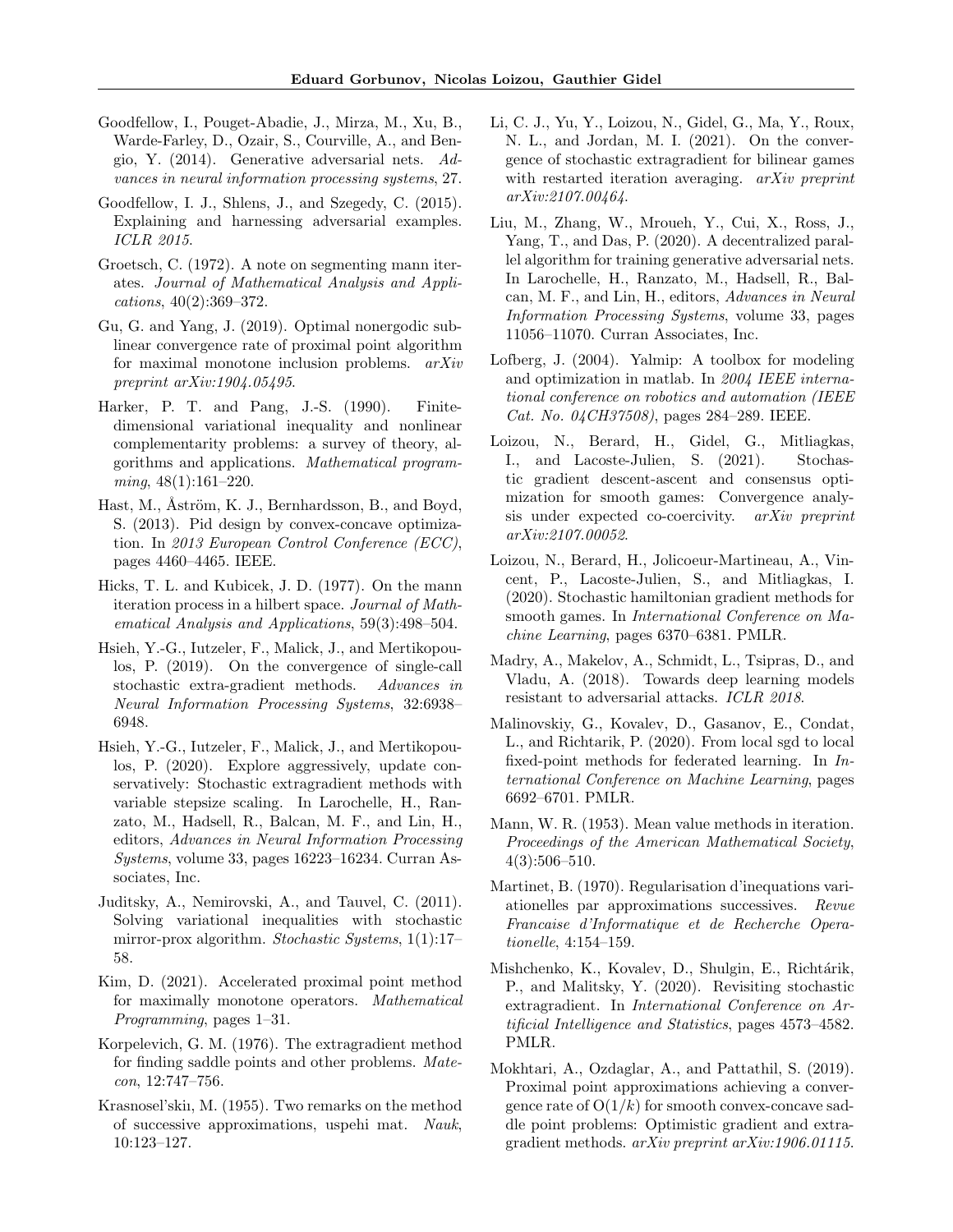- <span id="page-11-13"></span>Mokhtari, A., Ozdaglar, A., and Pattathil, S. (2020). A unified analysis of extra-gradient and optimistic gradient methods for saddle point problems: Proximal point approach. In International Conference on Artificial Intelligence and Statistics, pages 1497– 1507. PMLR.
- <span id="page-11-11"></span>Monteiro, R. D. and Svaiter, B. F. (2010). On the complexity of the hybrid proximal extragradient method for the iterates and the ergodic mean. SIAM Journal on Optimization, 20(6):2755–2787.
- <span id="page-11-16"></span>Necoara, I., Nesterov, Y., and Glineur, F. (2019). Linear convergence of first order methods for nonstrongly convex optimization. Mathematical Programming, 175(1):69–107.
- <span id="page-11-10"></span>Nemirovski, A. (2004). Prox-method with rate of convergence  $O(1/t)$  for variational inequalities with lipschitz continuous monotone operators and smooth convex-concave saddle point problems. SIAM Journal on Optimization, 15(1):229–251.
- <span id="page-11-5"></span>Nesterov, Y. (2007). Dual extrapolation and its applications to solving variational inequalities and related problems. Mathematical Programming, 109(2):319–344.
- <span id="page-11-15"></span>Nesterov, Y. et al. (2018). Lectures on convex optimization, volume 137. Springer.
- <span id="page-11-1"></span>Popov, L. D. (1980). A modification of the arrowhurwicz method for search of saddle points. Mathematical notes of the Academy of Sciences of the USSR, 28(5):845–848.
- <span id="page-11-4"></span>Rockafellar, R. T. (1976). Monotone operators and the proximal point algorithm. SIAM journal on control and optimization, 14(5):877–898.
- <span id="page-11-0"></span>Ryu, E. and Yin, W. (2020). Large-scale convex optimization via monotone operators.
- <span id="page-11-14"></span>Ryu, E. K., Hannah, R., and Yin, W. (2021). Scaled relative graphs: nonexpansive operators via 2d euclidean geometry. Mathematical Programming, pages 1–51.
- <span id="page-11-8"></span>Ryu, E. K., Taylor, A. B., Bergeling, C., and Giselsson, P. (2020). Operator splitting performance estimation: Tight contraction factors and optimal parameter selection. SIAM Journal on Optimization, 30(3):2251–2271.
- <span id="page-11-3"></span>Ryu, E. K., Yuan, K., and Yin, W. (2019). Ode analysis of stochastic gradient methods with optimism and anchoring for minimax problems. arXiv preprint arXiv:1905.10899.
- <span id="page-11-2"></span>Solodov, M. V. and Svaiter, B. F. (1999). A hybrid approximate extragradient–proximal point algorithm using the enlargement of a maximal monotone operator. Set-Valued Analysis, 7(4):323–345.
- <span id="page-11-9"></span>Sturm, J. F. (1999). Using sedumi 1.02, a MATLAB toolbox for optimization over symmetric cones. Optimization Methods and Software, 11(1-4):625–653.
- <span id="page-11-7"></span>Taylor, A. B., Hendrickx, J. M., and Glineur, F. (2017). Performance estimation toolbox (pesto): automated worst-case analysis of first-order optimization methods. In 2017 IEEE 56th Annual Conference on Decision and Control (CDC), pages 1278– 1283. IEEE.
- <span id="page-11-12"></span>Tseng, P. (1995). On linear convergence of iterative methods for the variational inequality problem. Journal of Computational and Applied Mathemat $ics, 60(1-2):237-252.$
- <span id="page-11-6"></span>Yoon, T. and Ryu, E. K. (2021). Accelerated algorithms for smooth convex-concave minimax problems with  $O(1/k^2)$  rate on squared gradient norm. In International Conference on Machine Learning, pages 12098–12109. PMLR.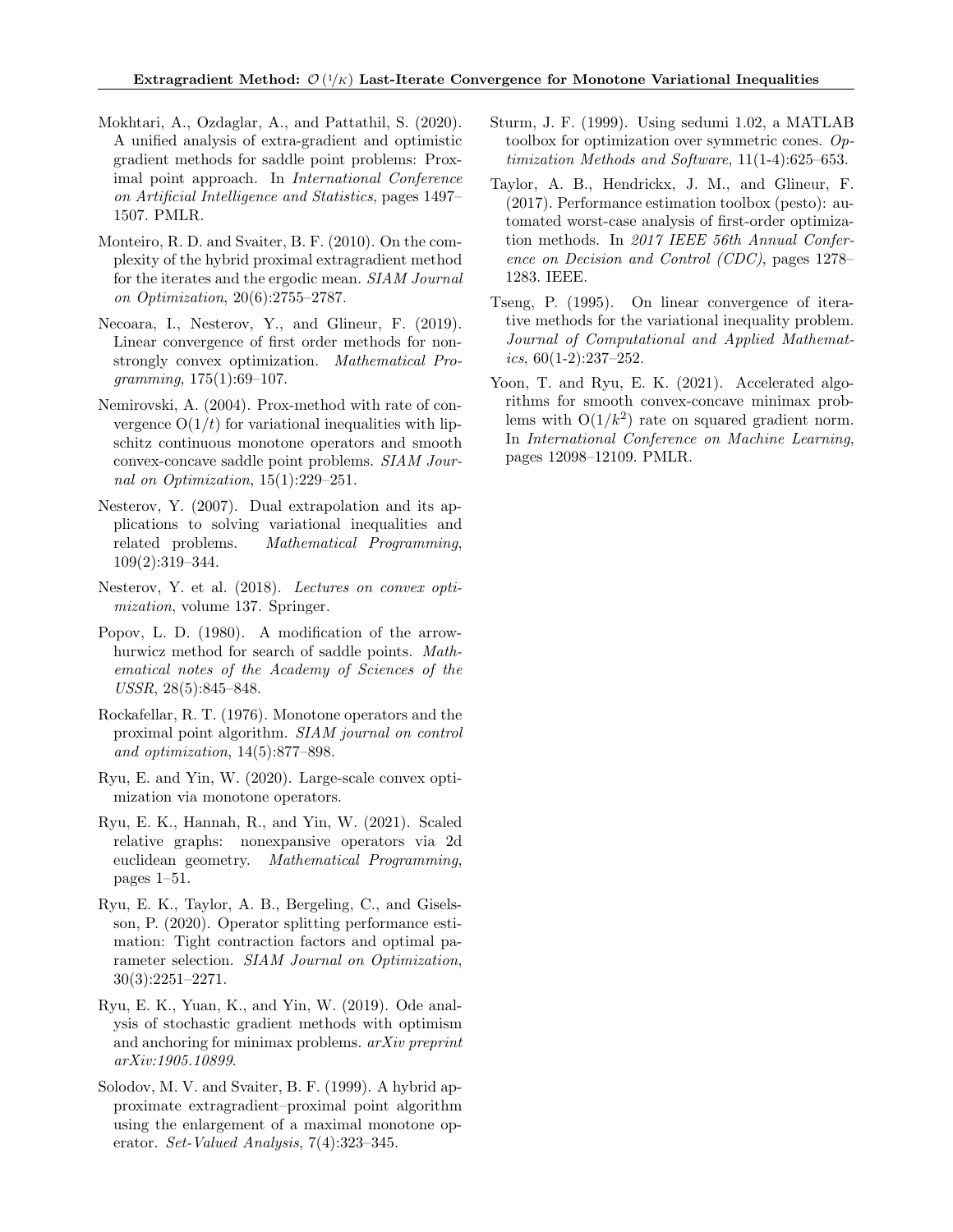# Supplementary Material: Extragradient Method:  $\mathcal{O}(1/K)$  Last-Iterate Convergence for Monotone Variational Inequalities and Connections With Cocoercivity

# Contents

|    | 1 INTRODUCTION                                                                                                                        | $\mathbf 1$           |
|----|---------------------------------------------------------------------------------------------------------------------------------------|-----------------------|
|    | 1.1                                                                                                                                   | $\overline{2}$        |
|    | 1.2                                                                                                                                   | $\overline{2}$        |
|    | 1.3                                                                                                                                   | 3                     |
| 2  | COCOERCIVITY AND STAR-COCOERCIVITY                                                                                                    | 3                     |
|    | 2.1                                                                                                                                   | $\overline{4}$        |
|    | $2.2\,$                                                                                                                               | $\overline{4}$        |
| 3  | <b>EXTRAGRADIENT METHOD</b>                                                                                                           | $\boldsymbol{\Delta}$ |
|    | <b>OPTIMISTIC GRADIENT METHOD</b>                                                                                                     | 9                     |
| 5. | <b>CONCLUSION</b>                                                                                                                     | 9                     |
|    | A BASIC FACTS AND AN AUXILIARY LEMMA                                                                                                  | 14                    |
|    | <b>B ON THE CONVERGENCE RATES UNDER LIPSCHITZNESS OF JACOBIAN</b>                                                                     | 15                    |
|    | C MISSING PROOFS AND DETAILS FROM SECTION 2                                                                                           | 16                    |
|    |                                                                                                                                       | 16                    |
|    |                                                                                                                                       | 16                    |
|    | C.3                                                                                                                                   | 17                    |
|    | C.4                                                                                                                                   | 18                    |
|    | C.5                                                                                                                                   | 19                    |
|    | Spectral Viewpoint on Cocoercivity (and a series of a series of a series of a series of a series of a series of $\mathbb{R}^n$<br>C.6 | 20                    |
|    | D MISSING PROOFS AND DETAILS FROM SECTION 3                                                                                           | 22                    |
|    |                                                                                                                                       | 22                    |
|    |                                                                                                                                       | 23                    |
|    |                                                                                                                                       | 23                    |
|    |                                                                                                                                       | 24                    |
|    | Details on Performance Estimation Problem for Showing Non-Cocoercivity of Extragradient Operator<br>D.5                               | 25                    |
|    |                                                                                                                                       | 27                    |
|    |                                                                                                                                       | 28                    |
| Е  | <b>MISSING PROOFS FROM SECTION 4</b>                                                                                                  | 30                    |
|    |                                                                                                                                       | 30                    |
|    |                                                                                                                                       | 30                    |
|    | E.1.2                                                                                                                                 | 31                    |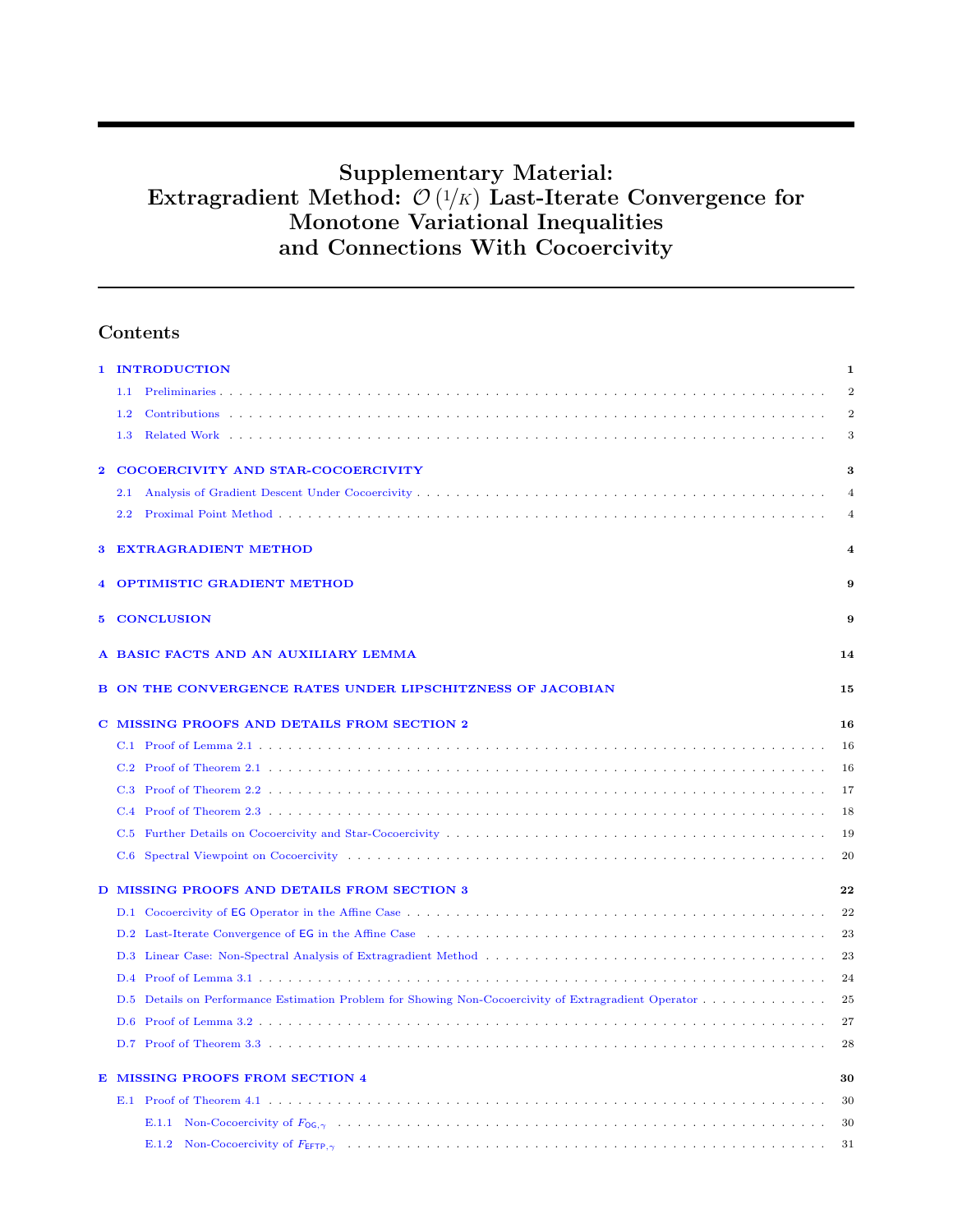| <b>F HAMILTONIAN GRADIENT METHOD</b>                                                                                                                                                                                           | 34 |
|--------------------------------------------------------------------------------------------------------------------------------------------------------------------------------------------------------------------------------|----|
| F.1 Affine Case the contract of the case of the case of the case of the contract of the contract of the contract of the contract of the contract of the contract of the contract of the contract of the contract of the contra |    |
|                                                                                                                                                                                                                                |    |

# <span id="page-13-0"></span>A BASIC FACTS AND AN AUXILIARY LEMMA

In our proofs, we often use the following simple inequalities: for all  $a, b \in \mathbb{R}^d$  and  $\alpha > 0$ 

<span id="page-13-1"></span>
$$
\langle a, b \rangle \le \frac{\alpha}{2} \|a\|^2 + \frac{1}{2\alpha} \|b\|^2,\tag{28}
$$

<span id="page-13-3"></span>
$$
||a+b||^2 \le (1+\alpha)||a||^2 + (1+\alpha^{-1})||b||^2.
$$
 (29)

Moreover, the following lemma plays a key role in the proof of random-iterate convergence of [\(EFTP\)](#page-8-3) for starmonotone and Lipschitz continuous [\(VIP\)](#page-0-0).

<span id="page-13-2"></span>**Lemma A.1** (Lemma 5 from [Gidel et al.](#page-9-2) [\(2019\)](#page-9-2)). Let operator  $F : \mathbb{R}^d \to \mathbb{R}^d$  be L-Lipschitz. Then, for any  $x \in \mathbb{R}^d$  the iterates of [\(EFTP\)](#page-8-3) satisfy

$$
2\gamma \langle F(\widetilde{x}^{k+1}), \widetilde{x}^{k+1} - x \rangle \le ||x^k - x||^2 - ||x^{k+1} - x||^2 - ||\widetilde{x}^{k+1} - x^k||^2 + \gamma^2 L^2 ||\widetilde{x}^k - \widetilde{x}^{k+1}||^2. \tag{30}
$$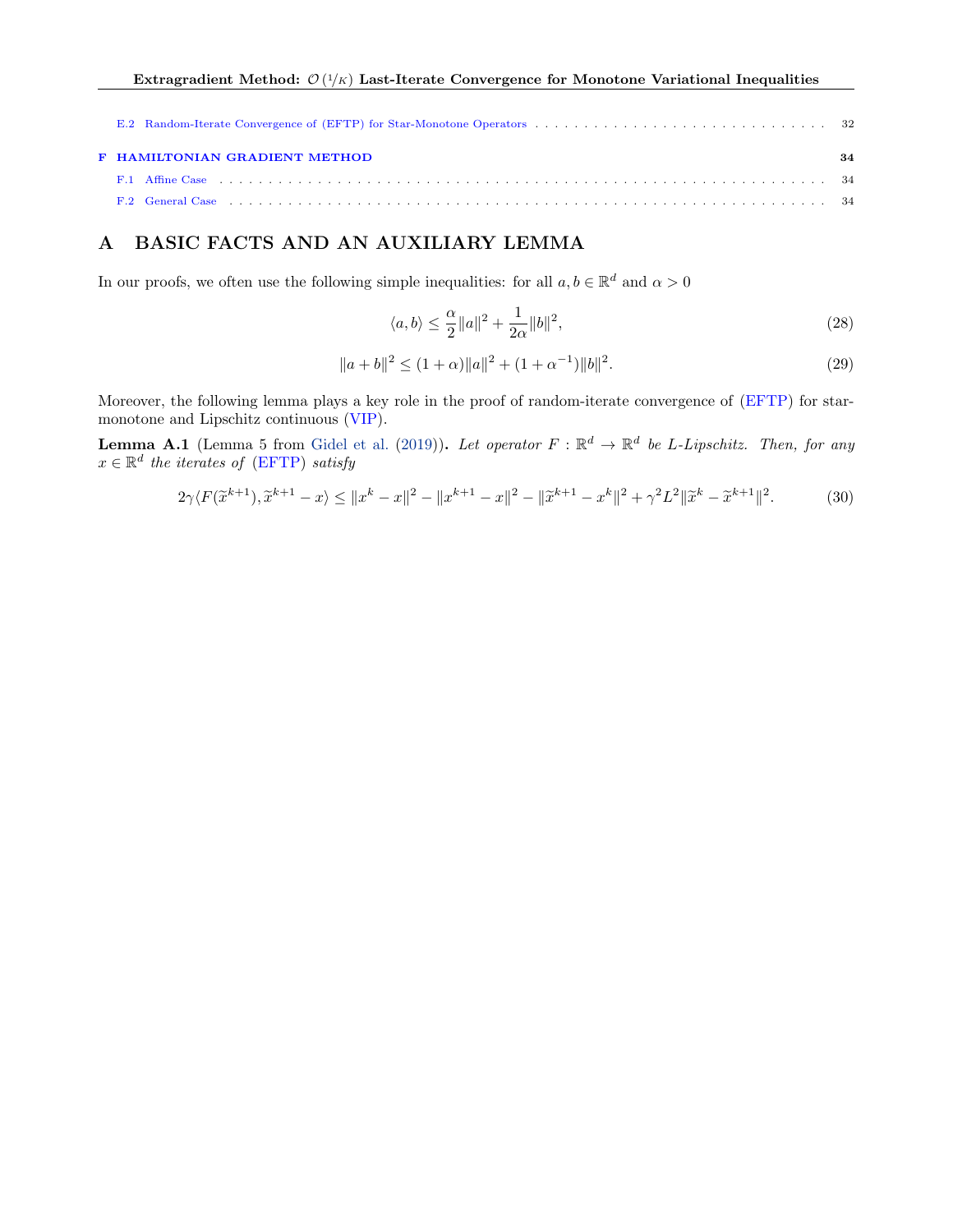# <span id="page-14-0"></span>B ON THE CONVERGENCE RATES UNDER LIPSCHITZNESS OF JACOBIAN

As we mention in the main part of the paper, [Golowich et al.](#page-9-0) [\(2020b,](#page-9-0)[a\)](#page-9-6) obtain  $||F(x^K)||^2 = O(1/K)$  for EG and OG when F is monotone and L-Lipschitz under additional assumption that  $\nabla F$  is  $\Lambda$ -Lipschitz. Therefore, the result is not applicable to the general case of monotone and L-Lipschitz F, which can have discontinuous  $\nabla F$ . Moreover, even in the case of Λ-Lipschitz Jacobian, the rates from [Golowich et al.](#page-9-0) [\(2020b,](#page-9-0)[a\)](#page-9-6) depend on Λ that can be much larger than L. Indeed, neglecting numerical factors only, [Golowich et al.](#page-9-0) [\(2020b,](#page-9-0)[a\)](#page-9-6) obtain

<span id="page-14-1"></span>
$$
||F(x^K)||^2 = \mathcal{O}\left(\frac{L^2||x^0 - x^*||^2}{K} + \frac{\Lambda^2||x^0 - x^*||^4}{K}\right).
$$
\n(31)

Consider the logistic loss with a tiny  $\ell_2$ -regularization:

$$
f(x) = \ln(1 + e^{ax}) + \frac{\delta}{2} ||x||^2, \quad a, x \in \mathbb{R}, \quad |a| \gg \delta.
$$

This function is smooth and strongly convex, therefore, its gradient  $F(x) = \nabla f(x)$  is (strongly) monotone and Lipschitz-continuous. Moreover,

$$
F(x) = \frac{ae^{ax}}{1+e^{ax}} + \delta x,
$$
  
\n
$$
\nabla F(x) = \frac{a^2e^{ax}}{1+e^{ax}} - \frac{a^2e^{2ax}}{(1+e^{ax})^2} + \delta = \frac{a^2e^{ax}}{(1+e^{ax})^2} + \delta = \frac{a^2}{(e^{-ax/2}+e^{ax/2})^2} + \delta,
$$
  
\n
$$
\nabla^2 F(x) = \frac{a^3e^{ax}}{(1+e^{ax})^2} - \frac{2a^3e^{2ax}}{(1+e^{ax})^3} = \frac{a^3e^{ax}(1-e^{ax})}{(1+e^{ax})^3} = \frac{a^3}{(e^{-ax/2}+e^{ax/2})^2} \cdot \frac{1-e^{ax}}{1+e^{ax}},
$$

and since  $\alpha + \alpha^{-1} \geq 2$  for all  $\alpha > 0$  we also have

$$
|\nabla F(x)| = \frac{a^2}{(e^{-ax/2} + e^{ax/2})^2} + \delta \le \frac{a^2}{4} + \delta,
$$
  

$$
|\nabla^2 F(x)| = \frac{a^3}{(e^{-ax/2} + e^{ax/2})^2} \cdot \left| \frac{1 - e^{ax}}{1 + e^{ax}} \right| \le \frac{|a|^3}{4}.
$$

Since these upper bounds are not too loose, we have that  $L \sim a^2$  and  $\Lambda \sim |a|^3$ . If additionally  $||x^0 - x^*|| \sim a$ , then the second term in the rate from [\(31\)](#page-14-1) is  $\sim a^6$  larger than the first one. For example, if  $a = 10$ , then  $\Lambda^2 \|x^0 - x^*\|^4$  is larger than  $L^2 \|x^0 - x^*\|^2$  by  $\sim 6$  orders of magnitude. In contrast, our result for last-iterate convergence of EG (Theorem [3.3\)](#page-8-0)

$$
||F(x^K)||^2 = \mathcal{O}\left(\frac{L^2||x^0 - x^*||^2}{K}\right)
$$

is obtained without assuming Lipschitzness of the Jacobian, and, thus, does not suffer from the issues mentioned above.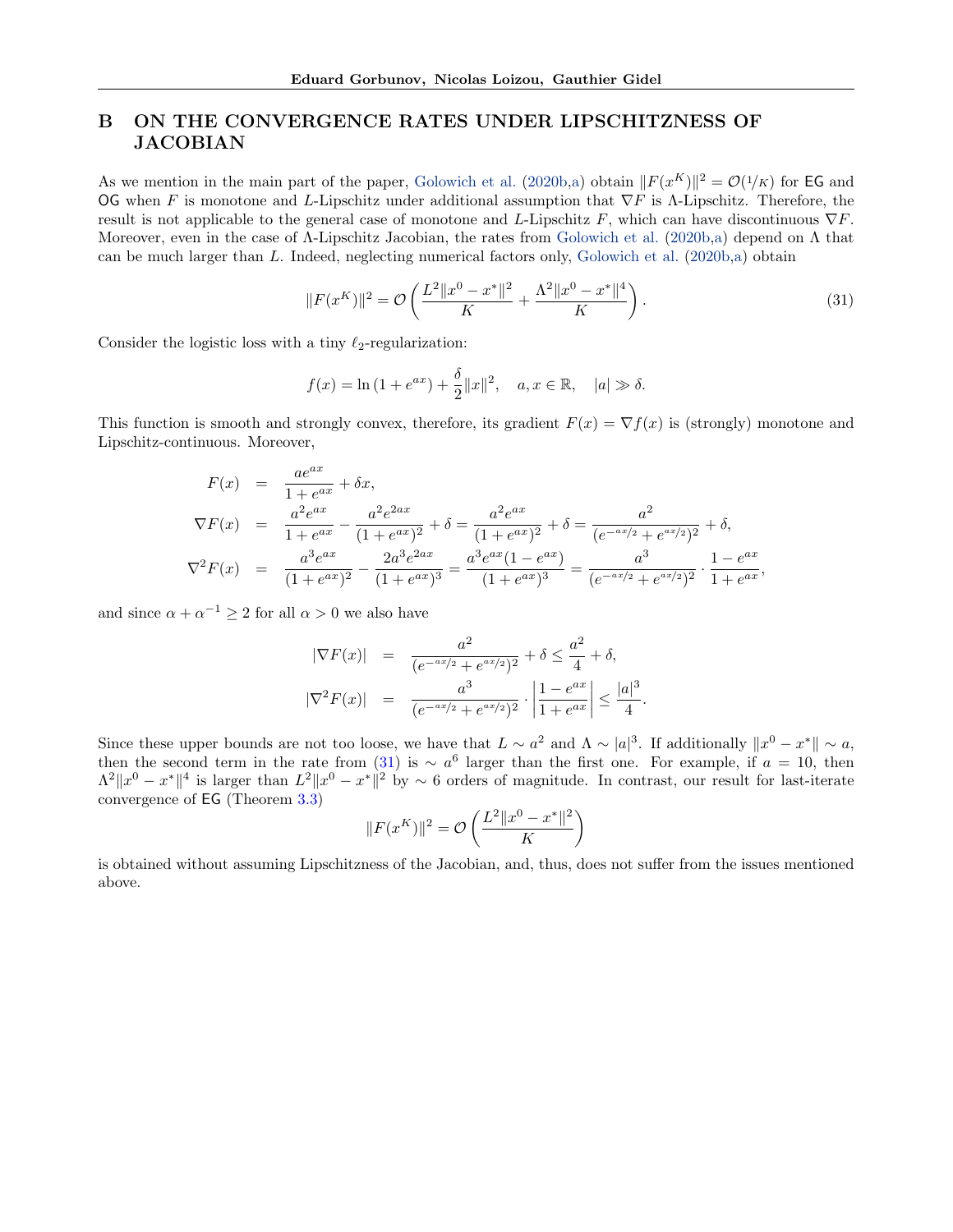# <span id="page-15-0"></span>C MISSING PROOFS AND DETAILS FROM SECTION [2](#page-2-2)

#### <span id="page-15-1"></span>C.1 Proof of Lemma [2.1](#page-2-0)

**Lemma C.1** (Lemma [2.1;](#page-2-0) Proposition 4.2 from [Bauschke et al.](#page-9-10) [\(2011\)](#page-9-10)). For any operator  $F : \mathbb{R}^d \to \mathbb{R}^d$  the following are equivalent

- (i) Id  $-\frac{2}{\ell}F$  is non-expansive.
- (ii) F is  $\ell$ -cocoercive.

Proof. In fact, Proposition 4.2 from [Bauschke et al.](#page-9-10) [\(2011\)](#page-9-10) establishes equivalence of the following statements:

- (i) Id  $-2F$  is non-expansive.
- (ii)  $F$  is 1-cocoercive.

Therefore, it remains to check how scaling of the operator affect the result. Consider the operator  $F_1 = \frac{1}{\ell}F$ . This operator has the same solution of  $(VIP)$  as F and it is 1-cocoercive:

$$
||F_1(x) - F_1(x')||^2 = \frac{1}{\ell^2} ||F(x) - F(x')||^2
$$
  
\n
$$
\leq \frac{1}{\ell} \langle x - x', F(x) - F(x') \rangle
$$
  
\n
$$
= \langle x - x', F_1(x) - F_1(x') \rangle.
$$

Moreover, via similar derivation one can show stronger result:

$$
F \text{ is } \ell\text{-cocoercive} \quad \Longleftrightarrow \quad \frac{1}{\ell}F \text{ is 1-cococercive.}
$$

Applying Proposition 4.2 from [Bauschke et al.](#page-9-10) [\(2011\)](#page-9-10), we obtain

*F* is 
$$
\ell
$$
-cocoercive  $\iff \frac{1}{\ell}F$  is 1-cococercive  $\iff$  Id  $-\frac{2}{\ell}F$  is non-expansive.

#### <span id="page-15-2"></span>C.2 Proof of Theorem [2.1](#page-3-4)

**Lemma C.2** (Descent lemma for GD). Let  $F : \mathbb{R}^d \to \mathbb{R}^d$  be l-star-cocoercive around  $x^*$ . Then for all  $k \geq 0$ iterates produced by GD with  $\gamma > 0$  satisfy

<span id="page-15-3"></span>
$$
\gamma \left(\frac{2}{\ell} - \gamma\right) \|F(x^k)\|^2 \le \|x^k - x^*\|^2 - \|x^{k+1} - x^*\|^2. \tag{32}
$$

Proof. Using the update rule of [\(GD\)](#page-3-11) we derive

$$
||x^{k+1} - x^*||^2 = ||x^k - \gamma F(x^k) - x^*||^2
$$
  
=  $||x^k - x^*||^2 - 2\gamma \langle x^k - x^*, F(x^k) \rangle + \gamma^2 ||F(x^k)||^2$   
 $\leq ||x^k - x^*||^2 - \gamma \left(\frac{2}{\ell} - \gamma\right) ||F(x^k)||^2.$ 

Rearranging the terms we get [\(32\)](#page-15-3).

Averaging this inequality, one can easily show random-iterate convergence of GD.

 $\Box$ 

 $\Box$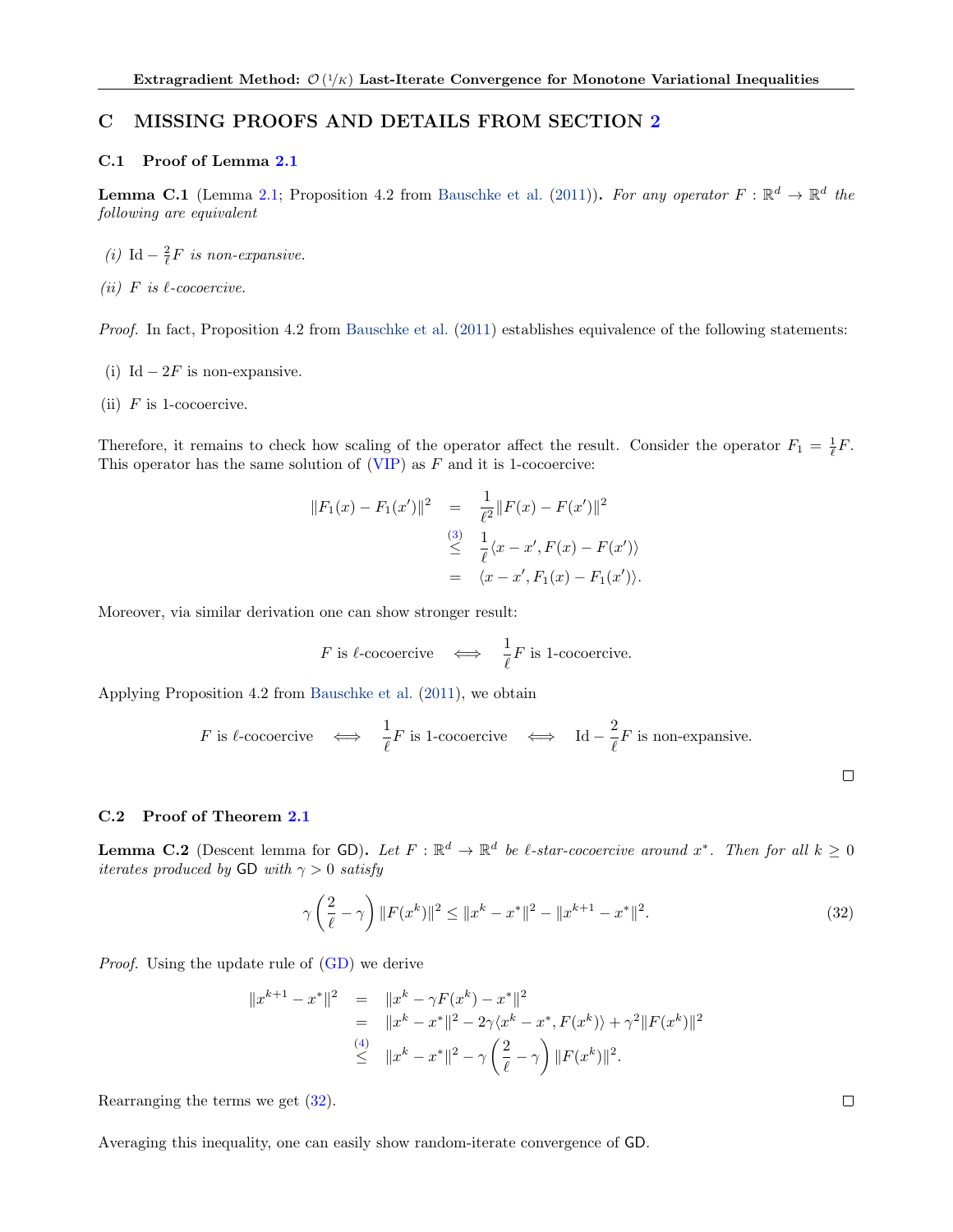**Theorem C.1** (Theorem [2.1;](#page-3-4) Random-iterate convergence of GD). Let  $F : \mathbb{R}^d \to \mathbb{R}^d$  be l-star-cocoercive around  $x^*$ . Then for all  $K \geq 0$  we have

$$
\mathbb{E}||F(\hat{x}^{K})||^{2} \le \frac{\ell||x^{0} - x^{*}||^{2}}{\gamma(K+1)},
$$
\n(33)

where  $\hat{x}^K$  is chosen uniformly at random from the set of iterates  $\{x^0, x^1, \ldots, x^K\}$  produced by GD with  $0 < \gamma \leq 1/\ell$ .

*Proof.* Summing up inequalities [\(32\)](#page-15-3) for  $k = 0, 1, \ldots, K$  and dividing both sides of the result by  $K + 1$  we get

$$
\frac{\gamma}{K+1} \left( \frac{2}{\ell} - \gamma \right) \sum_{k=0}^{K} \|F(x^k)\|^2 \leq \frac{1}{K+1} \sum_{k=0}^{K} \left( \|x^k - x^*\|^2 - \|x^{k+1} - x^*\|^2 \right)
$$

$$
= \frac{\|x^0 - x^*\|^2 - \|x^{K+1} - x^*\|^2}{K+1}
$$

$$
\leq \frac{\|x^0 - x^*\|^2}{K+1}.
$$

Next, we use  $\gamma \leq 1/\ell$  to lower bound  $2/\ell - \gamma$  by  $1/\ell$  and obtain

<span id="page-16-2"></span>
$$
\frac{1}{K+1} \sum_{k=0}^{K} ||F(x^k)||^2 \le \frac{\ell ||x^0 - x^*||^2}{\gamma (K+1)}.
$$
\n(34)

Finally, since  $\hat{x}^K$  is chosen uniformly at random from the set  $\{x^0, x^1, \ldots, x^K\}$  we derive

$$
\mathbb{E}||F(\hat{x}^{K})||^{2} = \frac{1}{K+1} \sum_{k=0}^{K} ||F(x^{k})||^{2} \le \frac{\ell ||x^{0} - x^{*}||^{2}}{\gamma(K+1)}.
$$

#### <span id="page-16-0"></span>C.3 Proof of Theorem [2.2](#page-3-0)

As we mention in the main part of the paper, Theorem [2.2](#page-3-0) is a well-known result (Brézis and Lions, [1978;](#page-9-8) [Diakonikolas and Wang,](#page-9-9) [2021\)](#page-9-9). Moreover, it can derived from the analysis of Krasnoselski-Mann method [\(Kras](#page-10-19)[nosel'skiı,](#page-10-19) [1955;](#page-10-19) [Mann,](#page-10-20) [1953\)](#page-10-20):

$$
x^{k+1} = \alpha x^k + (1 - \alpha)T(x^k), \quad \alpha \in (0, 1).
$$

Classical results on the convergence of the above method imply that  $||x^{k+1} - T(x^{k+1})|| \le ||x^k - T(x^k)||$  for any non-expansive operator T [\(Groetsch,](#page-10-21) [1972;](#page-10-21) [Hicks and Kubicek,](#page-10-22) [1977;](#page-10-22) [Borwein et al.,](#page-9-18) [1992\)](#page-9-18). In view of Lemma [2.1,](#page-2-0) operator  $T = \mathrm{Id} - \frac{2}{\ell} F$  is non-expansive for any  $\ell$ -cocoercive F. Moreover, Krasnoselski-Mann method with such operator T is equivalent to [\(GD\)](#page-3-11) with  $\gamma = \frac{2\alpha}{\ell}$  and  $x^k - T(x^k) = \frac{2}{\ell}F(x^k)$ . Therefore,  $||x^{k+1} - T(x^{k+1})|| \le ||x^k - T(x^k)||$  implies that  $||F(x^{k+1})|| \le ||F(x^k)||$ .

We give an alternative proof of this fact below.

<span id="page-16-3"></span>**Lemma C.3.** Let  $F : \mathbb{R}^d \to \mathbb{R}^d$  be l-cocoercive. Then for all  $k \geq 0$  iterates produced by GD with  $0 < \gamma \leq 2/\ell$ satisfy  $||F(x^{k+1})|| \leq ||F(x^k)||$ .

Proof. From cocoercivity we have

$$
||F(x^{k+1}) - F(x^k)||^2 \leq \ell \langle F(x^{k+1}) - F(x^k), x^{k+1} - x^k \rangle
$$
  
= -\gamma \ell \langle F(x^{k+1}), F(x^k) \rangle + \gamma \ell ||F(x^k)||^2.

Expanding the square in the left-hand side of the inequality and rearranging the terms we get

<span id="page-16-1"></span>
$$
||F(x^{k+1})||^2 \le (2 - \gamma \ell) \langle F(x^{k+1}), F(x^k) \rangle - (1 - \gamma \ell) ||F(x^k)||^2
$$
  
\n
$$
= ||F(x^k)||^2 - (2 - \gamma \ell) \langle F(x^k) - F(x^{k+1}), F(x^k) \rangle
$$
  
\n
$$
\stackrel{\text{(GD)}}{=} ||F(x^k)||^2 - \frac{2 - \gamma \ell}{\gamma} \langle F(x^k) - F(x^{k+1}), x^k - x^{k+1} \rangle. \tag{35}
$$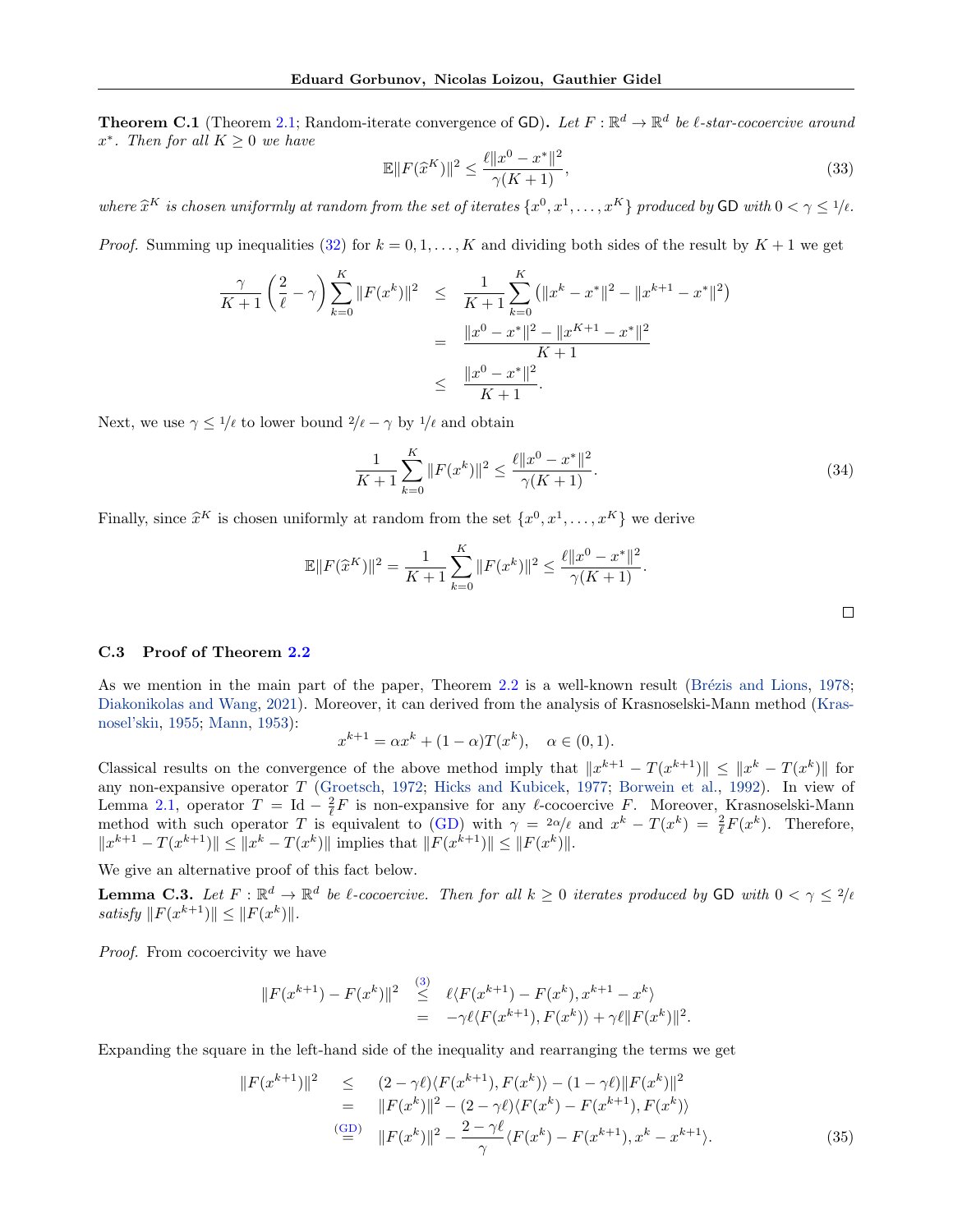Since  $0 < \gamma \leq 2/\ell$  and F is cocoercive we have

$$
\frac{2-\gamma\ell}{\gamma}\langle F(x^k) - F(x^{k+1}), x^k - x^{k+1} \rangle \ge \frac{2-\gamma\ell}{\ell\gamma} \|F(x^k) - F(x^{k+1})\|^2 \ge 0.
$$

Plugging this into [\(35\)](#page-16-1) gives  $||F(x^{k+1})|| \leq ||F(x^k)||$ .

**Theorem C.2** (Theorem [2.2;](#page-3-0) Last-iterate convergence of GD). Let  $F : \mathbb{R}^d \to \mathbb{R}^d$  be l-cocoercive. Then for all  $K\geq 0$  we have

$$
||F(x^K)||^2 \le \frac{\ell ||x^0 - x^*||^2}{\gamma(K+1)},
$$
\n(36)

where  $x^K$  is produced by GD with  $0 < \gamma \leq 1/\ell$ .

Proof. Since cocoercivity implies star-cocoercivity we have

$$
\frac{1}{K+1} \sum_{k=0}^{K} \|F(x^k)\|^2 \stackrel{(34)}{\leq} \frac{\ell \|x^0 - x^*\|^2}{\gamma (K+1)}.
$$

From Lemma [C.3](#page-16-3) we have that  $||F(x^{k+1})|| \le ||F(x^k)||$ . Putting all together we get [\(6\)](#page-3-12).

#### <span id="page-17-0"></span>C.4 Proof of Theorem [2.3](#page-3-10)

Lemma C.4 (Corollary 23.10 from [Bauschke et al.](#page-9-10) [\(2011\)](#page-9-10); Cocoercivity of Proximal Point operator). Let  $F: \mathbb{R}^d \to \mathbb{R}^d$  be monotone and  $\gamma > 0$ . Then operator  $F_{PP,\gamma}$  defined in [\(7\)](#page-3-13) is  $2/\gamma$ -cocoercive.

*Proof.* In view of Lemma [2.1,](#page-2-0) it is enough to prove that Id  $-\gamma F_{\text{PP},\gamma}$  is non-expansive. To show this we consider arbitrary  $x, y \in \mathbb{R}^d$  and define  $\hat{x}$  and  $\hat{y}$  as follows:

$$
\widehat{x} = x - \gamma F(\widehat{x}) = x - \gamma F_{\text{PP},\gamma}(x), \quad \widehat{y} = y - \gamma F(\widehat{y}) = y - \gamma F_{\text{PP},\gamma}(y).
$$

Using this notation, we derive

$$
\begin{array}{rcl}\n\|\hat{x} - \hat{y}\|^2 & = & \|x - y\|^2 - 2\gamma \langle x - y, F(\hat{x}) - F(\hat{y}) \rangle + \gamma^2 \|F(\hat{x}) - F(\hat{y})\|^2 \\
& = & \|x - y\|^2 - 2\gamma \langle \hat{x} + \gamma F(\hat{x}) - \hat{y} - \gamma F(\hat{y}), F(\hat{x}) - F(\hat{y}) \rangle + \gamma^2 \|F(\hat{x}) - F(\hat{y})\|^2 \\
& = & \|x - y\|^2 - 2\gamma \langle \hat{x} - \hat{y}, F(\hat{x}) - F(\hat{y}) \rangle - \gamma^2 \|F(\hat{x}) - F(\hat{y})\|^2 \\
& \leq & \|x - y\|^2 - \gamma^2 \|F(\hat{x}) - F(\hat{y})\|^2 \\
& \leq & \|x - y\|^2.\n\end{array}
$$

That is, Id –  $\gamma F_{\text{PP},\gamma}$  is non-expansive, and, as a result,  $F_{\text{PP},\gamma}$  is  $2/\gamma$ -cocoercive.

**Theorem C.3** (Theorem [2.3;](#page-3-10) Last-iterate convergence of  $(PP-\gamma-\ell)$  $(PP-\gamma-\ell)$ ). Let  $F : \mathbb{R}^d \to \mathbb{R}^d$  be monotone,  $\ell > 0$  and  $0 < \gamma \leq 1/\ell$ . Then for all  $K \geq 0$  we have

$$
\mathbb{E}||F(\hat{x}^{K})||^{2} \le \frac{\ell||x^{0} - x^{*}||^{2}}{\gamma(K+1)},
$$
\n(37)

where  $\hat{x}^K = x^K - 2/\ell F(\hat{x}^K) = x^K - 2/\ell F_{PP,2/\ell}(\hat{x}^K)$  and  $x^K$  is produced by [\(PP-](#page-3-3) $\gamma$ - $\ell$ ).

Proof. Theorem [2.2](#page-3-0) implies

$$
||F_{\text{PP},2/\ell}(x^K)||^2 \le \frac{\ell ||x^0 - x^*||^2}{\gamma(K+1)}.
$$

Since by definition of  $F_{\text{PP},2/\ell}$  we have  $F_{\text{PP},2/\ell}(x^K) = F(\hat{x}^K)$ , [\(8\)](#page-3-14) holds.

 $\Box$ 

 $\Box$ 

 $\Box$ 

 $\Box$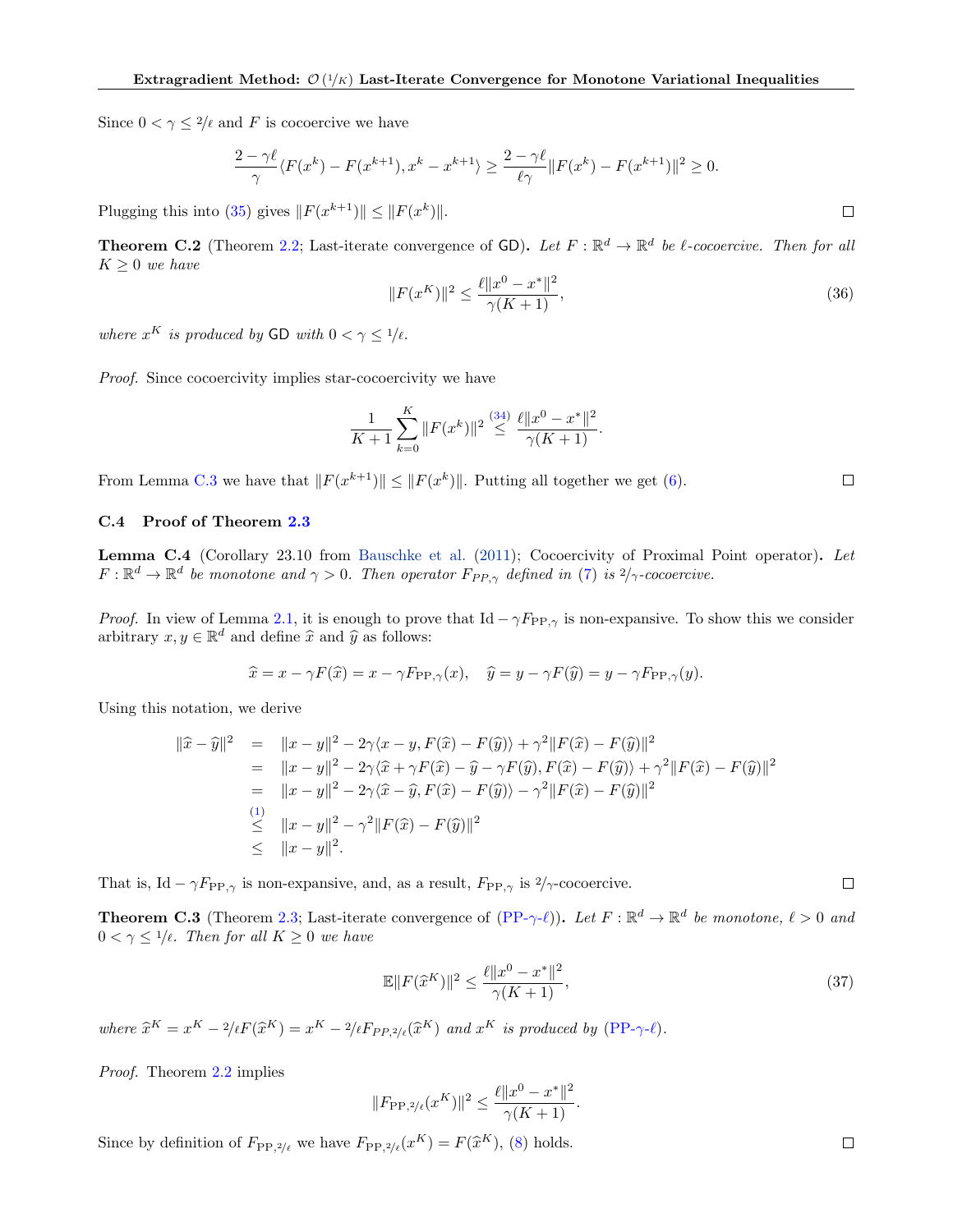#### <span id="page-18-0"></span>C.5 Further Details on Cocoercivity and Star-Cocoercivity

In Section [2,](#page-2-2) we give the main definitions and results about cocoercivity and star-cocoercivity that we use in the paper. Here we continue this discussion and provide extra details on these properties of the operator.

As for cocoercivity, there is a certain relation between star-cocoercivity and non-expansiveness around  $x^*$ .

**Definition C.1** (Non-expansiveness around  $x^*$ ). Let  $x^* \in \mathbb{R}^d$  be some point. Then operator  $U : \mathbb{R}^d \to \mathbb{R}^d$  is called non-expansive around  $x^*$  if for all  $x \in \mathbb{R}^d$ 

$$
||U(x) - U(x^*)|| \le ||x - x^*||. \tag{38}
$$

.

 $\Box$ 

**Lemma C.5.** For any operator  $F : \mathbb{R}^d \to \mathbb{R}^d$  and  $x^*$  such that  $F(x^*) = 0$  the following are equivalent:

- (i) Id  $-2F$  is non-expansive around  $x^*$ .
- (ii) F is 1-star-cocoercive around  $x^*$ .

*Proof.* Non-expansiveness of Id  $-2F$  around  $x^*$  is equivalent to

$$
||x - x^* - 2(F(x) - F(x^*))||^2 \le ||x - x^*||^2
$$

that is equivalent to

$$
||x - x^*||^2 - 4\langle x - x^*, F(x)\rangle + 4||F(x)||^2 \le ||x - x^*||^2
$$

Rearranging the terms, we get that the last inequality coincides with [\(4\)](#page-2-3) for  $\ell = 1$ .

<span id="page-18-1"></span>**Lemma C.6.** For any operator  $F : \mathbb{R}^d \to \mathbb{R}^d$  and  $x^*$  such that  $F(x^*) = 0$  the following are equivalent:

- (i) Id  $-\frac{2}{\ell}F$  is non-expansive around  $x^*$ .
- (ii) F is  $\ell$ -star-cocoercive around  $x^*$ .

*Proof.* The proof is identical to the proof of Lemma [2.1](#page-2-0) up to the replacement of x' by  $x^*$ .  $\Box$ 

Finally, we provide a connection between cocoercivity and star-cocoercivity. It is clear that the former implies the latter. Here the natural question arises: when the opposite implication is true? To answer this question we consider the class of linear operators.

**Definition C.2** (Linear operator). We say that operator  $F : \mathbb{R}^d \to \mathbb{R}^d$  is linear if for any  $\alpha, \beta \in \mathbb{R}$  and  $x, y \in \mathbb{R}^d$ the operator satisfies  $F(\alpha x + \beta y) = \alpha F(x) + \beta F(y)$ .

It turns out that for linear operators cocoercivity and star-cocoercivity are equivalent.

<span id="page-18-2"></span>**Lemma C.7.** For any linear operator  $F : \mathbb{R}^d \to \mathbb{R}^d$  the following are equivalent:

- (i) F is  $\ell$ -cocoercive.
- (ii) F is  $\ell$ -star-cocoercive around  $x^*$ .

*Proof.* Implication (i)  $\implies$  (ii) holds always. Therefore, we need to prove that (ii) implies (i). Let F be  $\ell$ -starcocoercive around  $x^*$ , i.e.,  $F(x^*) = 0$  and the following inequality holds for all  $x \in \mathbb{R}^d$ .

$$
||F(x)||^2 \le \ell \langle F(x), x - x^* \rangle.
$$

Next, due to linearity of F we have  $F(x) = F(x) - F(x^*) = F(x - x^*)$  for all  $x \in \mathbb{R}^d$ . Therefore, for all  $x \in \mathbb{R}^d$ 

$$
||F(x - x^*)||^2 \le \ell \langle F(x - x^*), x - x^* \rangle.
$$

For any  $y \in \mathbb{R}^d$  one can take  $x = y + x^*$  in the above inequality and get

$$
||F(y)||^2 \le \ell \langle F(y), y \rangle.
$$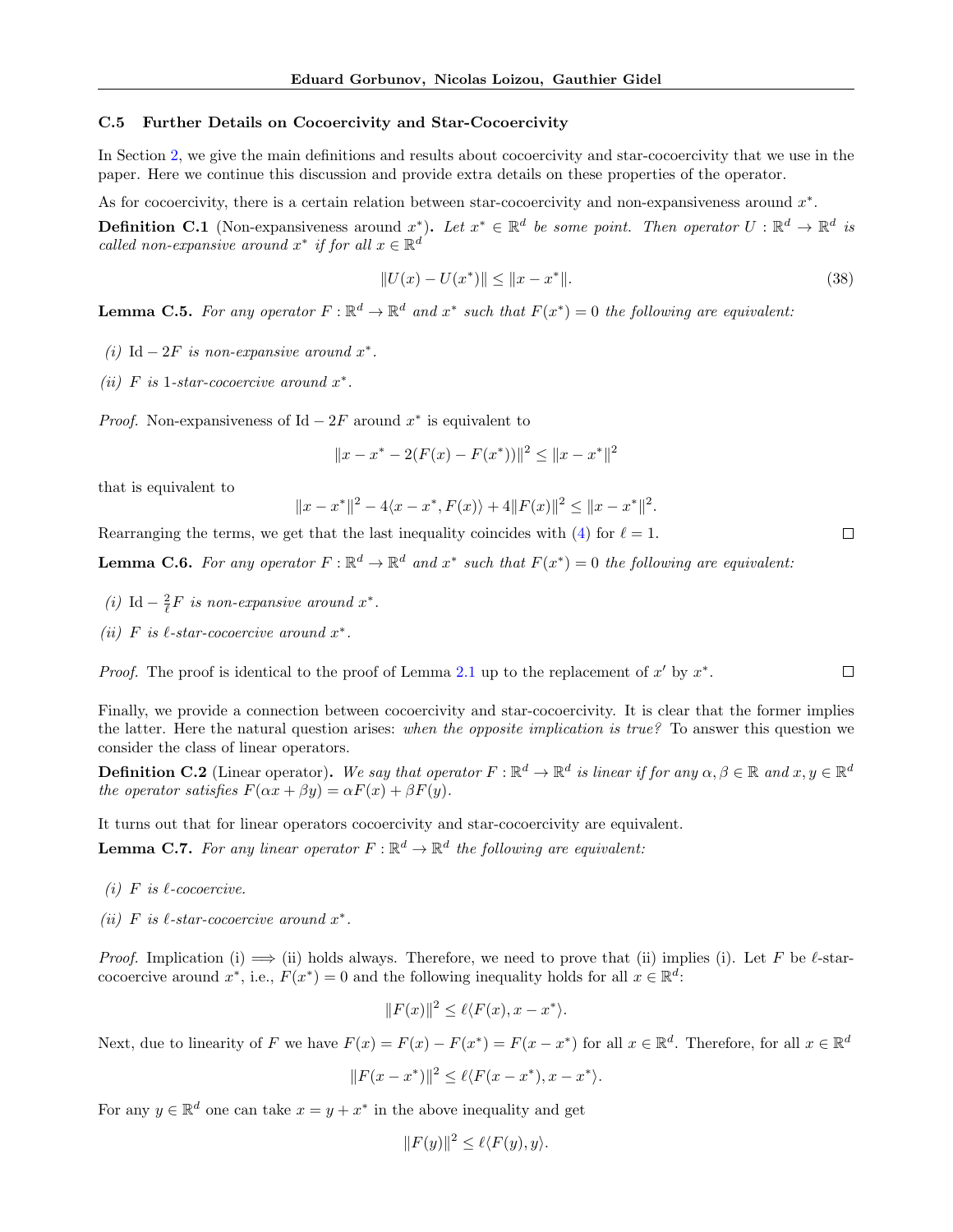Finally, consider arbitrary  $x, x' \in \mathbb{R}^d$ . Replacing y with  $x - x'$  and using linearity of F, we derive

$$
||F(x) - F(x')||^2 = ||F(x - x')||^2
$$
  
\n
$$
\leq \ell \langle F(x - x'), x - x' \rangle
$$
  
\n
$$
= \ell \langle F(x) - F(x'), x - x' \rangle,
$$

i.e.,  $F$  is  $\ell$ -cocoercive.

We rely on this fact when deriving non-star-cocoercivity of two naturally arising operators corresponding to OG.

#### <span id="page-19-0"></span>C.6 Spectral Viewpoint on Cocoercivity

The following result establishes the connection between cocoercivity and the spectrum of the Jacobian. This result is a corollary of Proposition 1 from [Ryu et al.](#page-11-14) [\(2021\)](#page-11-14). For completeness, we provide our proof in the appendix.

<span id="page-19-2"></span>**Lemma C.8** (Spectrum in a disk). Let  $F : \mathbb{R}^d \to \mathbb{R}^d$  be a continuously differentiable operator. Then the following statements are equivalent:

<span id="page-19-1"></span>
$$
F(x) \text{ is } \ell\text{-}cocoercive \iff \text{Re}(1/\lambda) \ge 1/\ell, \quad \forall \lambda \in \text{Sp}(\nabla F(x)), \forall x \in \mathbb{R}^d. \tag{39}
$$

As Figure [4](#page-20-0) shows, such a constraint corresponds to a disk centered in  $\ell/2$  and of radius  $\ell/2$ .

*Proof.* We start with proving  $(\Rightarrow)$  part of [\(39\)](#page-19-1). Let us consider  $x, u \in \mathbb{R}^d$ , by  $\ell$ -cocoercivity we have,

$$
||F(x) - F(x + tu)||^2 \le \ell t \langle F(x) - F(x + tu), u \rangle, \quad \forall t > 0.
$$

Divinding both side by  $t^2$  and letting t goes to 0 gives

$$
\|\nabla F(x)u\|^2 \le \ell \langle \nabla F(x)u, u \rangle.
$$

Now let us consider  $u = a + ib$  where  $a, b \in \mathbb{R}^d$  an eigenvector of  $\nabla F(x)$ , we get

$$
|\lambda|^2||u||^2 = \|\nabla F(x)u\|^2 = \|\nabla F(x)u\|^2 + \|\nabla F(x)b\|^2 \le \ell(\langle \nabla F(x)a, a \rangle + \langle \nabla F(x)b, b \rangle),
$$

where the last inequality comes from the co-coercivity applied twice. Now let us notice that since  $u$  is an eigenvector, we have

$$
\begin{cases} \nabla F(x)a = \text{Re}(\lambda)a - \text{Im}(\lambda)b, \\ \nabla F(x)b = \text{Im}(\lambda)a + \text{Re}(\lambda)b. \end{cases}
$$

Thus we get

$$
\langle \nabla F(x)a, a \rangle + \langle \nabla F(x)b, b \rangle = \text{Re}(\lambda)(||a||^2 + ||b||^2)
$$

which leads to,

$$
\frac{|\lambda|^2}{\mathrm{Re}(\lambda)} \le \ell \quad \Longleftrightarrow \quad \mathrm{Re}(1/\lambda) \ge 1/\ell.
$$

We notice that  $\text{Re}(1/\lambda) \ge 1/\ell$  is equivalent to  $\lambda \in \mathcal{D}_{\ell/2}(\ell/2) = {\lambda \in \mathbb{C} \mid |\lambda - \ell/2| \le \ell/2}.$ 

Next, we establish ( $\Leftarrow$ ) part of [\(39\)](#page-19-1). Let  $Sp(\nabla F(x)) \subseteq D_{\ell/2}(\ell/2)$  for all  $x \in \mathbb{R}^d$ . In view of Lemma [2.1,](#page-2-0) it is sufficient to show that Id  $-2/\ell F$  is non-expansive that is equivalent to  $Sp(\mathbf{I} - 2/\ell \nabla F(x)) \subseteq \mathcal{D}_1(0)$  for all  $x \in \mathbb{R}^d$ . Moreover, we have

$$
\mathrm{Sp}\left(\mathbf{I}-\frac{2}{\ell}\nabla F(x)\right)=\left\{1-\frac{2}{\ell}\lambda\mid\lambda\in\mathrm{Sp}(\nabla F(x))\right\}\subseteq\left\{1-\frac{2}{\ell}\lambda\mid\lambda\in\mathcal{D}_{\ell/2}(\ell/2)\right\}.
$$

Finally, for any  $\lambda \in \mathcal{D}_{\ell/2}(\ell/2)$  we have

$$
\left|1-\frac{2}{\ell}\lambda\right| = \frac{2}{\ell}\left|\frac{\ell}{2}-\lambda\right| \leq \frac{2}{\ell}\cdot\frac{\ell}{2} = 1,
$$

i.e.,  $1 - \frac{2}{\ell} \lambda \in \mathcal{D}_1(0)$ . This finishes the proof.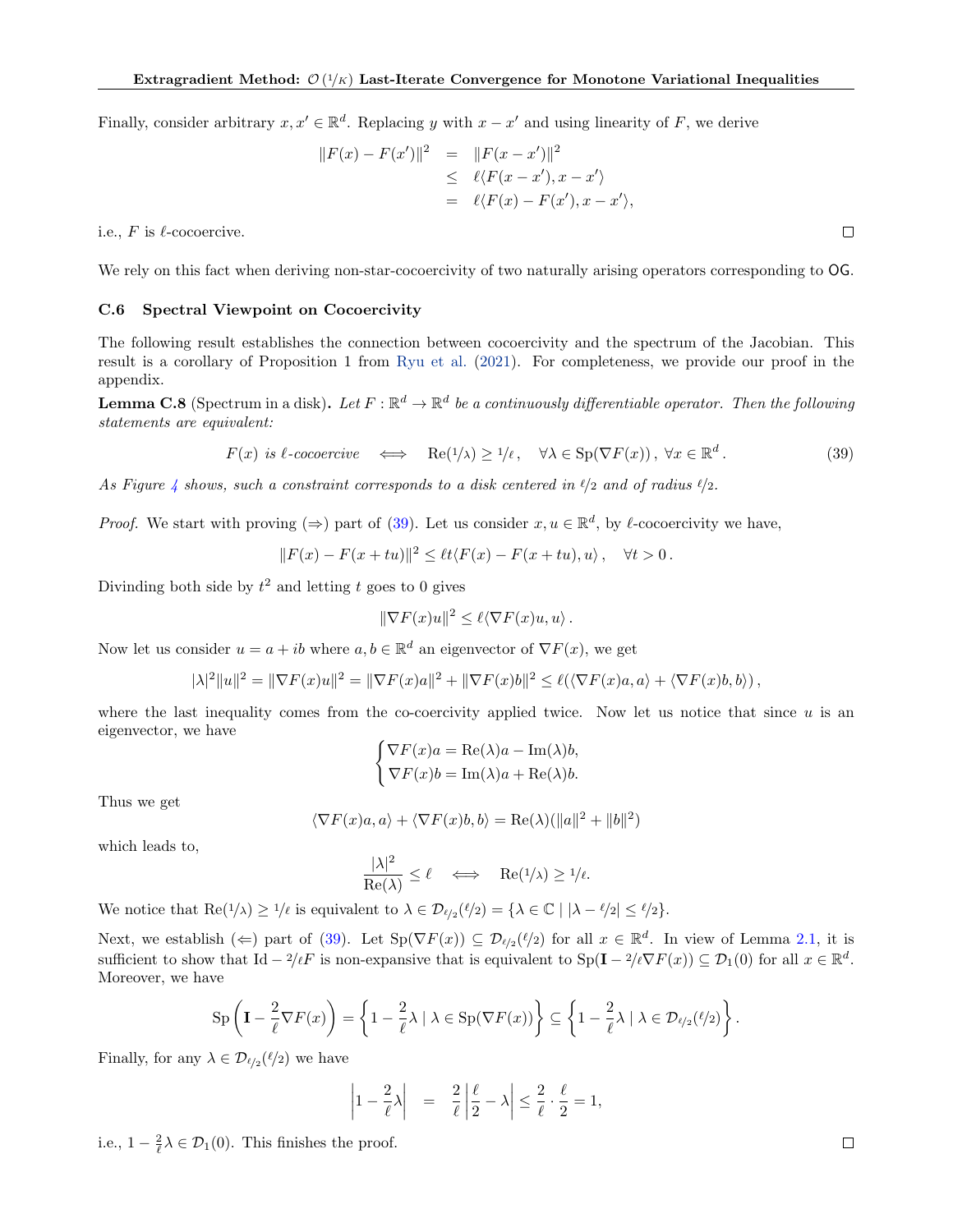<span id="page-20-0"></span>We use this lemma to show cocoercivity of  $F_{\textsf{EG},\gamma}$  when F is affine.



Figure 4: Illustration of the constraint on the spectrum of the Jacobian of a  $\ell$ -cocoercive operator. In yellow, the constraint for the eigenvalues of the Jacobian  $Sp(\nabla F(x))$  of a monotone and  $\ell$ -Lipschitz operator are shown. Red region  $\text{Re}(1/\lambda) \geq 1/\ell$  corresponds to the constraints for the eigenvalues  $\lambda$  of the Jacobian of a  $\ell$ -cocoercive operator (Lemma [C.8\)](#page-19-2).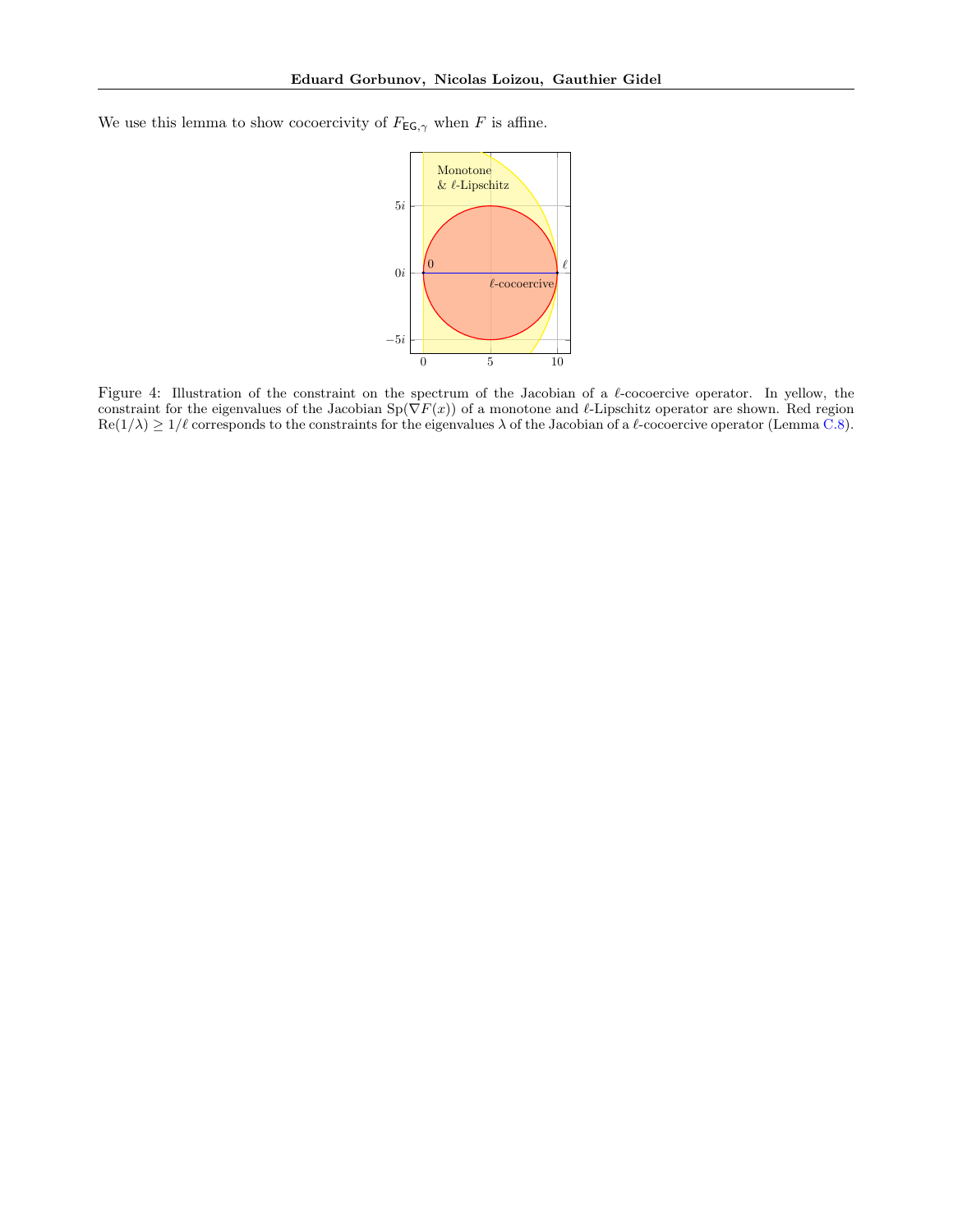### <span id="page-21-2"></span>D MISSING PROOFS AND DETAILS FROM SECTION [3](#page-3-9)

#### <span id="page-21-1"></span>D.1 Cocoercivity of EG Operator in the Affine Case

<span id="page-21-0"></span>**Lemma D.1.** Let  $F: \mathbb{R}^d \to \mathbb{R}^d$  be affine, monotone and L-Lipschitz operator. Then, for all  $\lambda \in \text{Sp}(\nabla F_{\textsf{EG},\gamma})$ we have  $\text{Re}(1/\lambda) \geq \gamma/2$  for all  $0 < \gamma \leq 1/L$ . In view of Lemma [C.8,](#page-19-2) this implies that  $F_{\text{EG},\gamma} = F(\text{Id} - \gamma F)$  is  $2/\gamma\text{-}cocoercive$  for all  $0<\gamma\leq 1/L.$ 

*Proof.* Since  $F = \mathbf{A}x + b$  is monotone and L-Lipschitz, we have

 $\text{Sp}(\nabla F) = \text{Sp}(\mathbf{A}) \subseteq \{ \lambda \in \mathbb{C} \mid \text{Re}(\lambda) \geq 0 \text{ \& } |\lambda| \leq L \}.$ 

Next,  $F_{EG,\gamma}(x) = \mathbf{A}(x - \gamma \mathbf{A}x - \gamma b) + b = \mathbf{A}(\mathbf{I} - \gamma \mathbf{A})x - \gamma \mathbf{A}b + b$  and

$$
Sp(\nabla F_{\mathsf{EG},\gamma}) = Sp(\mathbf{A}(\mathbf{I} - \gamma \mathbf{A})) = {\lambda(1 - \gamma \lambda) | \lambda \in Sp(\mathbf{A})}.
$$

Therefore, it is sufficient to prove

$$
\{\lambda(1-\gamma\lambda)\mid \mathrm{Re}(\lambda)\geq 0\ \&\ |\lambda|\leq L\}\subseteq \mathcal{D}_{1/\gamma}(1/\gamma):=\{\lambda\in\mathbb{C}\mid |\lambda-1/\gamma|\leq 1/\gamma\}\,,
$$

since  $\text{Re}(1/\lambda) \geq \gamma/2$  is equivalent to  $\lambda \in \mathcal{D}_{1/\gamma}(1/\gamma)$ . In the remaining part of the proof, we will show even stronger result:

<span id="page-21-3"></span>
$$
\{\lambda(1-\gamma\lambda) \mid \text{Re}(\lambda), \text{Im}(\lambda) \in [0, L]\} \subseteq \mathcal{D}_{1/\gamma}(1/\gamma).
$$
\n(40)

Consider arbitrary  $\lambda = \lambda_0 + i\lambda_1$  such that  $\lambda_0, \lambda_1 \in [0, L]$ . Then,

$$
\lambda(1-\gamma\lambda) = (\lambda_0 + i\lambda_1)(1-\gamma\lambda_0 - i\gamma\lambda_1)
$$
  
=  $\lambda_0(1-\gamma\lambda_0) + \gamma\lambda_1^2 + i(\lambda_1(1-\gamma\lambda_0) - \gamma\lambda_0\lambda_1)$   
=  $\lambda_0(1-\gamma\lambda_0) + \gamma\lambda_1^2 + i\lambda_1(1-2\gamma\lambda_0),$ 

implying that

$$
|\lambda(1-\gamma\lambda)-1/\gamma|^2 = \left(\frac{\gamma\lambda_0(1-\gamma\lambda_0)+\gamma^2\lambda_1^2-1}{\gamma}\right)^2+\lambda_1^2(1-2\gamma\lambda_0)^2
$$
  

$$
x:=\lambda_0, y:=\lambda_1^2 \left(\frac{\gamma x(1-\gamma x)+\gamma^2 y-1}{\gamma}\right)^2+y(1-2\gamma x)^2.
$$

One can notice that the expression above is a convex function of y. Since  $0 \le y \le L^2$ , we have

$$
|\lambda(1-\gamma\lambda)-1/\gamma|^2 \le \max\left\{\left(\frac{\gamma x(1-\gamma x)-1}{\gamma}\right)^2, \left(\frac{\gamma x(1-\gamma x)+\gamma^2 L^2-1}{\gamma}\right)^2 + L^2(1-2\gamma x)^2\right\}.
$$

Since  $x \in [0, L]$  and  $\gamma \leq 1/L$  we have  $0 \leq x(1 - \gamma x) \leq x \leq L \leq \frac{1}{\gamma}$  implying

$$
\left(\frac{\gamma x(1-\gamma x)-1}{\gamma}\right)^2 \leq \frac{1}{\gamma^2}.
$$

Next, we consider the second term in the maximum as a function of  $x$ :

$$
f(x) = \left(\frac{\gamma x (1 - \gamma x) + \gamma^2 L^2 - 1}{\gamma}\right)^2 + L^2 (1 - 2\gamma x)^2
$$
  
\n
$$
= \left(-\gamma x^2 + x + \gamma L^2 - \frac{1}{\gamma}\right)^2 + L^2 (1 - 4\gamma x + 4\gamma^2 x^2)
$$
  
\n
$$
= \gamma^2 x^4 + x^2 + \gamma^2 \left(L^2 - \frac{1}{\gamma^2}\right)^2 - 2\gamma x^3 - 2\gamma^2 x^2 \left(L^2 - \frac{1}{\gamma^2}\right) + 2\gamma x \left(L^2 - \frac{1}{\gamma^2}\right)
$$
  
\n
$$
+ L^2 - 4\gamma L^2 x + 4\gamma^2 L^2 x^2
$$
  
\n
$$
= \gamma^2 x^4 - 2\gamma x^3 + x^2 \left(1 + 2\gamma^2 \left(L^2 + \frac{1}{\gamma^2}\right)\right) - 2\gamma x \left(L^2 + \frac{1}{\gamma^2}\right) + L^2 + \gamma^2 \left(L^2 - \frac{1}{\gamma^2}\right)^2.
$$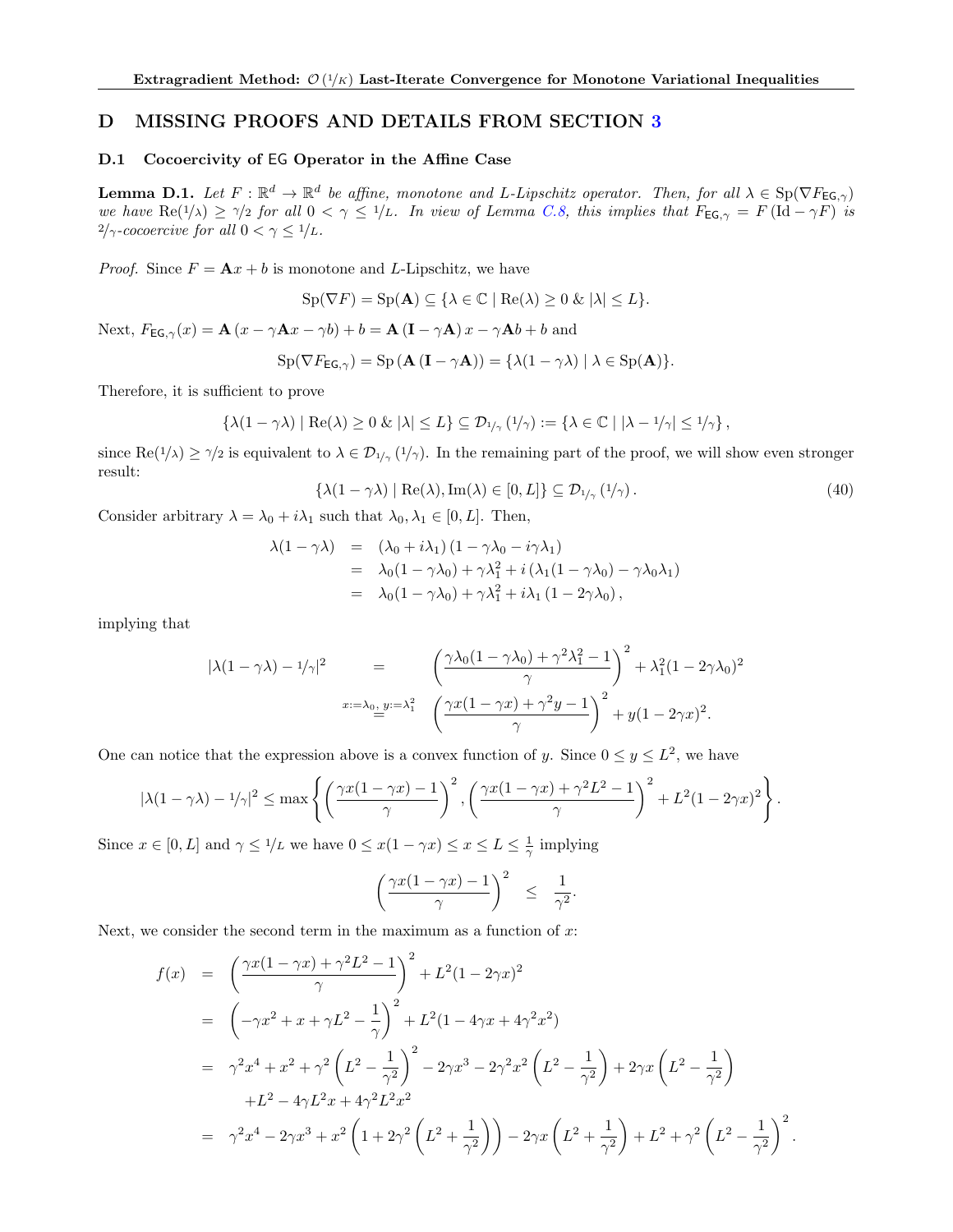Since for all  $x \in [0, L]$ 

$$
f''(x) = 12\gamma^2 x^2 - 12\gamma x + 2 + 4\gamma^2 \left(L^2 + \frac{1}{\gamma^2}\right)
$$
  
=  $12\gamma^2 \left(x^2 - \frac{x}{\gamma} + \frac{1}{6\gamma^2} + \frac{L^2}{3} + \frac{1}{3\gamma^2}\right)$   
=  $12\gamma^2 \left(\left(x - \frac{1}{2\gamma}\right)^2 + \frac{L^2}{3} + \frac{1}{4\gamma^2}\right) > 0,$ 

function  $f(x)$  is convex. Therefore,

$$
f(x) \leq \max \{ f(0), f(L) \}
$$
  
=  $\max \left\{ \left( \gamma L^2 - \frac{1}{\gamma} \right)^2 + L^2, \left( \frac{\gamma L (1 - \gamma L) + \gamma^2 L^2 - 1}{\gamma} \right)^2 + L^2 (1 - 2\gamma L)^2 \right\}$   
=  $\max \left\{ \left( \gamma L^2 - \frac{1}{\gamma} \right)^2 + L^2, \left( L - \frac{1}{\gamma} \right)^2 + L^2 (1 - 2\gamma L)^2 \right\}.$ 

Since  $\gamma \leq 1/L$ , we have

$$
\left(\gamma L^2 - \frac{1}{\gamma}\right)^2 + L^2 = \gamma^2 L^4 - 2L^2 + \frac{1}{\gamma^2} + L^2
$$
  
= 
$$
\frac{1}{\gamma^2} + L^2 \left(\gamma^2 L^2 - 1\right) \le \frac{1}{\gamma^2},
$$

and

$$
\left(L - \frac{1}{\gamma}\right)^2 + L^2(1 - 2\gamma L)^2 = L^2 - \frac{2L}{\gamma} + \frac{1}{\gamma^2} + L^2 - 4\gamma L^3 + 4\gamma^2 L^4
$$
  
= 
$$
\frac{1}{\gamma^2} + \frac{2L}{\gamma}(\gamma L - 1) + 4\gamma L^3(\gamma L - 1) \le \frac{1}{\gamma^2}.
$$

Putting all together, we get  $f(x) \leq \frac{1}{\gamma^2}$  and, as a result,  $|\lambda(1-\gamma\lambda)-\frac{1}{\gamma}|^2 \leq \frac{1}{\gamma^2}$ . Therefore, [\(40\)](#page-21-3) holds. This finishes the proof.  $\Box$ 

### <span id="page-22-0"></span>D.2 Last-Iterate Convergence of EG in the Affine Case

**Theorem D.1** (Last-iterate convergence of  $(\overline{EG} - \gamma_1 - \gamma_2)$ : affine case). Let  $F : \mathbb{R}^d \to \mathbb{R}^d$  be affine, monotone and L-Lipschitz,  $0 < \gamma_2 \leq \gamma_1/2$ ,  $0 < \gamma_1 \leq 1/L$ . Then for all  $K \geq 0$  we have

<span id="page-22-2"></span>
$$
\mathbb{E}||F(\hat{x}^{K})||^{2} \le \frac{2||x^{0} - x^{*}||^{2}}{\gamma_{1}\gamma_{2}(K+1)},
$$
\n(41)

 $\Box$ 

where  $\hat{x}^K = x^K - \gamma_1 F(x^K)$  and  $x^K$  is produced by  $(\text{EG-}\gamma_1-\gamma_2)$ .

Proof. Lemma [D.1](#page-21-0) and Theorem [2.2](#page-3-0) imply

$$
||F_{\mathsf{EG},\gamma_1}(x^K)||^2 \le \frac{2||x^0 - x^*||^2}{\gamma_1 \gamma_2(K+1)}.
$$

Since by definition of  $F_{\textsf{EG},\gamma_1}$  we have  $F_{\textsf{EG},\gamma_1}(x^K) = F(x^k - \gamma_1 F(x^K)) = F(\hat{x}^K)$ , [\(41\)](#page-22-2) holds.

#### <span id="page-22-1"></span>D.3 Linear Case: Non-Spectral Analysis of Extragradient Method

In this subsection, we give an alternative proof of cocoercivity of extragradient operator when  $F$  is linear, monotone and L-Lipschitz.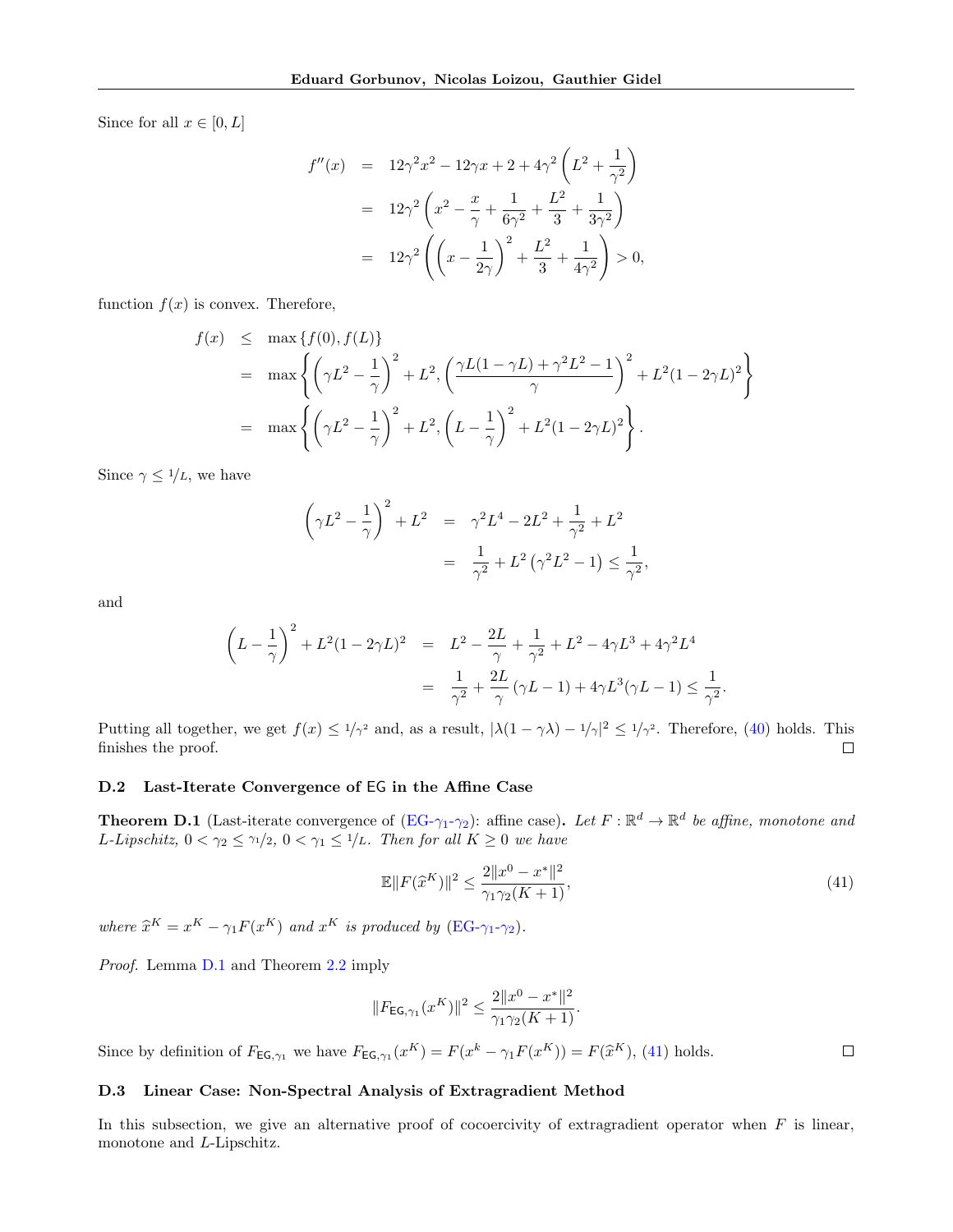<span id="page-23-4"></span>**Lemma D.2.** Let  $F : \mathbb{R}^d \to \mathbb{R}^d$  be linear, monotone and L-Lipschitz operator. Then, for all  $\gamma \leq 1/L$  extragradient operator  $F_{\text{EG},\gamma} = F(\text{Id} - \gamma F)$  is  $2/\gamma$ -cocoercive.

Proof. Lemma [2.1](#page-2-0) implies that it is sufficient to prove non-expansiveness of Id –  $\gamma F_{EG,\gamma}$ . Consider arbitrary  $x, y \in \mathbb{R}^d$  and define

$$
\widetilde{x} = x - \gamma F(x), \quad \widetilde{y} = y - \gamma F(y), \quad \widehat{x} = x - \gamma F(\widetilde{x}), \quad \widehat{y} = y - \gamma F(\widetilde{y}).
$$

Our goal is to show that  $\|\hat{x} - \hat{y}\| \leq \|x - y\|$ . Using the monotonicity of F and

<span id="page-23-1"></span>
$$
2\langle a,b\rangle = \|a\|^2 + \|b\|^2 - \|b-a\|^2 \tag{42}
$$

that holds for all  $a, b \in \mathbb{R}^d$ , we derive

<span id="page-23-2"></span>
$$
\begin{array}{rcl}\n\|\widehat{x}-\widehat{y}\|^2 & = & \|x-y\|^2 - 2\gamma\langle x-y, F(\widetilde{x}) - F(\widetilde{y})\rangle + \gamma^2 \|F(\widetilde{x}) - F(\widetilde{y})\|^2 \\
& = & \|x-y\|^2 - 2\gamma\langle \widetilde{x} + \gamma F(x) - \widetilde{y} - \gamma F(y), F(\widetilde{x}) - F(\widetilde{y})\rangle + \gamma^2 \|F(\widetilde{x}) - F(\widetilde{y})\|^2 \\
& = & \|x-y\|^2 - 2\gamma\langle \widetilde{x} - \widetilde{y}, F(\widetilde{x}) - F(\widetilde{y})\rangle \\
&\quad - \gamma^2 \left(2\langle F(x) - F(y), F(\widetilde{x}) - F(\widetilde{y})\rangle - \|F(\widetilde{x}) - F(\widetilde{y})\|^2\right) \\
& & \leq & \|x-y\|^2 + \gamma^2 \left(\|F(\widetilde{x}) - F(\widetilde{y}) - F(x) + F(y)\|^2 - \|F(x) - F(y)\|^2\right).\n\end{array} \tag{43}
$$

Next, since  $F$  is linear and L-Lipschitz, we have

$$
||F(\tilde{x}) - F(\tilde{y}) - F(x) + F(y)||^2 - ||F(x) - F(y)||^2 = ||F(\tilde{x} - x) - F(\tilde{y} - y)||^2 - ||F(x) - F(y)||^2
$$
  
\n
$$
= ||F(\gamma F(x)) - F(\gamma F(y))||^2 - ||F(x) - F(y)||^2
$$
  
\n
$$
\leq (L^2 \gamma^2 - 1) ||F(x) - F(y)||^2
$$
  
\n
$$
\leq 0,
$$

where in the final step we apply  $\gamma \leq 1/L$ . Putting this inequality in [\(43\)](#page-23-2) we obtain  $\|\hat{x} - \hat{y}\|^2 \leq \|x - y\|^2$  that finishes the proof finishes the proof.  $\Box$ 

#### <span id="page-23-0"></span>D.4 Proof of Lemma [3.1](#page-3-1)

**Lemma D.3** (Lemma [3.1;](#page-3-1) Star-cocoercivity of extragradient operator). Let  $F : \mathbb{R}^d \to \mathbb{R}^d$  be star-monotone around  $x^*$ , i.e.,  $F(x^*) = 0$  and

$$
\forall x \in \mathbb{R}^d \quad \langle F(x), x - x^* \rangle \ge 0,\tag{44}
$$

and L-Lipschitz. Then, extragradient operator  $F_{EG,\gamma} = F(\text{Id} - \gamma F)$  with  $\gamma \leq 1/L$  is  $2/\gamma$ -star-cocoercive around  $x^*$ .

Proof. Lemma [C.6](#page-18-1) implies that

$$
F_{\text{EG},\gamma}
$$
 is  $\frac{2}{\gamma}$ -star-cococercive around  $x^*$   $\iff$  Id  $-\gamma F_{\text{EG},\gamma}$  is non-expansive around  $x^*$ .

Consider arbitrary  $x \in \mathbb{R}^d$  and define

$$
\widetilde{x} = x - \gamma F(x), \quad \widehat{x} = x - \gamma F(\widetilde{x}).
$$

Since  $F_{\textsf{EG},\gamma}(x^*) = 0$ , our goal is to show that  $\|\hat{x} - x^*\| \leq \|x - x^*\|$ . Using star-monotonicity of F and [\(42\)](#page-23-1), we derive

<span id="page-23-3"></span>
$$
\|\hat{x} - x^*\|^2 = \|x - x^*\|^2 - 2\gamma\langle x - x^*, F(\tilde{x})\rangle + \gamma^2 \|F(\tilde{x})\|^2
$$
  
\n
$$
= \|x - x^*\|^2 - 2\gamma\langle \tilde{x} + \gamma F(x) - x^*, F(\tilde{x})\rangle + \gamma^2 \|F(\tilde{x})\|^2
$$
  
\n
$$
= \|x - x^*\|^2 - 2\gamma\langle \tilde{x} - x^*, F(\tilde{x})\rangle - \gamma^2 \left(2\langle F(x), F(\tilde{x})\rangle - \|F(\tilde{x})\|^2\right)
$$
  
\n(9),(42)  
\n
$$
\leq \|x - x^*\|^2 + \gamma^2 \left( \|F(\tilde{x}) - F(x)\|^2 - \|F(x)\|^2 \right).
$$
 (45)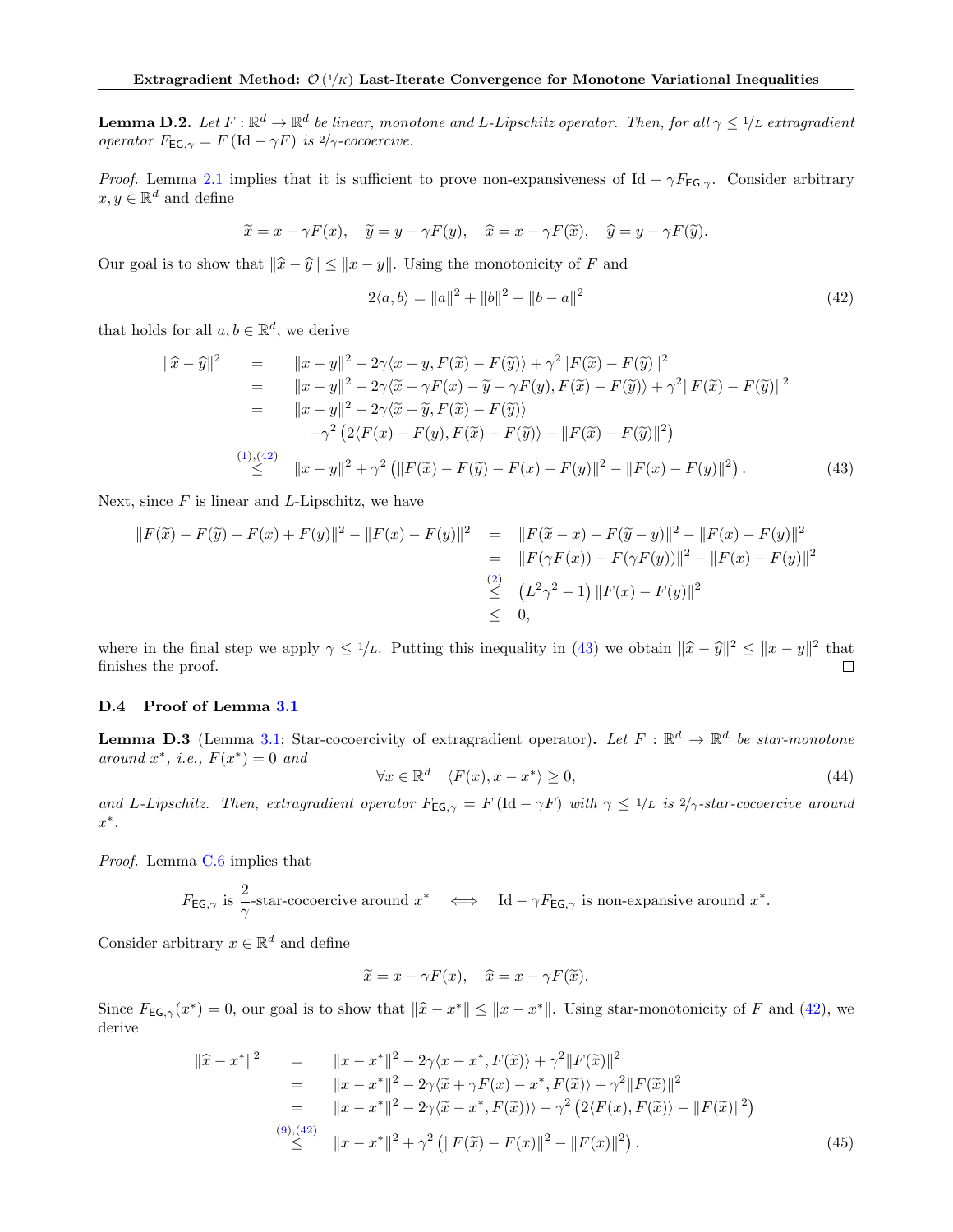Next, since  $F$  is  $L$ -Lipschitz, we have

$$
||F(\tilde{x}) - F(x)||^2 - ||F(x)||^2 \leq L^2 ||\tilde{x} - x||^2 - ||F(x)||^2
$$
  
=  $(L^2 \gamma^2 - 1) ||F(x)||^2$   
 $\leq 0,$ 

where in the final step we apply  $\gamma \leq 1/L$ . Putting this inequality in [\(45\)](#page-23-3) we obtain  $\|\hat{x} - x^*\|^2 \leq \|x - x^*\|^2$  that finishes the proof finishes the proof.

### <span id="page-24-0"></span>D.5 Details on Performance Estimation Problem for Showing Non-Cocoercivity of Extragradient Operator

First of all, we provide the formulas for the matrices  $M_0, \ldots, M_7$  defining problem [\(15\)](#page-5-1):

$$
\mathbf{M}_{0} = \begin{pmatrix} 1 & -1 & 0 & 0 & -\gamma_{2} & \gamma_{2} \\ -1 & 1 & 0 & 0 & \gamma_{2} & -\gamma_{2} \\ 0 & 0 & 0 & 0 & 0 & 0 \\ 0 & 0 & 0 & 0 & 0 & 0 \\ -\gamma_{2} & \gamma_{2} & 0 & 0 & \gamma_{2}^{2} & -\gamma_{2}^{2} \\ \gamma_{2} & -\gamma_{2} & 0 & 0 & -\gamma_{2}^{2} & \gamma_{2}^{2} \end{pmatrix}, \quad \mathbf{M}_{1} = \begin{pmatrix} 0 & 0 & 0 & 0 & 0 & 0 & 0 \\ 0 & 0 & 0 & 0 & 0 & 0 & 0 \\ 0 & 0 & 0 & 0 & 0 & 0 & 0 & 0 \\ 0 & 0 & 0 & 0 & 0 & 0 & 0 & 0 \\ 0 & 0 & 0 & 0 & 0 & 0 & 0 & 0 \\ 0 & 0 & 1 & -\frac{\ell_{2}}{2} & 0 & 0 & 0 & 0 \\ 0 & 0 & 0 & 0 & 0 & 0 & 0 & 0 \end{pmatrix}, \quad \mathbf{M}_{3} = \begin{pmatrix} 0 & 0 & \frac{\ell}{2} & 0 & 0 & 0 & -\frac{\ell_{2}}{2} \\ \frac{\ell}{2} & -\frac{\ell}{2} & -1 & 1 & 0 & 0 \\ \frac{\ell}{2} & -\frac{\ell}{2} & \frac{\ell}{2} & 1 & -1 & 0 & 0 \\ 0 & 0 & 0 & 0 & 0 & 0 & 0 & 0 \\ 0 & 0 & 0 & 0 & 0 & 0 & 0 & 0 \\ 0 & 0 & 0 & 0 & 0 & 0 & 0 & 0 \end{pmatrix}, \quad \mathbf{M}_{4} = \begin{pmatrix} 0 & 0 & 0 & \frac{\ell}{2} & 0 & 0 & 0 & 0 \\ 0 & 0 & \frac{\ell}{2} & 0 & 0 & 0 & \frac{\ell_{2}}{2} \\ \frac{\ell}{2} & -\frac{\ell}{2} & -\frac{\ell}{2} & 1 & -1 & 0 & 0 \\ 0 & 0 & 0 & 0 & 0 & 0 & 0 & 0 \\ 0 & 0 & 0 & \frac{\ell}{2} & -\frac{\ell_{2}}{2} & 0 \\ 0 & 0 & 0 & 0 & 0 &
$$

Next, we provide a rigorous proof that the example  $(17)$  is valid, i.e., we prove Theorem [3.2.](#page-6-2) **Theorem D.2** (Theorem [3.2\)](#page-6-2). For all  $\ell > 0$  and  $\gamma_1 \in (0, 1/\ell]$  there exists  $\ell$ -cocoercive operator F such that  $F(x) = x_{F_1}, F(y) = y_{F_1}, F(x - \gamma_1 x_{F_1}) = x_{F_2}, F(y - \gamma_1 y_{F_1}) = y_{F_2}$  for  $x, y, x_{F_1}, y_{F_1}, x_{F_2}, y_{F_2}$  defined in [\(17\)](#page-5-4) and  $||x - \gamma_2 F(x - \gamma_1 F(x)) - y + \gamma_2 F(y - \gamma_1 F(y))|| > 1 = ||x - y||$  (46)

for all  $\gamma_2 > 0$ , i.e.,  $F_{\text{EG}, \gamma_1} = F(\text{Id} - \gamma_1 F)$  is non-cocoercive.

Proof. Proposition 2 from [Ryu et al.](#page-11-8) [\(2020\)](#page-11-8) implies that it is sufficient to show that

<span id="page-24-1"></span>
$$
\ell \langle x_{F_1} - x_{F_2}, \gamma_1 x_{F_1} \rangle \geq \| x_{F_1} - x_{F_2} \|^2, \tag{47}
$$

$$
\ell \langle x_{F_1} - y_{F_1}, x - y \rangle \geq \| x_{F_1} - y_{F_1} \|^2, \tag{48}
$$

$$
\ell \langle x_{F_1} - y_{F_2}, x - y + \gamma_1 y_{F_1} \rangle \ge ||x_{F_1} - y_{F_2}||^2,
$$
\n(49)

$$
\ell \langle x_{F_2} - y_{F_1}, x - \gamma_1 x_{F_1} - y \rangle \ge ||x_{F_2} - y_{F_1}||^2, \tag{50}
$$

$$
\ell \langle x_{F_2} - y_{F_2}, x - \gamma_1 x_{F_1} - y + \gamma_1 y_{F_1} \rangle \ge ||x_{F_2} - y_{F_2}||^2,
$$
\n(51)

$$
\ell \langle y_{F_1} - y_{F_2}, \gamma_1 y_{F_1} \rangle \ge ||y_{F_1} - y_{F_2}||^2 \tag{52}
$$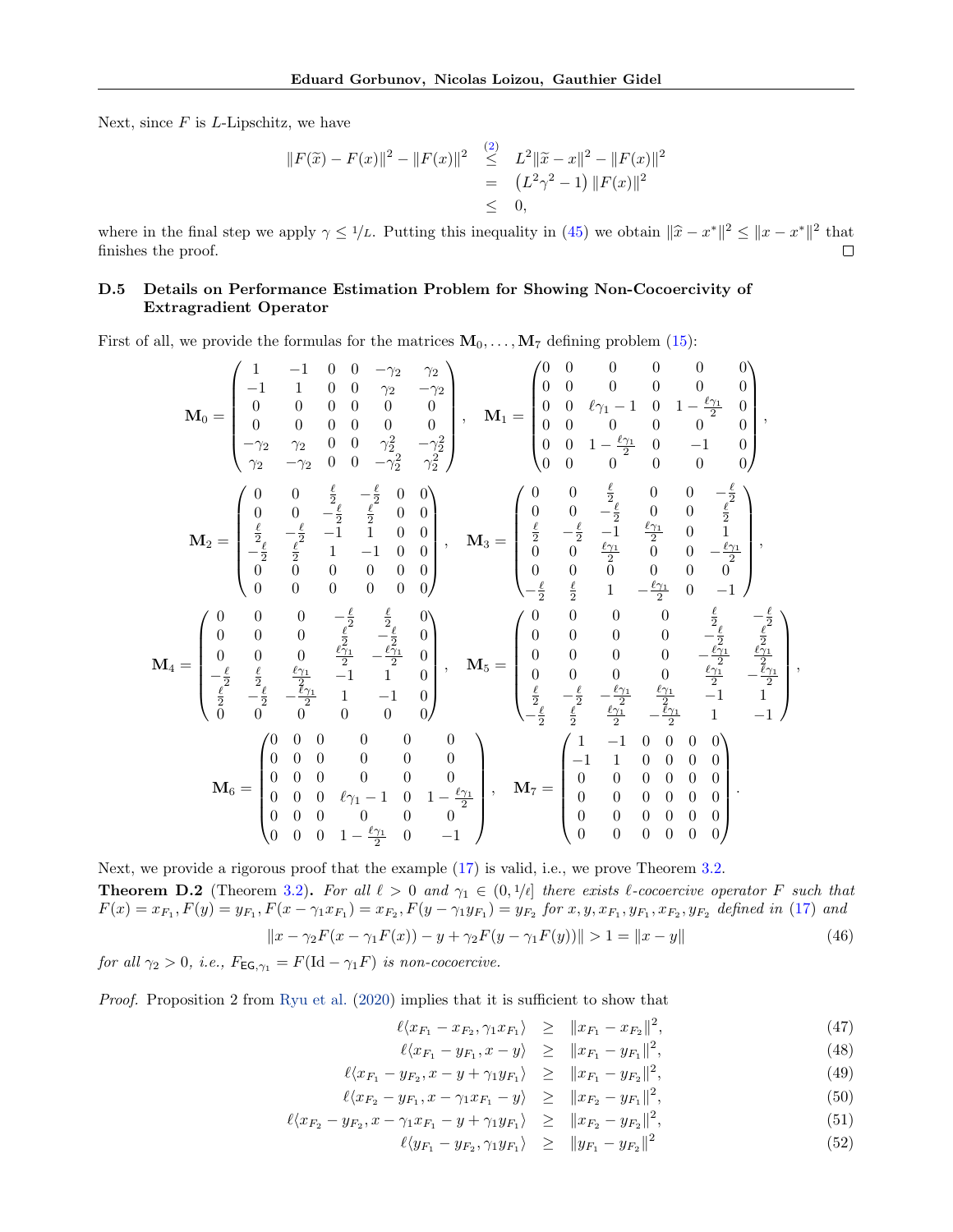in order to prove that there exists  $\ell$ -cocoercive F such that  $F(x) = x_{F_1}$ ,  $F(y) = y_{F_1}$ ,  $F(x - \gamma_1 x_{F_1}) = x_{F_2}$ ,  $F(y - \gamma_1 x_{F_1}) = x_{F_2}$  $\gamma_1 y_{F_1} = y_{F_2}$ . Below we derive these inequalities for  $x, y, x_{F_1}, y_{F_1}, x_{F_2}, y_{F_2}$  defined in [\(17\)](#page-5-4). Proof of  $(47)$ . We have

$$
\ell \langle x_{F_1} - x_{F_2}, \gamma_1 x_{F_1} \rangle - \| x_{F_1} - x_{F_2} \|^2 = \ell \left( -\frac{1}{2\gamma_1} + \frac{1 - \gamma_1 \ell}{2\gamma_1} \right) \cdot \frac{-\gamma_1}{2\gamma_1} - \left( -\frac{1}{2\gamma_1} + \frac{1 - \gamma_1 \ell}{2\gamma_1} \right)^2
$$
  
=  $\frac{\ell^2}{4} - \frac{\ell^2}{4} = 0.$ 

Proof of  $(48)$ . We have

$$
\ell \langle x_{F_1} - y_{F_1}, x - y \rangle - ||x_{F_1} - y_{F_1}||^2 = -\ell \left( -\frac{1}{2\gamma_1} + \frac{1 - \gamma_1 \ell}{2\gamma_1} \right) - \left( -\frac{1}{2\gamma_1} + \frac{1 - \gamma_1 \ell}{2\gamma_1} \right)^2
$$

$$
- \left( \frac{1}{2\gamma_1} - \frac{1 + \gamma_1 \ell}{2\gamma_1} \right)^2
$$

$$
= \frac{\ell^2}{2} - \frac{\ell^2}{4} - \frac{\ell^2}{4} = 0.
$$

Proof of  $(49)$ . We have

$$
\ell \langle x_{F_1} - y_{F_2}, x - y + \gamma_1 y_{F_1} \rangle - \|x_{F_1} - y_{F_2}\|^2 = \ell \left( -\frac{1}{2\gamma_1} + \frac{1 - \gamma_1 \ell}{2\gamma_1} \right) \left( -1 + \frac{1 - \gamma_1 \ell}{2} \right)
$$

$$
+ \ell \left( \frac{1}{2\gamma_1} - \frac{1 - \gamma_1^2 \ell^2}{2\gamma_1} \right) \cdot \frac{1 + \gamma_1 \ell}{2}
$$

$$
- \left( -\frac{1}{2\gamma_1} + \frac{1 - \gamma_1 \ell}{2\gamma_1} \right)^2 - \left( \frac{1}{2\gamma_1} - \frac{1 - \gamma_1^2 \ell^2}{2\gamma_1} \right)^2
$$

$$
= \frac{\ell^2 (1 + \gamma_1 \ell)}{4} + \frac{\gamma_1 \ell^3 (1 + \gamma_1 \ell)}{4} - \frac{\ell^2}{4} - \frac{\gamma_1^2 \ell^4}{4}
$$

$$
= \frac{\gamma_1 \ell}{2} > 0.
$$

**Proof of**  $(50)$ **.** We have

$$
\ell \langle x_{F_2} - y_{F_1}, x - \gamma_1 x_{F_1} - y \rangle - \|x_{F_2} - y_{F_1}\|^2 = \ell \left( \frac{1}{2\gamma_1} - \frac{1 + \gamma_1 \ell}{2\gamma_1} \right) \cdot \frac{-\gamma_1}{2\gamma_1} - \left( \frac{1}{2\gamma_1} - \frac{1 + \gamma_1 \ell}{2\gamma_1} \right)^2
$$

$$
= \frac{\ell^2}{4} - \frac{\ell^2}{4} = 0.
$$

**Proof of**  $(51)$ **.** We have

$$
\ell \langle x_{F_2} - y_{F_2}, x - \gamma_1 x_{F_1} - y + \gamma_1 y_{F_1} \rangle - \|x_{F_2} - y_{F_2}\|^2 = \ell \left( \frac{1}{2\gamma_1} - \frac{1 - \gamma_1^2 \ell^2}{2\gamma_1} \right) \left( -\frac{1}{2} + \frac{1 + \gamma_1 \ell}{2} \right)
$$

$$
- \left( \frac{1}{2\gamma_1} - \frac{1 - \gamma_1^2 \ell^2}{2\gamma_1} \right)^2
$$

$$
= \frac{\gamma_1^2 \ell^4}{4} - \frac{\gamma_1^2 \ell^4}{4} = 0.
$$

**Proof of**  $(52)$ **.** We have

$$
\ell \langle y_{F_1} - y_{F_2}, \gamma_1 y_{F_1} \rangle - ||y_{F_1} - y_{F_2}||^2 = \ell \left( \frac{1 + \gamma_1 \ell}{2\gamma_1} - \frac{1 - \gamma_1^2 \ell^2}{2\gamma_1} \right) \frac{1 + \gamma_1 \ell}{2} - \left( \frac{1 + \gamma_1 \ell}{2\gamma_1} - \frac{1 - \gamma_1^2 \ell^2}{2\gamma_1} \right)^2
$$
  
= 
$$
\frac{\ell^2 (1 + \gamma_1 \ell)^2}{4} - \frac{\ell^2 (1 + \gamma_1 \ell)^2}{4} = 0.
$$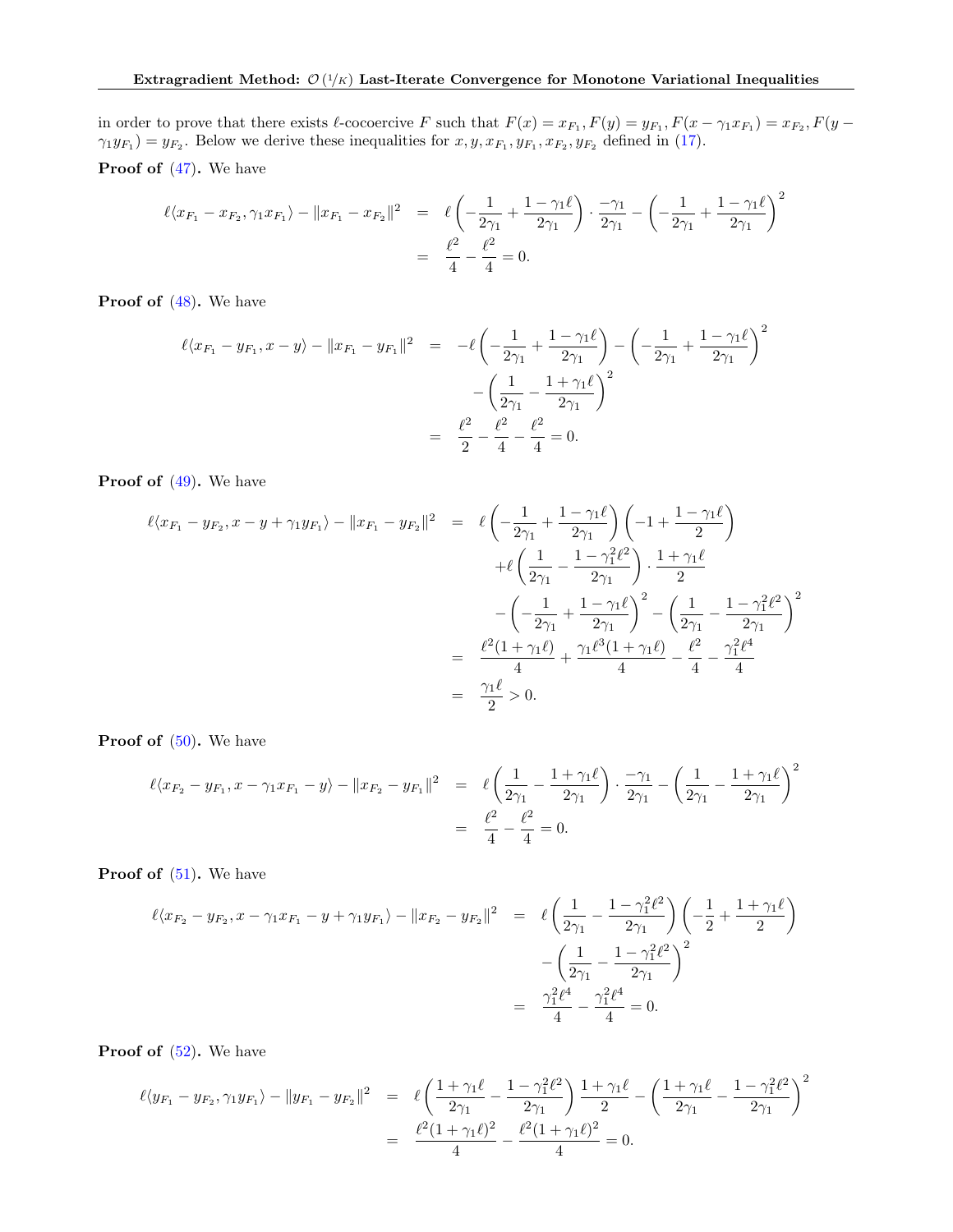That is, inequalities [\(47\)](#page-24-1)-[\(52\)](#page-24-1) hold and, as a result, there exists  $\ell$ -cocoercive operator F such that  $F(x)$  =  $x_{F_1}, F(y) = y_{F_1}, F(x - \gamma_1 x_{F_1}) = x_{F_2}, F(y - \gamma_1 y_{F_1}) = y_{F_2}.$  Finally, for any  $\gamma_2 > 0$  we have

$$
||x - \gamma_2 F(x - \gamma_1 F(x)) - y + \gamma_2 F(y - \gamma_1 F(y))||^2 = 1 + \gamma_2^2 \left(\frac{1}{2\gamma_1} - \frac{1 - \gamma_1^2 \ell^2}{2\gamma_1}\right)^2
$$
  
= 1 +  $\frac{\gamma_1^2 \gamma_2^2 \ell^4}{4} > 1 = ||x - y||^2$ .

In view of Lemma [2.1,](#page-2-0) it means that operator  $F_{\text{EG},\gamma_1} = F(\text{Id} - \gamma_1 F)$  is non-cocoercive.

We emphasize that in the example [\(17\)](#page-5-4) one can multiply all points by arbitrary  $\alpha > 0$  and get  $||x - y|| = \alpha$ : the proof will remain almost unchanged. That is, the points  $x, y$  can be arbitrary close/far to each other in the example showing non-cocoercivity of EG operator.

#### <span id="page-26-0"></span>D.6 Proof of Lemma [3.2](#page-7-1)

As we explain in Section [3,](#page-3-9) we obtain the proof of Lemma [3.2](#page-7-1) via solving the following problem:

<span id="page-26-1"></span>
$$
\Delta_{\mathsf{EG}}(L, \gamma_1, \gamma_2) = \max_{\text{s.t.}} \|F(x^1)\|^2 - \|F(x^0)\|^2
$$
  
s.t. *F* is monotone and *L*-Lipschitz,  $x^0 \in \mathbb{R}^d$ ,  

$$
\|x^0 - x^*\|^2 \le 1,
$$
  

$$
x^1 = x^0 - \gamma_2 F(x^0 - \gamma_1 F(x^0))
$$

with  $\gamma_1 = \gamma_2 = \gamma$ . As for [\(19\)](#page-6-1), we construct a corresponding SDP and solve it for different values of L and  $\gamma$ . In these numerical tests, we observed that  $\Delta_{\text{EG}}(L, \gamma_1, \gamma_2) \approx 0$  for all tested pairs of L and  $\gamma$  and the dual variables  $\lambda_1, \lambda_2, \lambda_3$  that correspond to the constraints

$$
0 \leq \frac{1}{\gamma} \langle F(x^{k}) - F(x^{k+1}), x^{k} - x^{k+1} \rangle,
$$
  
\n
$$
0 \leq \frac{1}{\gamma} \langle F(x^{k} - \gamma F(x^{k})) - F(x^{k+1}), x^{k} - \gamma F(x^{k}) - x^{k+1} \rangle,
$$
  
\n
$$
||F(x^{k} - \gamma F(x^{k})) - F(x^{k+1})||^{2} \leq L^{2} ||x^{k} - \gamma F(x^{k}) - x^{k+1}||^{2}
$$

are always close to the constants 2,  $1/2$ , and  $3/2$ , while other dual variables are negligible. Although  $\lambda_2$  and  $\lambda_3$ were sometimes slightly smaller, e.g., sometimes we had  $\lambda_2 \approx 3/5$  and  $\lambda_3 \approx 13/20$ , we simplified these dependencies and simply summed up the corresponding inequalities with weights  $\lambda_1 = 2$ ,  $\lambda_2 = 1/2$  and  $\lambda_3 = 3/2$  respectively. After that it was just needed to rearrange the terms and apply Young's inequality to some inner products.

The rigorous proof is provided below.

**Lemma D.4** (Lemma [3.2\)](#page-7-1). Let  $F : \mathbb{R}^d \to \mathbb{R}^d$  be monotone and L-Lipschitz,  $0 < \gamma \leq 1/\sqrt{2}L$ . Then for all  $k \geq 0$ the iterates produced by [\(EG\)](#page-3-7) satisfy  $||F(x^{k+1})|| \leq ||F(x^k)||$ .

*Proof.* Since  $F$  is monotone and  $L$ -Lipschitz we have

$$
0 \leq \langle F(x^{k}) - F(x^{k+1}), x^{k} - x^{k+1} \rangle,
$$
  
\n
$$
0 \leq \langle F(x^{k} - \gamma F(x^{k})) - F(x^{k+1}), x^{k} - \gamma F(x^{k}) - x^{k+1} \rangle,
$$
  
\n
$$
||F(x^{k} - \gamma F(x^{k})) - F(x^{k+1})||^{2} \leq L^{2}||x^{k} - \gamma F(x^{k}) - x^{k+1}||^{2}.
$$

Using the update rule of [\(EG\)](#page-3-7) and introducing new notation  $\tilde{x}^k = x^k - \gamma F(x^k)$ , we get

$$
0 \leq \langle F(x^{k}) - F(x^{k+1}), F(\tilde{x}^{k}) \rangle, 0 \leq \langle F(\tilde{x}^{k}) - F(x^{k+1}), F(\tilde{x}^{k}) - F(x^{k}) \rangle, ||F(\tilde{x}^{k}) - F(x^{k+1})||^{2} \leq L^{2} \gamma^{2} ||F(\tilde{x}^{k}) - F(x^{k})||^{2}.
$$

 $\Box$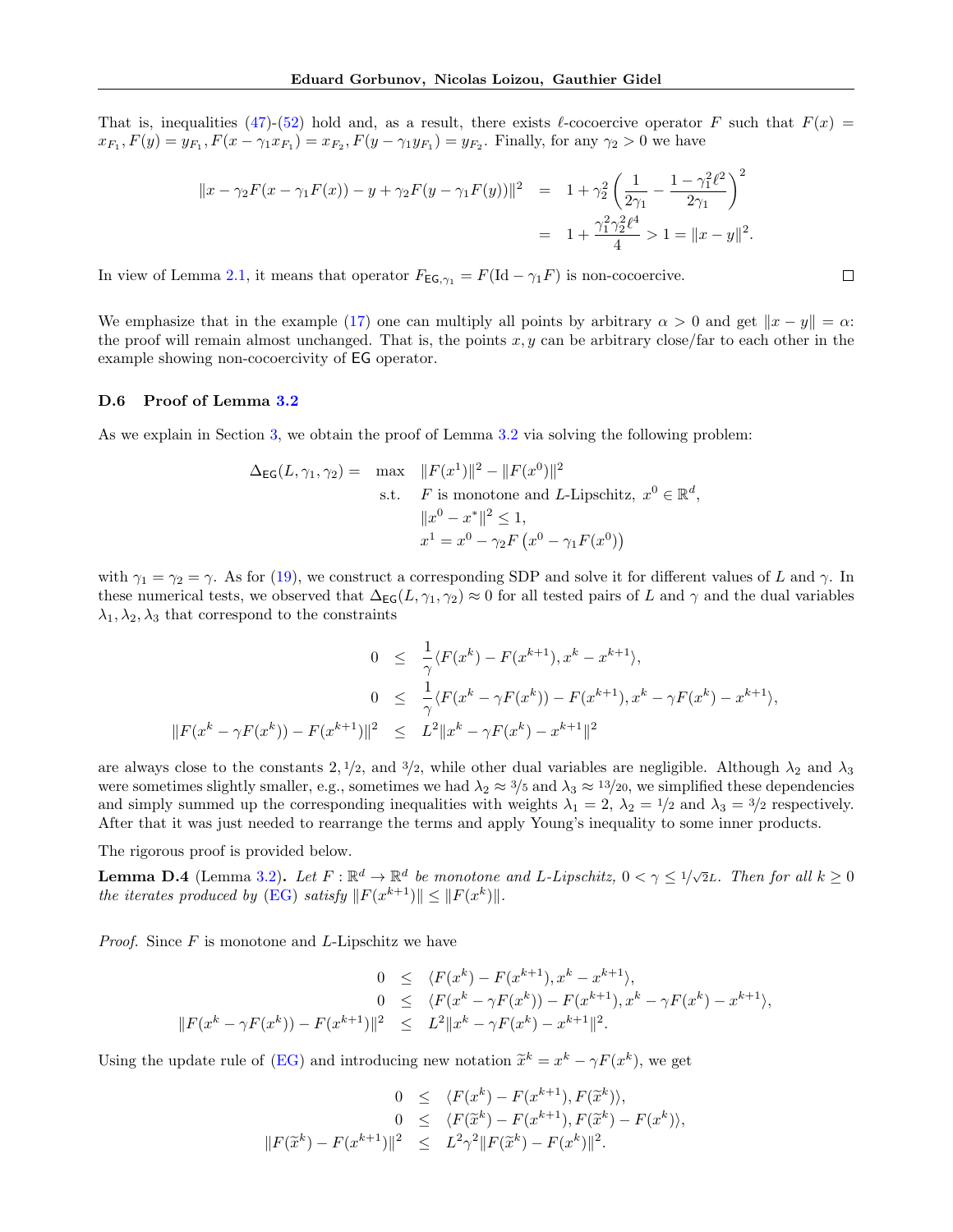Summing up these inequalities with weights  $\lambda_1 = 2$ ,  $\lambda_2 = 1/2$  and  $\lambda_3 = 3/2$  respectively, we derive

$$
\frac{3}{2} ||F(\tilde{x}^{k}) - F(x^{k+1})||^{2} \le 2\langle F(x^{k}) - F(x^{k+1}), F(\tilde{x}^{k}) \rangle + \frac{1}{2} \langle F(\tilde{x}^{k}) - F(x^{k+1}), F(\tilde{x}^{k}) - F(x^{k}) \rangle \n+ \frac{3L^{2}\gamma^{2}}{2} ||F(\tilde{x}^{k}) - F(x^{k})||^{2}.
$$

Next, we expand the squared norms and rearrange the terms:

$$
\frac{3}{2}||F(x^{k+1})||^{2} \leq \left(2 - \frac{1}{2} - 3L^{2}\gamma^{2}\right)\langle F(x^{k}), F(\tilde{x}^{k})\rangle + \left(-2 - \frac{1}{2} + 3\right)\langle F(x^{k+1}), F(\tilde{x}^{k})\rangle \n+ \frac{1}{2}\langle F(x^{k+1}), F(x^{k})\rangle + \left(\frac{1}{2} - \frac{3}{2} + \frac{3L^{2}\gamma^{2}}{2}\right)||F(\tilde{x}^{k})||^{2} + \frac{3L^{2}\gamma^{2}}{2}||F(x^{k})||^{2} \n= \left(\frac{3}{2} - 3L^{2}\gamma^{2}\right)\langle F(x^{k}), F(\tilde{x}^{k})\rangle + \frac{1}{2}\langle F(x^{k+1}), F(\tilde{x}^{k})\rangle + \frac{1}{2}\langle F(x^{k+1}), F(x^{k})\rangle \n+ \left(\frac{3L^{2}\gamma^{2}}{2} - 1\right)||F(\tilde{x}^{k})||^{2} + \frac{3L^{2}\gamma^{2}}{2}||F(x^{k})||^{2}.
$$

We notice that  $\frac{3}{2} - 3L^2\gamma^2 \geq 0$  since  $\gamma \leq \frac{1}{\sqrt{2}}$  $\frac{1}{2L}$ . Therefore, applying Young's inequality [\(28\)](#page-13-1) to upper bound the inner products, we derive

$$
\frac{3}{2} ||F(x^{k+1})||^2 \le \left(\frac{3}{4} - \frac{3L^2\gamma^2}{2}\right) \left(||F(x^k)||^2 + ||F(\tilde{x}^k)||^2\right) + \frac{1}{4} \left(||F(x^{k+1})||^2 + ||F(\tilde{x}^k)||^2\right) \n+ \frac{1}{4} \left(||F(x^{k+1})||^2 + ||F(x^k)||^2\right) + \left(\frac{3L^2\gamma^2}{2} - 1\right) ||F(\tilde{x}^k)||^2 + \frac{3L^2\gamma^2}{2} ||F(x^k)||^2 \n= ||F(x^k)||^2 + \frac{1}{2} ||F(x^{k+1})||^2.
$$

Rearranging the terms, we get the result.

### <span id="page-27-0"></span>D.7 Proof of Theorem [3.3](#page-8-0)

**Theorem D.3** (Theorem [3.3;](#page-8-0) Last-iterate convergence of [\(EG\)](#page-3-7): non-linear case). Let  $F : \mathbb{R}^d \to \mathbb{R}^d$  be monotone and L-Lipschitz. Then for all  $K \geq 0$ 

$$
||F(x^K)||^2 \le \frac{||x^0 - x^*||^2}{\gamma^2 (1 - L^2 \gamma^2)(K + 1)},
$$
\n(53)

where  $x^K$  is produced by [\(EG\)](#page-3-7) with stepsize  $0 < \gamma \leq 1/\sqrt{2}L$ . Moreover,

$$
\mathit{Gap}_F(x^K) = \max_{y \in \mathbb{R}^d : ||y - x^*|| \le ||x^0 - x^*||} \langle F(y), x^K - y \rangle \le \frac{2||x^0 - x^*||^2}{\gamma \sqrt{1 - L^2 \gamma^2} \sqrt{K + 1}}.
$$
\n(54)

Proof. We notice that in the proof of Lemma [D.2](#page-23-4) we get

<span id="page-27-1"></span>
$$
\|\widehat{x} - \widehat{y}\|^2 \leq \|x - y\|^2 + \gamma^2 \left( \|F(\widetilde{x}) - F(\widetilde{y}) - F(x) + F(y)\|^2 - \|F(x) - F(y)\|^2 \right)
$$

without using linearity of F. Here, x and y are arbitrary points in  $\mathbb{R}^d$  and

$$
\widetilde{x} = x - \gamma F(x), \quad \widetilde{y} = y - \gamma F(y), \quad \widehat{x} = x - \gamma F(\widetilde{x}), \quad \widehat{y} = y - \gamma F(\widetilde{y}).
$$

Taking  $y = x^*$  and  $x = x^k$  we get  $\widetilde{y} = \widehat{y} = x^*, \widehat{x} = x^{k+1}$ , and

$$
||x^{k+1} - x^*||^2 \le ||x^k - x^*||^2 + \gamma^2 ||F(x^k - \gamma F(x^k)) - F(x^k)|| - \gamma^2 ||F(x^k)||^2
$$
  
\n
$$
\le ||x^k - x^*||^2 + L^2 \gamma^4 ||F(x^k)||^2 - \gamma^2 ||F(x^k)||^2
$$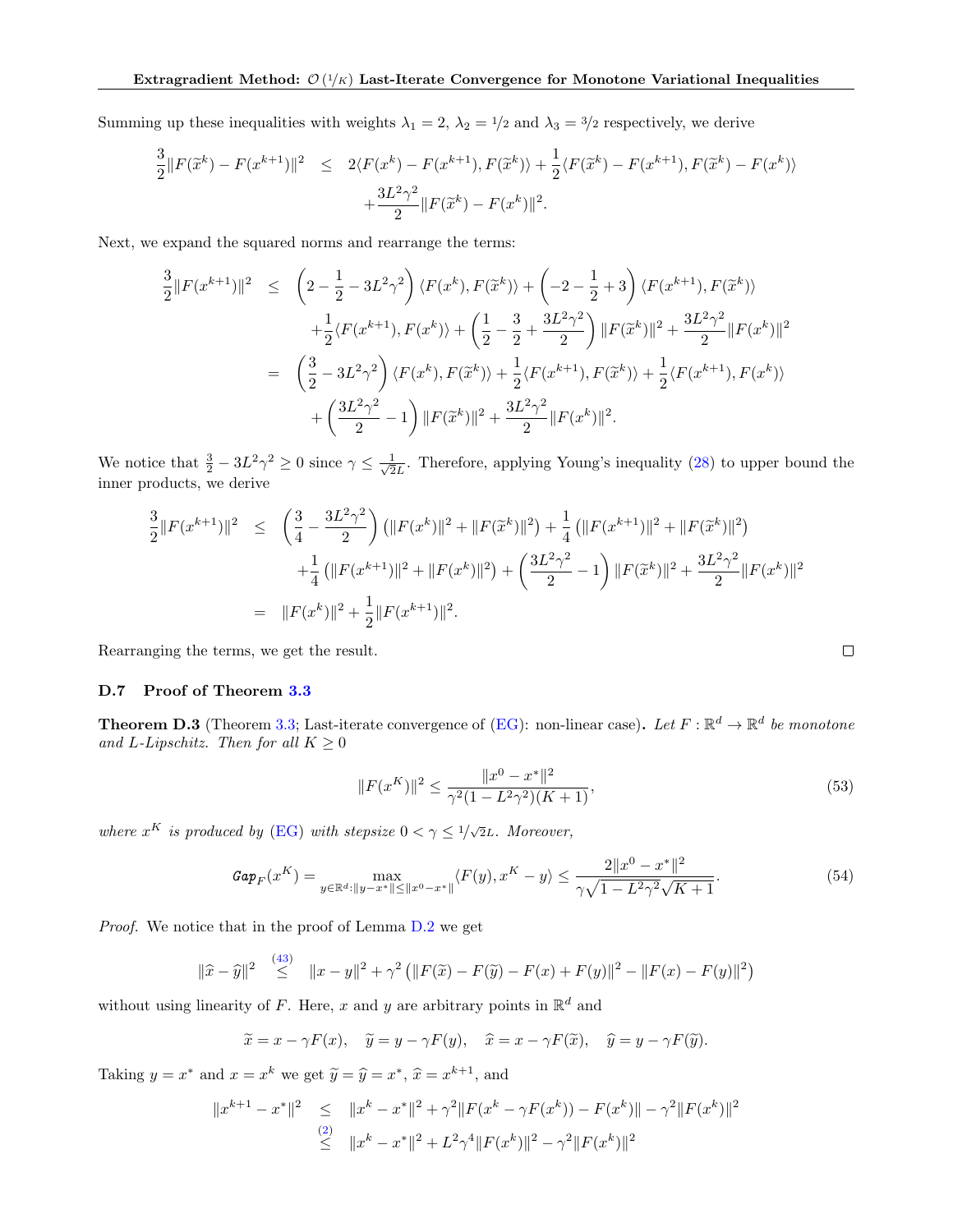implying

$$
\gamma^{2}(1 - L^{2}\gamma^{2})\|F(x^{k})\|^{2} \le \|x^{k} - x^{*}\|^{2} - \|x^{k+1} - x^{*}\|^{2}.
$$
\n(55)

Summing up these inequalities for  $k = 0, 1, ..., K$  and dividing the result by  $\gamma^2(1 - L^2\gamma^2)(K + 1)$ , we obtain

$$
\frac{1}{K+1} \sum_{k=0}^{K} ||F(x^k)||^2 \leq \frac{1}{\gamma^2 (1 - L^2 \gamma^2)(K+1)} \sum_{k=0}^{K} (||x^k - x^*||^2 - ||x^{k+1} - x^*||^2)
$$

$$
= \frac{||x^0 - x^*||^2 - ||x^{K+1} - x^*||^2}{\gamma^2 (1 - L^2 \gamma^2)(K+1)}
$$

$$
\leq \frac{||x^0 - x^*||^2}{\gamma^2 (1 - L^2 \gamma^2)(K+1)}.
$$

Next, applying Lemma [3.2,](#page-7-1) we conclude

$$
||F(x^{K})||^{2} \leq \frac{1}{K+1} \sum_{k=0}^{K} ||F(x^{k})||^{2} \leq \frac{||x^{0} - x^{*}||^{2}}{\gamma^{2}(1 - L^{2}\gamma^{2})(K+1)},
$$

which gives [\(53\)](#page-26-1). Finally, we notice that  $||x^{k+1} - x^*|| \le ||x^k - x^*||$ , which can be seen from [\(55\)](#page-27-1). Therefore, using monotonicity of  $F$  and Cauchy-Schwarz inequality, we derive

$$
\begin{array}{rcl}\n\text{Gap}_F(x^K) & = & \max_{y \in \mathbb{R}^d : \|y - x^*\| \le \|x^0 - x^*\|} \langle F(y), x^K - y \rangle \\
& \leq & \max_{y \in \mathbb{R}^d : \|y - x^*\| \le \|x^0 - x^*\|} \langle F(x^K), x^K - y \rangle \\
& \leq & \|F(x^K)\| \cdot \max_{y \in \mathbb{R}^d : \|y - x^*\| \le \|x^0 - x^*\|} \|x^K - y\| \\
& \leq & 2\|F(x^K)\| \cdot \|x^0 - x^*\| \\
& \leq & 2\|x^0 - x^*\|^2 \\
& \leq & \frac{2\|x^0 - x^*\|^2}{\gamma \sqrt{1 - L^2 \gamma^2} \sqrt{K + 1}},\n\end{array}
$$

which finishes the proof.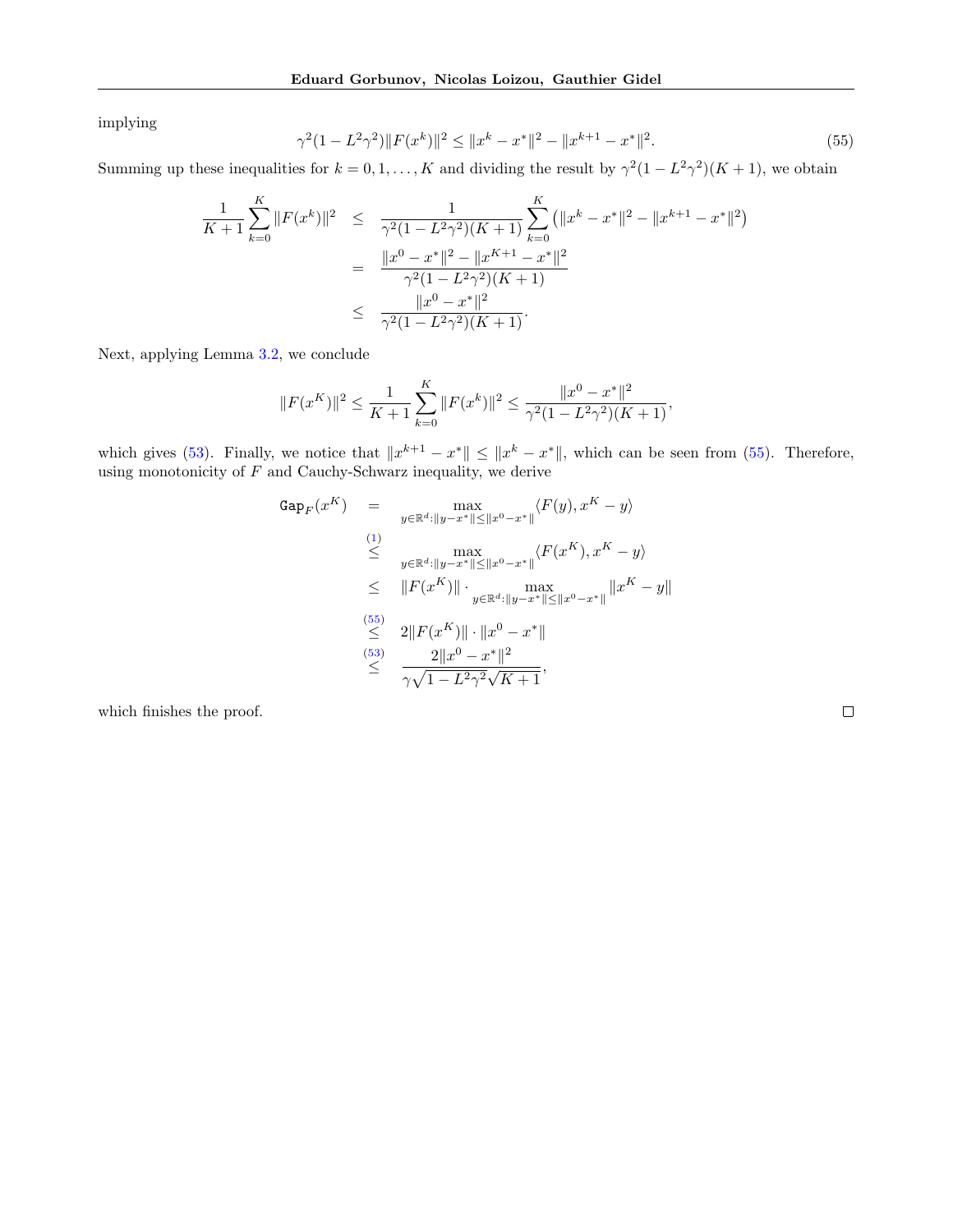## <span id="page-29-0"></span>E MISSING PROOFS FROM SECTION [4](#page-8-6)

#### <span id="page-29-1"></span>E.1 Proof of Theorem [4.1](#page-8-1)

For convenience, we derive non-cocoercivity of  $F_{\text{OG},\gamma}$  and  $F_{\text{EFTP},\gamma}$  separately.

#### <span id="page-29-2"></span>E.1.1 Non-Cocoercivity of  $F_{OG, \gamma}$

Before we provide the proof, we state the following technical lemma.

**Lemma E.1.** Let operator  $F : \mathbb{R}^d \to \mathbb{R}^d$  be linear,  $x^*$  be such that  $F(x^*) = 0$ , and  $\gamma > 0$ . Then, operator  $F_{\text{OG},\gamma}$ is linear and  $F_{OG,\gamma}(z^*) = 0$  for  $z^* = ((x^*)^\top, (x^*)^\top)^\top$ .

Proof. We start with proving linearity. Consider arbitrary

$$
\alpha, \beta \in \mathbb{R}, \quad x, y, x', y' \in \mathbb{R}^d, \quad z = \begin{pmatrix} x \\ y \end{pmatrix}, z' = \begin{pmatrix} x' \\ y' \end{pmatrix} \in \mathbb{R}^{2d}.
$$

Then

$$
F_{\mathsf{OG},\gamma}(\alpha z + \beta z') = \begin{pmatrix} 2F & -F \\ -\frac{1}{\gamma} \mathrm{Id} & \frac{1}{\gamma} \mathrm{Id} \end{pmatrix} \begin{pmatrix} \alpha x + \beta x' \\ \alpha y + \beta y' \end{pmatrix} = \begin{pmatrix} 2F(\alpha x + \beta x') - F(\alpha y + \beta y') \\ -\frac{1}{\gamma}(\alpha x + \beta x') + \frac{1}{\gamma}(\alpha y + \beta y') \end{pmatrix}
$$
  
\n
$$
= \alpha \begin{pmatrix} 2F(x) - F(y) \\ -\frac{1}{\gamma}x + \frac{1}{\gamma}y \end{pmatrix} + \beta \begin{pmatrix} 2F(x') - F(y') \\ -\frac{1}{\gamma}x' + \frac{1}{\gamma}y' \end{pmatrix}
$$
  
\n
$$
= \alpha \begin{pmatrix} 2F & -F \\ -\frac{1}{\gamma} \mathrm{Id} & \frac{1}{\gamma} \mathrm{Id} \end{pmatrix} \begin{pmatrix} x \\ y \end{pmatrix} + \beta \begin{pmatrix} 2F & -F \\ -\frac{1}{\gamma} \mathrm{Id} & \frac{1}{\gamma} \mathrm{Id} \end{pmatrix} \begin{pmatrix} x' \\ y' \end{pmatrix}
$$
  
\n
$$
= \alpha F_{\mathsf{OG},\gamma}(z) + \beta F_{\mathsf{OG},\gamma}(z'),
$$

i.e.,  $F_{\text{OG},\gamma}$  is linear. Next, let  $F(x^*)=0$  for some  $x^*$ . For

$$
z^* = \begin{pmatrix} x^* \\ x^* \end{pmatrix}
$$

we derive that  $F_{\text{OG},\gamma}(z^*)=0$ :

$$
F_{\mathsf{OG},\gamma}(z^*) = \begin{pmatrix} 2F & -F \\ -\frac{1}{\gamma} \mathrm{Id} & \frac{1}{\gamma} \mathrm{Id} \end{pmatrix} \begin{pmatrix} x^* \\ x^* \end{pmatrix} = \begin{pmatrix} 2F(x^*) - F(x^*) \\ -\frac{1}{\gamma} x^* + \frac{1}{\gamma} x^* \end{pmatrix} = \begin{pmatrix} 0 \\ 0 \end{pmatrix} = 0.
$$

Using this lemma, we establish the following result.

**Theorem E.1** (Non-cocoercivity of  $F_{\text{OG},\gamma}$ ). Let the linear operator  $F(x) = \mathbf{A}x$  be monotone and L-Lipschitz. Assume that  $\text{Sp}(\nabla F(x)) = \text{Sp}(\mathbf{A})$  contains at least one eigenvalue  $\hat{\lambda}$  such that  $\text{Re}(\hat{\lambda}) = 0$  and  $\text{Im}(\hat{\lambda}) \neq 0$ . Then, for any  $\ell > 0$  and  $\gamma > 0$  operator  $F_{\text{OG},\gamma}$  is not  $\ell$ -star-cocoercive around  $x^*$ .

*Proof.* In view of Lemma [C.7,](#page-18-2) it is sufficient to show that  $F_{\text{OG},\gamma}$  is not  $\ell$ -cocoercive for any positive  $\ell, \gamma > 0$ . Since  $Sp(A)$  contains  $\hat{\lambda}$  with  $Re(\hat{\lambda}) = 0$  and  $Im(\hat{\lambda}) \neq 0$ ,  $Sp(A)$  is not contained in any disk centered in  $\ell/2$  and of radius  $\ell/2$ . Therefore, due to Lemma [C.8](#page-19-2) operator F is not  $\ell$ -cocoercive for any  $\ell$ . Let us fix arbitrary  $\ell > 0$ and  $\gamma > 0$ . There exist points x, x' such that

<span id="page-29-3"></span>
$$
||F(x) - F(x')||^2 > \frac{\ell}{2} \langle x - x', F(x) - F(x') \rangle
$$
\n(56)

 $\Box$ 

Let us show that  $F_{\text{OG},\gamma}$  is not  $\ell$ -cocoercive. In view of Lemma [2.1,](#page-2-0) it is sufficient to show that Id  $-\frac{2}{\ell}F_{\text{OG},\gamma}$  is not non-expansive. Consider the following points:

$$
z = \begin{pmatrix} x \\ x^* \end{pmatrix}, \quad \hat{z} = z - \frac{2}{\ell} F_{\text{OG},\gamma}(z), \quad z' = \begin{pmatrix} x' \\ x^* \end{pmatrix}, \quad \hat{z}' = z' - \frac{2}{\ell} F_{\text{OG},\gamma}(z').
$$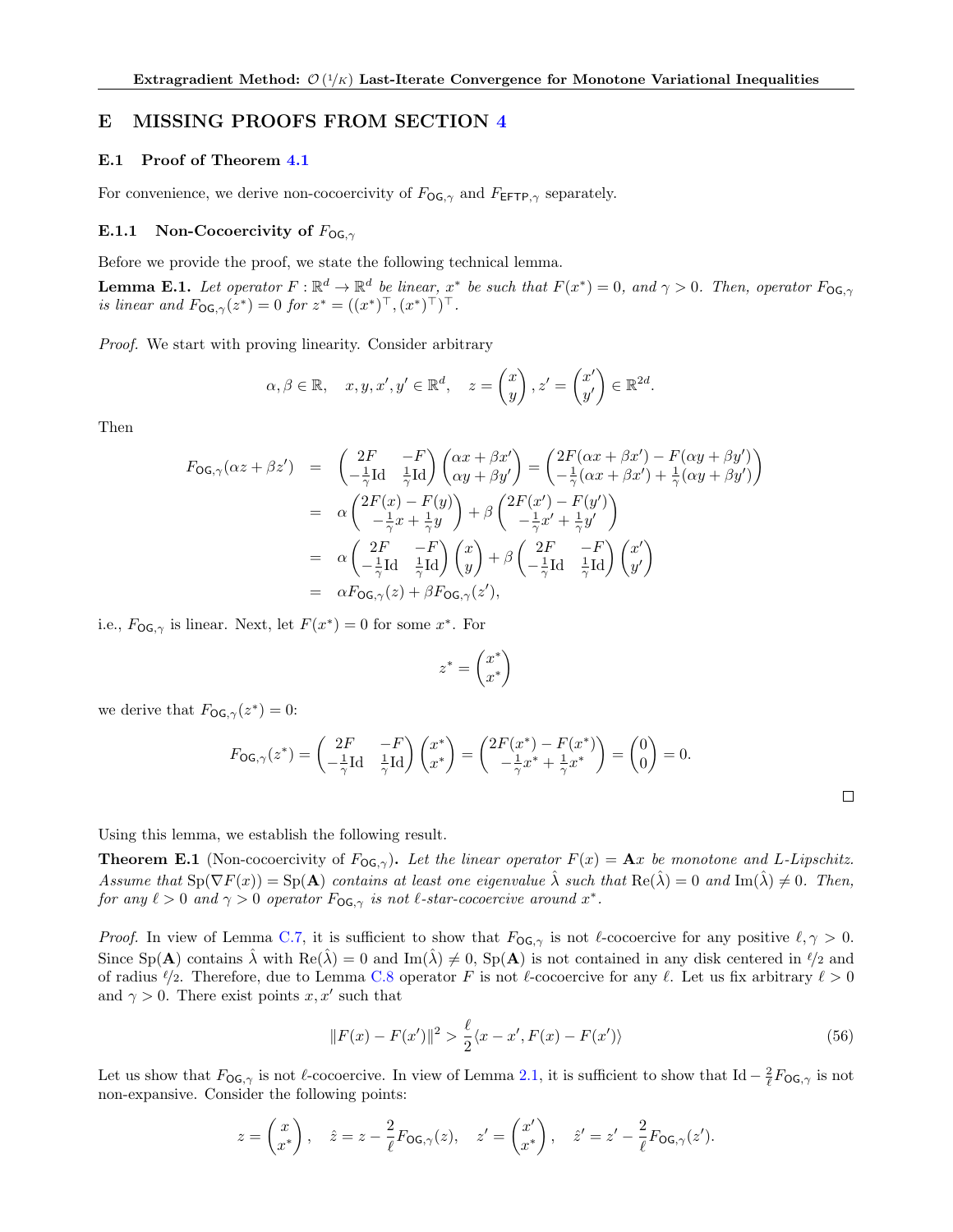Then

$$
\|\hat{z} - \hat{z}'\|^2 = \left\|z - \frac{2}{\ell}F_{\text{OG},\gamma}(z) - z' + \frac{2}{\ell}F_{\text{OG},\gamma}(z')\right\|^2
$$
  
\n
$$
= \left\|\begin{pmatrix}x\\x^*\end{pmatrix} - \frac{2}{\ell}\begin{pmatrix}2F & -F\\-\frac{1}{\gamma}\text{Id} & \frac{1}{\gamma}\text{Id}\end{pmatrix}\begin{pmatrix}x\\x^*\end{pmatrix} - \begin{pmatrix}x'\\x^*\end{pmatrix} + \frac{2}{\ell}\begin{pmatrix}2F & -F\\-\frac{1}{\gamma}\text{Id} & \frac{1}{\gamma}\text{Id}\end{pmatrix}\begin{pmatrix}x'\\x^*\end{pmatrix}\right\|^2
$$
  
\n
$$
= \left\|\begin{pmatrix}x+\frac{4}{\ell\gamma}x - \frac{2}{\ell\gamma}x^* - x^* - \frac{2}{\ell\gamma}x' + \frac{2}{\ell\gamma}x^*\end{pmatrix}\right\|^2
$$
  
\n
$$
= \left\|x-x' - \frac{4}{\ell}(F(x) - F(x'))\right\|^2 + \frac{4}{\ell^2\gamma^2}\|x-x'\|^2
$$
  
\n
$$
= \left(1+\frac{4}{\ell^2\gamma^2}\right)\|x-x'\|^2 + \frac{16}{\ell^2}\left(\|F(x) - F(x')\|^2 - \frac{\ell}{2}\langle x-x', F(x) - F(x')\rangle\right)
$$
  
\n(56)  
\n
$$
\left(1+\frac{4}{\ell^2\gamma^2}\right)\|x-x'\|^2 > \|x-x'\|^2 = \|z-z'\|^2,
$$

i.e., Id  $-\frac{2}{\ell}F_{\text{OG},\gamma}$  is not non-expansive.

# <span id="page-30-0"></span>E.1.2 Non-Cocoercivity of  $F_{\text{EFTP},\gamma}$

First of all, for any

$$
z = \begin{pmatrix} x \\ y \end{pmatrix}
$$

one can rewrite  $F_{\text{EFTP},\gamma}(z)$  as

$$
F_{\mathsf{EFTP}, \gamma}(z) = \begin{pmatrix} F\left(x - \gamma F(y)\right) \\ \frac{1}{\gamma}(y - x) + F(y) \end{pmatrix}.
$$

Using this, we derive the following technical result.

**Lemma E.2.** Let operator  $F : \mathbb{R}^d \to \mathbb{R}^d$  be linear,  $x^*$  be such that  $F(x^*) = 0$ , and  $\gamma > 0$ . Then, operator  $F_{\text{EFTP},\gamma}$  is linear and  $F_{\text{EFTP},\gamma}(z^*)=0$  for  $z^* = ((x^*)^{\top}, (x^*)^{\top})^{\top}$ .

Proof. We start with proving linearity. Consider arbitrary

$$
\alpha, \beta \in \mathbb{R}, \quad x, y, x', y' \in \mathbb{R}^d, \quad z = \begin{pmatrix} x \\ y \end{pmatrix}, z' = \begin{pmatrix} x' \\ y' \end{pmatrix} \in \mathbb{R}^{2d}.
$$

Then

$$
F_{\text{EFTP},\gamma}(\alpha z + \beta z') = \begin{pmatrix} F(\alpha x + \beta x' - \gamma F(\alpha y + \beta y')) \\ \frac{1}{\gamma}(\alpha y + \beta y' - \alpha x - \beta x') + F(\alpha y + \beta y') \end{pmatrix}
$$
  
\n
$$
= \begin{pmatrix} F(\alpha x - \gamma \alpha F(y) + \beta x' - \gamma \beta F(y')) \\ \frac{1}{\gamma}(\alpha y - \alpha x) + \alpha F(y) + \frac{1}{\gamma}(\beta y' - \beta x') + \beta F(y') \end{pmatrix}
$$
  
\n
$$
= \alpha \begin{pmatrix} F(x - \gamma F(y)) \\ \frac{1}{\gamma}(y - x) + F(y) \end{pmatrix} + \beta \begin{pmatrix} F(x' - \gamma F(y')) \\ \frac{1}{\gamma}(y' - x') + F(y') \end{pmatrix}
$$
  
\n
$$
= \alpha F_{\text{EFTP},\gamma}(z) + \beta F_{\text{EFTP},\gamma}(z'),
$$

i.e.,  $F_{\text{EFTP}, \gamma}$  is linear. Next, let  $F(x^*) = 0$  for some  $x^*$ . For

$$
z^* = \begin{pmatrix} x^* \\ x^* \end{pmatrix}
$$

we derive that  $F_{\text{EFTP},\gamma}(z^*)=0$ :

$$
F_{\mathsf{OG},\gamma}(z^*) = \begin{pmatrix} F(x^* - \gamma F(x^*)) \\ \frac{1}{\gamma}(x^* - x^*) + F(y^*) \end{pmatrix} = \begin{pmatrix} F(x^*) \\ 0 \end{pmatrix} = \begin{pmatrix} 0 \\ 0 \end{pmatrix} = 0.
$$

 $\Box$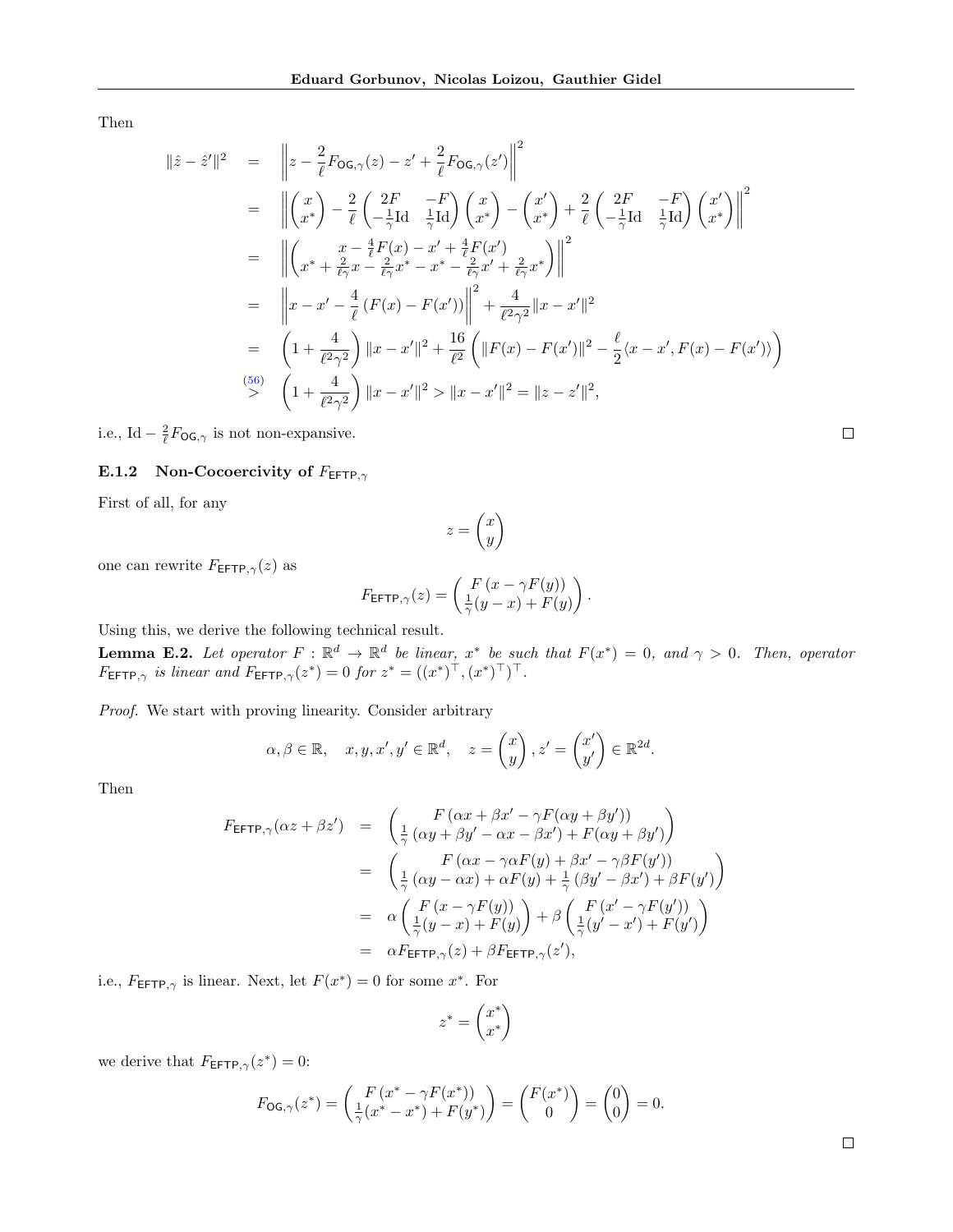Using this lemma, we establish the following result.

**Theorem E.2** (Non-cocoercivity of  $F_{\text{EFTP},\gamma}$ ). Let the linear operator  $F(x) = \mathbf{A}x$  be monotone and L-Lipschitz. Assume that  $\text{Sp}(\nabla F(x)) = \text{Sp}(\mathbf{A})$  contains at least one eigenvalue  $\lambda$  such that  $\text{Re}(\lambda) = 0$  and  $\text{Im}(\lambda) \neq 0$ . Then, for any  $\ell > 0$  and  $\gamma > 0$  operator  $F_{\text{EFTP}, \gamma}$  is not  $\ell$ -star-cocoercive around  $x^*$ .

*Proof.* In view of Lemma [C.7,](#page-18-2) it is sufficient to show that  $F_{\text{EFTP}, \gamma}$  is not  $\ell$ -cocoercive for any positive  $\ell, \gamma > 0$ . Since Sp(A) contains  $\hat{\lambda}$  with Re( $\hat{\lambda}$ ) = 0 and Im( $\hat{\lambda}$ )  $\neq$  0, Sp(A) is not contained in any disk centered in  $\ell/2$  and of radius  $\ell/2$ . Therefore, due to Lemma [C.8](#page-19-2) operator F is not  $\ell$ -cocoercive for any  $\ell$ . Let us fix arbitrary  $\ell > 0$ and  $\gamma > 0$ . There exist points x, x' such that

<span id="page-31-1"></span>
$$
||F(x) - F(x')||^2 > \ell \langle x - x', F(x) - F(x') \rangle
$$
\n(57)

Let us show that  $F_{\text{EFTP},\gamma}$  is not  $\ell$ -cocoercive. In view of Lemma [2.1,](#page-2-0) it is sufficient to show that Id  $-\frac{2}{\ell}F_{\text{EFTP},\gamma}$ is not non-expansive. Consider the following points:

$$
z = \begin{pmatrix} x \\ x^* \end{pmatrix}, \quad \hat{z} = z - \frac{2}{\ell} F_{\text{EFTP}, \gamma}(z), \quad z' = \begin{pmatrix} x' \\ x^* \end{pmatrix}, \quad \hat{z}' = z' - \frac{2}{\ell} F_{\text{EFTP}, \gamma}(z').
$$

Then

$$
\|\hat{z} - \hat{z}'\|^2 = \left\|z - \frac{2}{\ell} F_{\text{EFTP},\gamma}(z) - z' + \frac{2}{\ell} F_{\text{EFTP},\gamma}(z')\right\|^2
$$
  
\n
$$
= \left\|\binom{x}{x^*} - \frac{2}{\ell} \binom{F(x)}{-\frac{1}{\gamma}(x^*-x)} - \binom{x'}{x^*} + \frac{2}{\ell} \binom{F(x')}{-\frac{1}{\gamma}(x^*-x')} \right\|^2
$$
  
\n
$$
= \left\|\binom{x - \frac{2}{\ell}F(x) - x' + \frac{2}{\ell}\Gamma(x')}{\left(x^* - \frac{2}{\ell\gamma}x + \frac{2}{\ell\gamma}x^* - x^* + \frac{2}{\ell\gamma}x' - \frac{2}{\ell\gamma}x^*\right\|^2}
$$
  
\n
$$
= \left\|x - x' - \frac{2}{\ell}(F(x) - F(x'))\right\|^2 + \frac{4}{\ell^2\gamma^2} \|x - x'\|^2
$$
  
\n
$$
= \left(1 + \frac{4}{\ell^2\gamma^2}\right) \|x - x'\|^2 + \frac{4}{\ell^2} (\|F(x) - F(x')\|^2 - \ell\langle x - x', F(x) - F(x')\rangle)
$$
  
\n
$$
\stackrel{(57)}{>} \left(1 + \frac{4}{\ell^2\gamma^2}\right) \|x - x'\|^2 > \|x - x'\|^2 = \|z - z'\|^2,
$$

i.e., Id –  $\frac{2}{\ell} F_{\text{EFTP}, \gamma}$  is not non-expansive.

#### <span id="page-31-0"></span>E.2 Random-Iterate Convergence of [\(EFTP\)](#page-8-3) for Star-Monotone Operators

**Theorem E.3** (Random-iterate convergence of [\(EFTP\)](#page-8-3)). Let  $F : \mathbb{R}^d \to \mathbb{R}^d$  be star-monotone around  $x^*$ , i.e.,  $F(x^*)=0$  and

$$
\forall x \in \mathbb{R}^d \quad \langle F(x), x - x^* \rangle \ge 0,
$$

and L-Lipschitz. Then for all  $K \geq 0$  we have

$$
\mathbb{E}||F(\hat{x}^{K})||^{2} \le \frac{||x^{0} - x^{*}||^{2}}{\gamma^{2}(1 - 10\gamma^{2}L^{2})(K + 1)},
$$
\n(58)

 $\Box$ 

where  $\hat{x}^K$  is chosen uniformly at random from the set of iterates  $\{\tilde{x}^0, \tilde{x}^1, \ldots, \tilde{x}^K\}$  produced by [\(EFTP\)](#page-8-3) with  $0 < \gamma < 1/\sqrt{10}L$ .

*Proof.* Lemma [A.1](#page-13-2) with  $x = x^*$  implies

$$
2\gamma \langle F(\widetilde{x}^{k+1}), \widetilde{x}^{k+1} - x^* \rangle \le ||x^k - x^*||^2 - ||x^{k+1} - x^*||^2 - ||\widetilde{x}^{k+1} - x^k||^2 + \gamma^2 L^2 ||\widetilde{x}^k - \widetilde{x}^{k+1}||^2.
$$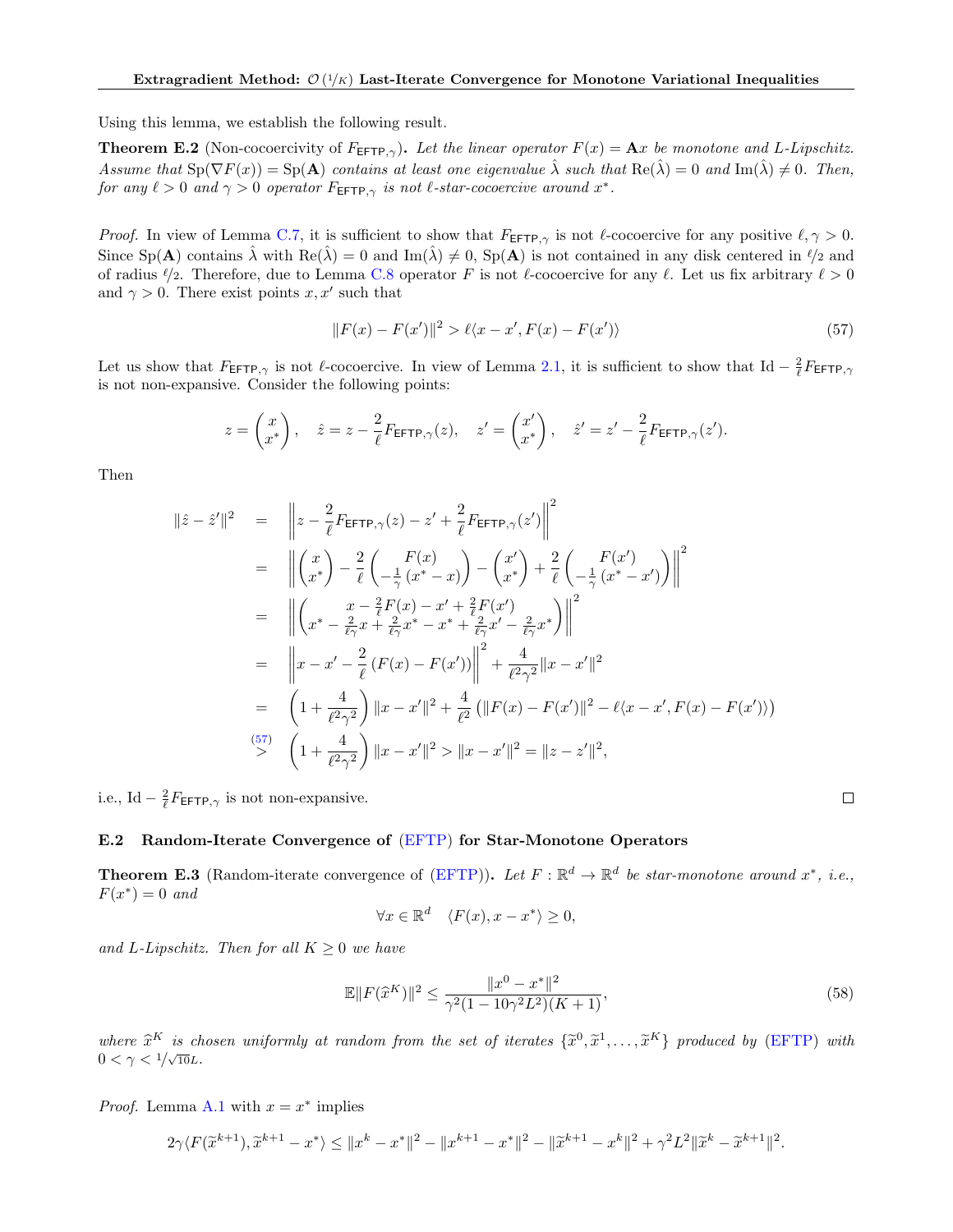Since F is star monotone and  $\tilde{x}^{k+1} - x^k = -\gamma F(\tilde{x}^k)$ , we have

$$
\gamma^{2} ||F(\tilde{x}^{k})||^{2} \leq ||x^{k} - x^{*}||^{2} - ||x^{k+1} - x^{*}||^{2} + \gamma^{2}L^{2} ||\tilde{x}^{k} - \tilde{x}^{k+1}||^{2}
$$
  
\n
$$
\stackrel{(26)}{=} ||x^{k} - x^{*}||^{2} - ||x^{k+1} - x^{*}||^{2} + \gamma^{4}L^{2}||2F(\tilde{x}^{k}) - F(\tilde{x}^{k-1})||^{2}
$$
  
\n
$$
\leq ||x^{k} - x^{*}||^{2} - ||x^{k+1} - x^{*}||^{2} + \gamma^{4}L^{2} \left(1 + \frac{1}{4}\right) ||2F(\tilde{x}^{k})||^{2}
$$
  
\n
$$
+ \gamma^{4}L^{2}(1+4)||F(\tilde{x}^{k-1})||^{2}
$$
  
\n
$$
= ||x^{k} - x^{*}||^{2} - ||x^{k+1} - x^{*}||^{2} + 5\gamma^{4}L^{2}||F(\tilde{x}^{k})||^{2} + 5\gamma^{4}L^{2}||F(\tilde{x}^{k-1})||^{2}
$$

for  $k \geq 1$ , and

$$
\gamma^2 \|F(\tilde{x}^0)\|^2 \leq \|x^0 - x^*\|^2 - \|x^1 - x^*\|^2 + \gamma^2 L^2 \|\tilde{x}^0 - \tilde{x}^1\|^2
$$
  

$$
\overset{x^0 = \tilde{x}^0}{=} \|x^0 - x^*\|^2 - \|x^1 - x^*\|^2 + \gamma^4 L^2 \|F(\tilde{x}^0)\|^2
$$
  

$$
\leq \|x^0 - x^*\|^2 - \|x^1 - x^*\|^2 + 5\gamma^4 L^2 \|F(\tilde{x}^0)\|^2.
$$

Rearranging the terms, we derive for all  $k\geq 1$  that

<span id="page-32-0"></span>
$$
\gamma^{2}(1 - 5\gamma^{2}L^{2})\|F(\tilde{x}^{k})\|^{2} \leq \|x^{k} - x^{*}\|^{2} - \|x^{k+1} - x^{*}\|^{2} + 5\gamma^{4}L^{2}\|F(\tilde{x}^{k-1})\|^{2},
$$
\n
$$
\gamma^{2}(1 - 5\gamma^{2}L^{2})\|F(\tilde{x}^{0})\|^{2} \leq \|x^{0} - x^{*}\|^{2} - \|x^{1} - x^{*}\|^{2}.
$$
\n(60)

Next, we sum up inequalities [\(59\)](#page-32-0) for  $k = 1, ..., K$  and [\(60\)](#page-32-0):

$$
\gamma^{2}(1 - 5\gamma^{2}L^{2}) \sum_{k=0}^{K} ||F(\tilde{x}^{k})||^{2} \leq \sum_{k=1}^{K} (||x^{k} - x^{*}||^{2} - ||x^{k+1} - x^{*}||^{2}) + 5\gamma^{4}L^{2} \sum_{k=0}^{K-1} ||F(\tilde{x}^{k})||^{2}
$$
  

$$
\leq ||x^{0} - x^{*}||^{2} + 5\gamma^{4}L^{2} \sum_{k=0}^{K} ||F(\tilde{x}^{k})||^{2}.
$$

Rearranging the terms and dividing the result by  $\gamma^2(1-10\gamma^2L^2)(K+1)$ , we get

$$
\frac{1}{K+1} \sum_{k=0}^{K} ||F(\tilde{x}^k)||^2 \le \frac{||x^0 - x^*||^2}{\gamma^2 (1 - 10\gamma^2 L^2)(K+1)}.
$$

Finally, since  $\hat{x}^K$  is chosen uniformly at random from the set  $\{\tilde{x}^0, \tilde{x}^1, \dots, \tilde{x}^K\}$  we derive

$$
\mathbb{E}||F(\hat{x}^{K})||^{2} = \frac{1}{K+1} \sum_{k=0}^{K} ||F(\tilde{x}^{k})||^{2} \le \frac{||x^{0} - x^{*}||^{2}}{\gamma^{2}(1 - 10\gamma^{2}L^{2})(K+1)}.
$$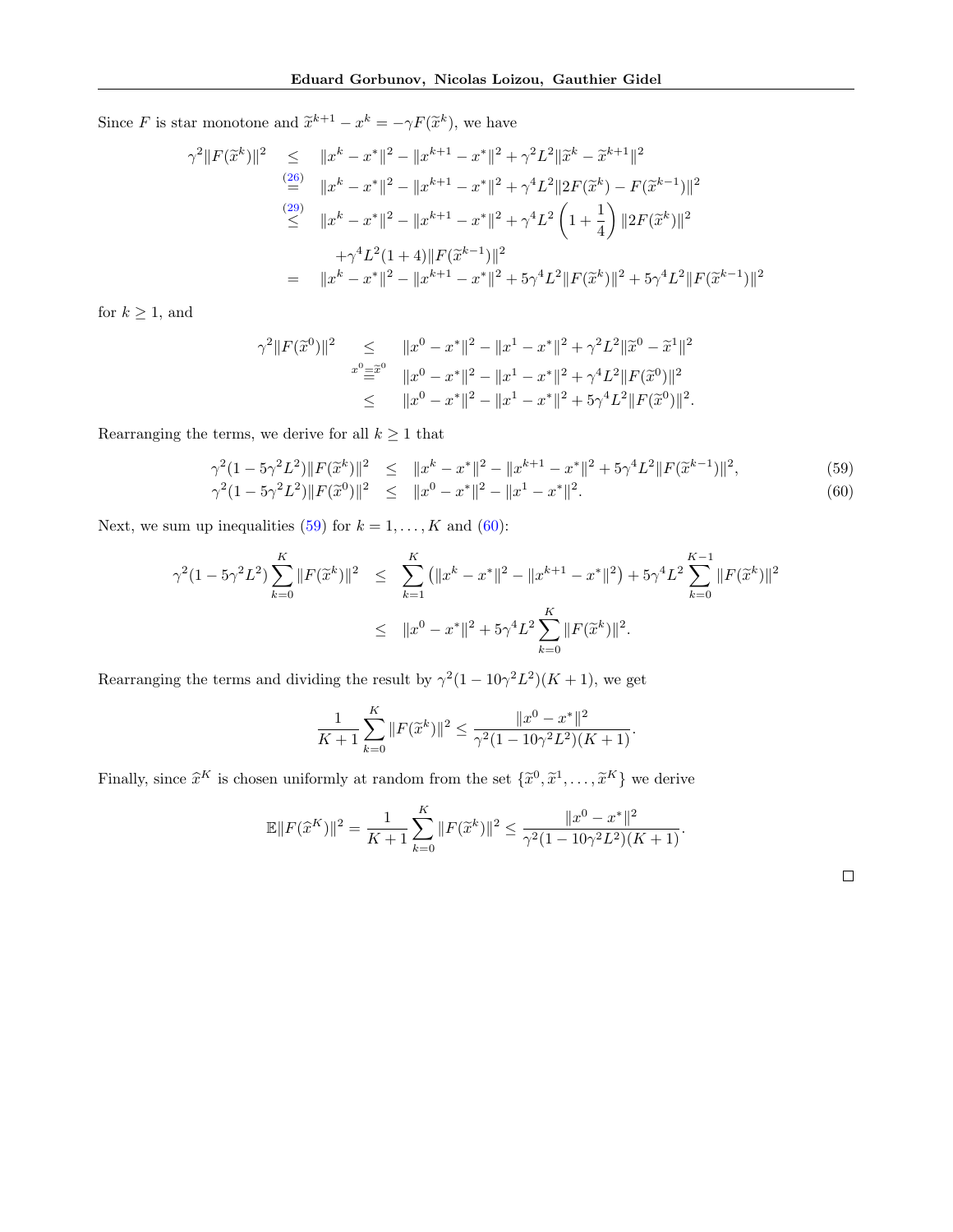# <span id="page-33-0"></span>F HAMILTONIAN GRADIENT METHOD

Although Hamiltonian Gradient Method (HGM) is not considered as an approximation of PP, it attracted a lot of attention during the recent few years. Therefore, it is worth to study whether the operator of HGM is cocoercive. First of all, HGM

<span id="page-33-3"></span>
$$
x^{k+1} = x^k - \gamma \nabla F(x^k)^\top F(x^k),\tag{HGM}
$$

can be seen as GD applied to minimize function  $\mathcal{H}(x) = ||F(x)||^2/2$ . The corresponding operator is  $F_{\mathcal{H}}(x) =$  $\nabla F(x)^\top F(x)$ .

#### <span id="page-33-1"></span>F.1 Affine Case

Let us start with the affine case.

**Lemma F.1.** Let  $F(x) = Ax + b$  be L-Lipschitz. Then, Hamiltonian operator  $F_{\mathcal{H}}(x) = \nabla F(x)^\top F(x)$  is Lcocoercive.

Proof. We have

$$
\mathcal{H}(x) = \frac{1}{2} ||F(x)||^2
$$
  
= 
$$
\frac{1}{2} ||\mathbf{A}x + b||^2
$$
  
= 
$$
\frac{1}{2} x^\top \mathbf{A}^\top \mathbf{A} x + b^\top \mathbf{A} x + \frac{1}{2} ||b||^2.
$$

Since  $\nabla^2 \mathcal{H}(x) = \mathbf{A}^\top \mathbf{A} \succeq 0$  function  $\mathcal{H}(x)$  is convex. Next, L-Lipschitzness of **A** implies that  $\|\mathbf{A}\|_2 =$  $\sqrt{}$  $\overline{\lambda_{\max}(A^{\top}A)} \leq L$ , i.e.,  $\nabla^2 \mathcal{H}(x) = A^{\top}A \preceq L\mathbf{I}$ . Therefore,  $\mathcal{H}(x)$  is L-smooth function. It is well known [\(Nes](#page-11-15)[terov et al.,](#page-11-15) [2018\)](#page-11-15) that the gradient of convex L-smooth function is L-cocoercive, i.e.,  $\nabla \mathcal{H}(x) = \nabla F(x)^\top F(x) =$  $F_{\mathcal{H}}(x)$  is *L*-cocoercive operator.  $\Box$ 

As a direct application of Theorem [2.2](#page-3-0) we get the following result.

**Theorem F.1** (Last-iterate convergence of [\(HGM\)](#page-33-3): affine case). Let  $F(x) = \mathbf{A}x + b$  be L-Lipschitz. Then for all  $K \geq 0$  we have

$$
\left\|\nabla F(x^K)^{\top} F(x^k)\right\|^2 \le \frac{L\|x^0 - x^*\|^2}{\gamma(K+1)},\tag{61}
$$

where  $x^K$  is produced by [\(HGM\)](#page-33-3) with  $0 < \gamma \leq 1/L$ .

However, this theorem completely ignores the fact that  $\nabla F(x)^\top F(x)$  corresponds to the gradient of function  $\mathcal{H}(x)$ . Taking into account that  $\mathcal{H}(x) = \frac{1}{2} ||\mathbf{A}x + b||^2$ , one can prove that  $\mathcal{H}(x)$  is quasi-strongly convex [\(Necoara](#page-11-16) [et al.,](#page-11-16) [2019\)](#page-11-16) and get the following result for Gradient Descent applied to minimize function  $\mathcal{H}(x)$ .

**Theorem F.2** (See Theorem 11 from [Necoara et al.](#page-11-16) [\(2019\)](#page-11-16)). Let  $F(x) = Ax + b$ . Then for all  $K \ge 0$  we have

$$
||x^K - x^*||^2 \le \left(\frac{1 - \kappa(\mathbf{A})}{1 + \kappa(\mathbf{A})}\right) ||x^0 - x^*||^2,
$$
\n(62)

where  $\kappa(A) = \frac{\sigma_{\min}^2(A)}{\sigma_{\max}^2(A)}$ ,  $\sigma_{\min}^2(A)$  and  $\sigma_{\max}^2(A)$  are the smallest non-zero and the largest singular values of **A** respectively, and  $x^K$  is produced by [\(HGM\)](#page-33-3) with  $\gamma = 1/\sigma_{\max}^2(A)$ .

Similar results are also derived in [Abernethy et al.](#page-9-19) [\(2019\)](#page-9-19); [Loizou et al.](#page-10-23) [\(2020\)](#page-10-23).

#### <span id="page-33-2"></span>F.2 General Case

Next, we consider the setup when  $F$  is monotone, L-Lipschitz, but not necessarily affine. In this case, it turns out that Hamiltonian operator  $F_{\mathcal{H}}$  can be non-cocoercive and function  $\mathcal{H}$  can be non-convex. To prove this, we provide an example of convex smooth function  $f(x)$  such that  $\|\nabla f(x)\|^2$  is non-convex.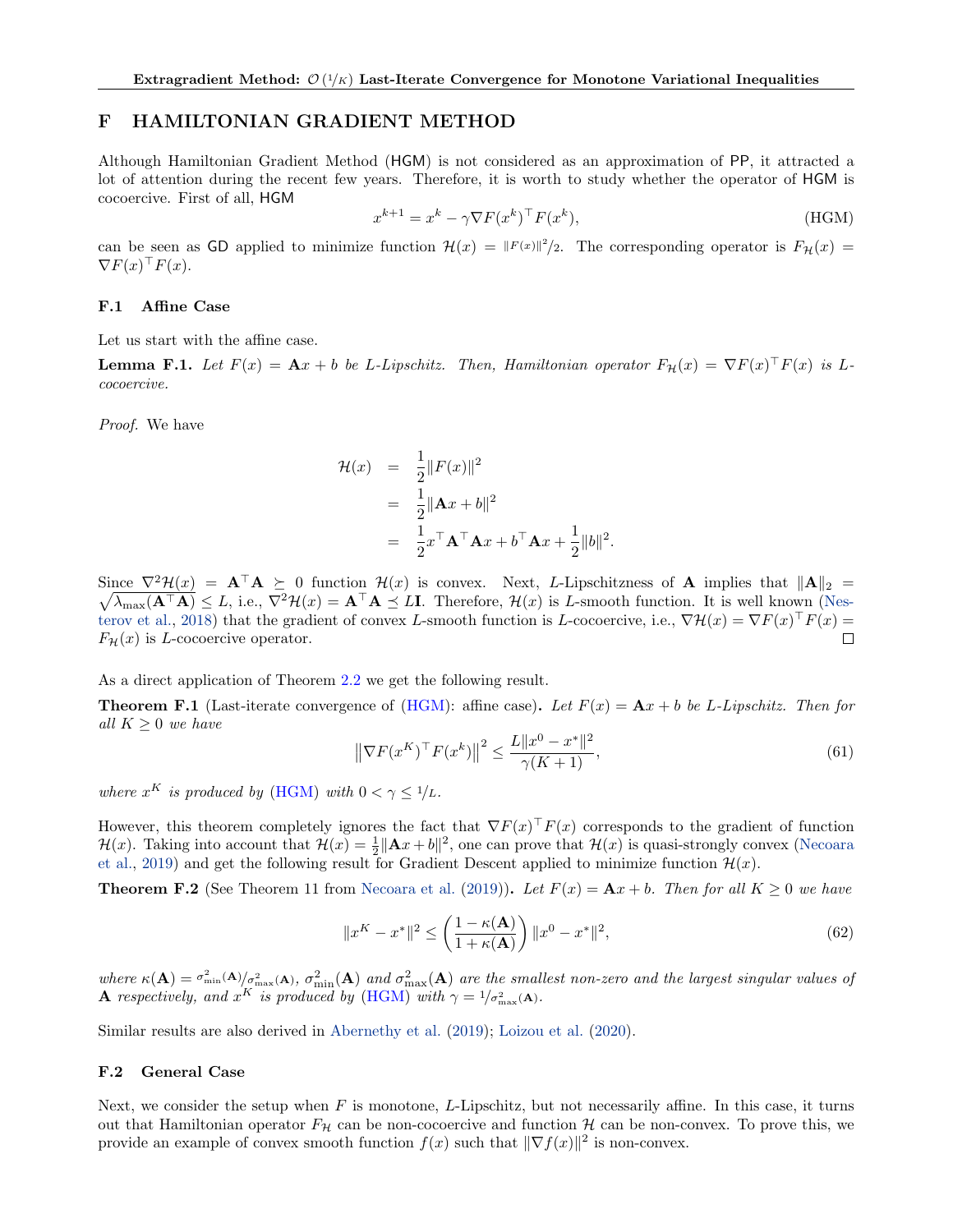<span id="page-34-0"></span>**Theorem F.3** (Non-cocoercivity of the Hamiltonian operator). Consider strongly convex smooth function  $f(x) =$  $\ln(1+e^x)+\frac{x^2}{200}$  of a scalar argument  $x \in \mathbb{R}$ . Then, Hamiltonian operator  $\mathcal{H}(x) = \nabla F(x)^\top F(x)$  is non-cocoercive for monotone Lipschitz  $F(x) = \nabla f(x)$ .

*Proof.* Function  $f(x) = \ln(1 + e^x) + \frac{x^2}{200}$  is logistic loss with  $\ell_2$ -regularization. Therefore, it is strongly convex smooth function and its gradient

$$
F(x) = \nabla f(x) = \frac{e^x}{1 + e^x} + \frac{x}{100}
$$

is (strongly) monotone and Lipschitz operator. Below we prove that Hamiltonian function  $\mathcal{H}(x) = \frac{1}{2} ||F(x)||^2$  is non-convex. To show that we compute its second derivative:

$$
2\mathcal{H}(x) = \left(\frac{e^x}{1+e^x} + \frac{x}{100}\right)^2 = \frac{e^{2x}}{(1+e^x)^2} + \frac{x e^x}{50(1+e^x)} + \frac{x^2}{10000},
$$
  
\n
$$
2\nabla \mathcal{H}(x) = \frac{2e^{2x}}{(1+e^x)^2} - \frac{2e^{3x}}{(1+e^x)^3} + \frac{(x+1)e^x}{50(1+e^x)} - \frac{x e^{2x}}{50(1+e^x)^2} + \frac{x}{5000}
$$
  
\n
$$
= \frac{2e^{2x}}{(1+e^x)^3} + \frac{e^{2x} + e^x(x+1)}{50(1+e^x)^2} + \frac{x}{5000}
$$
  
\n
$$
2\nabla^2 \mathcal{H}(x) = \frac{4e^{2x}}{(1+e^x)^3} - \frac{6e^{3x}}{(1+e^x)^4} + \frac{2e^{2x} + e^x(x+2)}{50(1+e^x)^2} - \frac{2e^{3x} + 2e^{2x}(x+1)}{50(1+e^x)^3} + \frac{1}{5000}
$$
  
\n
$$
= \frac{2e^{2x}(2-e^x)}{(1+e^x)^4} + \frac{e^x(x+2+e^x(2-x))}{50(1+e^x)^3} + \frac{1}{5000}.
$$

Using simple computations one can check  $\mathcal{H}''(x)$  is negative for some  $x \in \mathbb{R}$ , e.g., one can check that  $\mathcal{H}''(3) < 0$ . Therefore, function  $\mathcal{H}(x)$  is non-convex. Since convexity and smoothness of function  $\mathcal{H}(x)$  is equivalent to the cocoercivity of its gradient  $\nabla \mathcal{H}(x)$  [\(Nesterov et al.,](#page-11-15) [2018\)](#page-11-15), we conclude that Hamiltonian operator is noncocoercive.  $\Box$ 

Finally, one can use the optimization viewpoint of the Hamiltonian method and derive  $\mathcal{O}(1/K)$  random-iterate convergence guarantees in terms of  $\|\nabla F(x^K)^{\top} F(x^K)\|^2$  when the Jacobian of F is Lipschitz-continuous but F is not necessary monotone. To show this the following lemma.

<span id="page-34-2"></span>**Lemma F.2** (Point-dependent smoothness of Hamiltonian function). Let operator  $F : \mathbb{R}^d \to \mathbb{R}^d$  be L-Lipschitz, its Jacobian  $\nabla F(x)$  be  $\Lambda$ -Lipschitz, and  $\mathcal{H}(x) = \frac{1}{2} ||F(x)||^2$ . Then for any  $x, y \in \mathbb{R}^d$  the following inequality holds:

<span id="page-34-3"></span>
$$
\mathcal{H}(y) \le \mathcal{H}(x) + \langle \nabla \mathcal{H}(x), y - x \rangle + \frac{L^2 + \Lambda \| F(x) \|}{2} \| y - x \|^2. \tag{63}
$$

*Proof.* Since F is L-Lipschitz its Jacobian has bounded norm:  $\|\nabla F(x)\| = \|\nabla F(x)^{\top}\| \leq L$  for all  $x \in \mathbb{R}^d$ . Using this and  $\Lambda$ -Lipschitzness of the Jacobian, we derive for any  $x, y \in \mathbb{R}^d$ 

<span id="page-34-1"></span>
$$
\|\nabla \mathcal{H}(y) - \nabla \mathcal{H}(x)\| = \|\nabla F(y)^{\top} F(y) - \nabla F(x)^{\top} F(x)\| \n\leq \|\nabla F(y)^{\top} F(y) - \nabla F(y)^{\top} F(x)\| + \|\nabla F(y)^{\top} F(x) - \nabla F(x)^{\top} F(x)\| \n\leq \|\nabla F(y)^{\top}\| \cdot \|F(y) - F(x)\| + \|\nabla F(y)^{\top} - \nabla F(x)^{\top}\| \cdot \|F(x)\| \n\leq \|\nabla F(y)\| \cdot L\|x - y\| + \|\nabla F(y) - \nabla F(x)\| \cdot \|F(x)\| \n\leq L^2 \|x - y\| + \Lambda \|F(x)\| \cdot \|x - y\|.
$$
\n(64)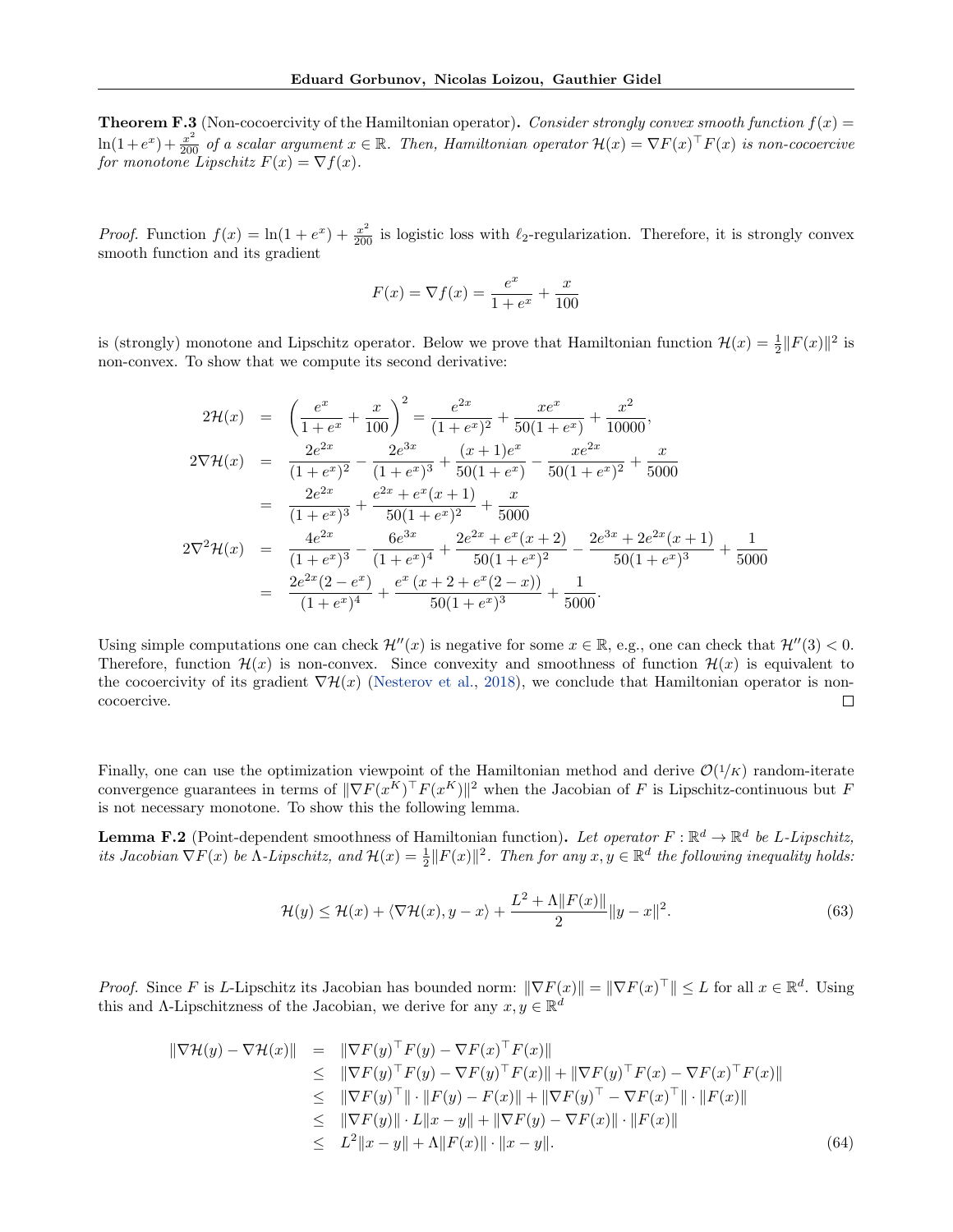Next, following standard arguments [\(Nesterov et al.,](#page-11-15) [2018\)](#page-11-15), we get

$$
\mathcal{H}(y) = \mathcal{H}(x) + \int_{0}^{1} \langle \nabla \mathcal{H}(x+t(y-x)), y-x \rangle dt
$$
  
\n
$$
= \mathcal{H}(x) + \langle \nabla \mathcal{H}(x), y-x \rangle + \int_{0}^{1} \langle \nabla \mathcal{H}(x+t(y-x)) - \nabla \mathcal{H}(x), y-x \rangle dt
$$
  
\n
$$
\leq \mathcal{H}(x) + \langle \nabla \mathcal{H}(x), y-x \rangle + \int_{0}^{1} \|\nabla \mathcal{H}(x+t(y-x)) - \nabla \mathcal{H}(x)\| \cdot \|y-x\| dt
$$
  
\n
$$
\stackrel{(64)}{\leq} \mathcal{H}(x) + \langle \nabla \mathcal{H}(x), y-x \rangle + \int_{0}^{1} (L^2 + \Lambda \|F(x)\|)t \|y-x\|^2 dt
$$
  
\n
$$
= \mathcal{H}(x) + \langle \nabla \mathcal{H}(x), y-x \rangle + \frac{L^2 + \Lambda \|F(x)\|}{2} \|y-x\|^2.
$$

<span id="page-35-0"></span>**Theorem F.4** (Best-iterate convergence of [\(HGM\)](#page-33-3)). Let operator  $F : \mathbb{R}^d \to \mathbb{R}^d$  be L-Lipschitz, its Jacobian  $\nabla F(x)$  be *Λ*-*Lipschitz*. Then for any  $K \geq 0$  we have

<span id="page-35-3"></span>
$$
\min_{k=0,1,\ldots,K} \|\nabla F(x^k)^\top F(x^k)\|^2 \le \frac{\|F(x^0)\|^2}{\gamma \left(2 - \gamma (L^2 + \Lambda \|F(x^0)\|)\right) (K+1)},\tag{65}
$$

where the sequence  $x^0, x^1, \ldots, x^K$  is generated by [\(HGM\)](#page-33-3) with stepsize

$$
\gamma \leq \frac{2}{L^2 + \Lambda \|F(x^0)\|}.
$$

Moreover, for all  $k \geq 0$  we have

<span id="page-35-1"></span>
$$
||F(x^{k+1})|| \le ||F(x^k)||. \tag{66}
$$

*Proof.* We start with applying Lemma [F.2:](#page-34-2) taking  $y = x^{k+1} = x^k - \gamma \nabla \mathcal{H}(x^k)$  and  $x = x^k$  in [\(63\)](#page-34-3), we get

<span id="page-35-2"></span>
$$
\mathcal{H}(x^{k+1}) \stackrel{(63)}{\leq} \mathcal{H}(x^k) + \langle \mathcal{H}(x^k), x^{k+1} - x^k \rangle + \frac{L^2 + \Lambda \| F(x^k) \|}{2} \| x^{k+1} - x^k \|^2
$$
  
=  $\mathcal{H}(x^k) - \frac{\gamma}{2} (2 - \gamma (L^2 + \Lambda \| F(x^k) \|)) \| \nabla \mathcal{H}(x^k) \|^2.$  (67)

Using this inequality we will derive [\(66\)](#page-35-1) by induction. For  $k = 0$  we use our assumption on  $\gamma$  and get that  $2 - \gamma (L^2 + \Lambda \| F(x^k) \| \ge 0$ . Therefore, the second term in the right-hand side of [\(67\)](#page-35-2) for  $k = 0$  is non-positive. This implies that  $\mathcal{H}(x^1) \leq \mathcal{H}(x^0)$ , which is equivalent to  $||F(x^1)|| \leq ||F(x^0)||$ . Next, assume that for some  $K > 0$ inequality [\(66\)](#page-35-1) holds for  $k = 0, 1, ..., K - 1$ . Let us derive that (66) holds for  $k = K$  as well. Using [\(67\)](#page-35-2) and our inductive assumption, we derive

$$
\mathcal{H}(x^{K+1}) \leq \mathcal{H}(x^{K}) - \frac{\gamma}{2} \left(2 - \gamma(L^{2} + \Lambda ||F(x^{K})||)\right) ||\nabla \mathcal{H}(x^{K})||^{2}
$$
  
\n
$$
\leq \mathcal{H}(x^{K}) - \frac{\gamma}{2} \left(2 - \gamma(L^{2} + \Lambda ||F(x^{0})||)\right) ||\nabla \mathcal{H}(x^{K})||^{2} \leq \mathcal{H}(x^{K}),
$$

where in the last inequality we use our assumption on  $\gamma$ . Therefore,  $||F(x^{K+1})|| \leq ||F(x^K)||$ , i.e., [\(66\)](#page-35-1) holds for all  $k \geq 0$ . Using this, we continue our derivation from [\(67\)](#page-35-2):

$$
\mathcal{H}(x^{k+1}) \leq \mathcal{H}(x^k) - \frac{\gamma}{2} \left(2 - \gamma(L^2 + \Lambda \|F(x^k)\|)\right) \|\nabla \mathcal{H}(x^k)\|^2
$$
  
\n
$$
\leq \mathcal{H}(x^k) - \frac{\gamma}{2} \left(2 - \gamma(L^2 + \Lambda \|F(x^0)\|)\right) \|\nabla \mathcal{H}(x^k)\|^2.
$$